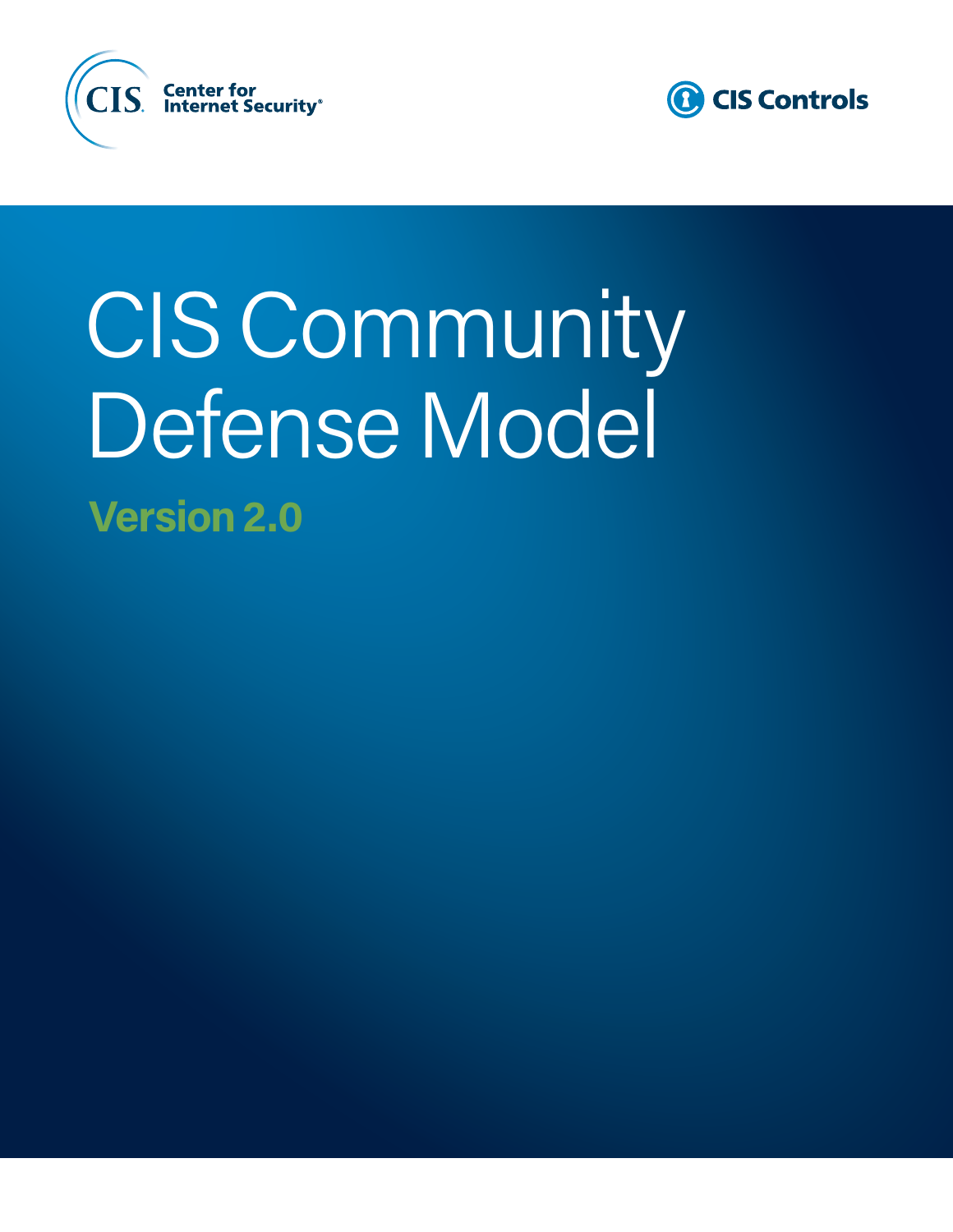### Acknowledgments

The Center for Internet Security® (CIS) would like to thank the many security experts who volunteer their time and talent to support the CIS Controls<sup>®</sup> and other CIS work, especially the Community Defense Model (CDM). CIS products represent the effort of a veritable army of volunteers from across the industry, generously giving their time and talent in the name of a more secure online experience for everyone.

We also acknowledge and greatly appreciate the work of the Verizon Data Breach team, CrowdStrike®, and the many contributors to the MITRE ATT&CK® framework. They are representative of the large community of technical excellence, good will, and open sharing that allows all of us to build greater confidence into the cyber world.

**Editor** Valecia Stocchetti, CIS

#### **Contributors** Ginger Anderson, CIS

Jennifer Jarose, CIS Joshua M. Franklin, CIS Joshua Palsgraf, CIS/MS-ISAC Leanna Caton, CIS/MS-ISAC Michael Woodward, CIS/MS-ISAC Patrick Araya, CIS Philippe Langlois, Verizon Phyllis Lee, CIS

Randy Rose, CIS/MS-ISAC Richard Nelson, CIS/MS-ISAC Robin Regnier, CIS Samuel P. Farnan, CIS/MS-ISAC Stephen E. Jensen, CIS/MS-ISAC Thomas Sager, CIS Tiffany Bergeron, The MITRE Corp. Tony Sager, CIS

This work is licensed under a Creative Commons Attribution-Non Commercial-No Derivatives 4.0 International Public License ([https://creativecommons.org/licenses/](https://creativecommons.org/licenses/by-nc-nd/4.0/legalcode) [by-nc-nd/4.0/legalcode](https://creativecommons.org/licenses/by-nc-nd/4.0/legalcode)).

To further clarify the Creative Commons license related to the CIS Controls content, you are authorized to copy and redistribute the content as a framework for use by you, within your organization and outside of your organization for non-commercial purposes only, provided that (i) appropriate credit is given to CIS, and (ii) a link to the license is provided. Additionally, if you remix, transform, or build upon the CIS Controls, you may not distribute the modified materials. Users of the CIS Controls framework are also required to refer to [\(https://www.cisecurity.org/controls/](https://www.cisecurity.org/controls/)) when referring to the CIS Controls in order to ensure that users are employing the most up-to-date guidance. Commercial use of the CIS Controls is subject to the prior approval of the Center for Internet Security, Inc. (CIS).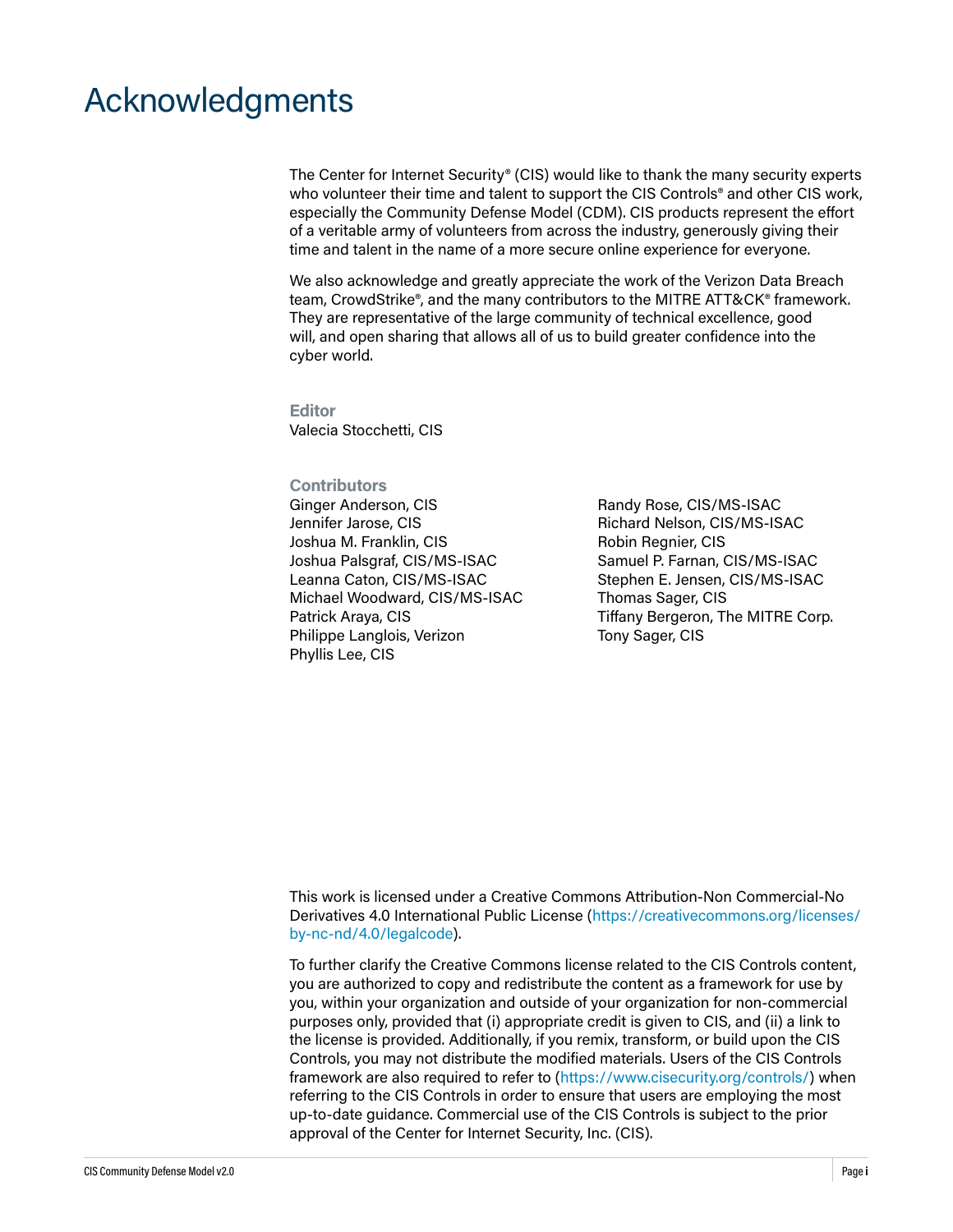### **CONTENTS**

| Executive Summary                                                      | 1              |
|------------------------------------------------------------------------|----------------|
|                                                                        | $\overline{2}$ |
| Overview                                                               | 3              |
| What's New in CDM v2.0                                                 | .5             |
| Glossary.                                                              | 6              |
| Methodology <b>Section 2008</b> Methodology <b>Section 2008</b>        | $\overline{7}$ |
| Implementation Groups and the CDM                                      | 7              |
| Security Function vs. Security Value                                   | 8              |
| <b>Overall Process</b>                                                 | 8              |
| <b>ATT&amp;CK Structure</b>                                            | 9              |
| <b>Mapping Relationships</b>                                           | 10             |
| How to Use This Document                                               | 11             |
| <b>Security Function Analysis</b>                                      | 12             |
| <b>ATT&amp;CK Mitigations</b>                                          | 12             |
| ATT&CK (Sub-)Techniques                                                | 14             |
| CIS Safeguards                                                         | 16             |
| Data Source Analysis.                                                  | 18             |
| Data Types                                                             | 18             |
| <b>Attack Type Data Sources</b>                                        | 19             |
| <b>Top Attack Types</b>                                                | 19             |
| <b>Attack Pattern Data Sources</b>                                     | 21             |
| <b>Security Value Analysis</b>                                         | 22             |
| Malware                                                                | 22             |
| Ransomware                                                             | 23             |
| <b>Web Application Hacking</b>                                         | 24             |
| Insider Privilege and Misuse                                           | 25             |
| <b>Targeted Intrusions</b>                                             | 26             |
| Summary                                                                | 27             |
| Conclusion.                                                            | 30             |
| Closing Notes <b>Executive Science Act of the Closing Notes</b> (2001) | 31             |
| <b>Future Work</b>                                                     | 32             |

| <b>Appendix A</b><br><b>Acronyms and Abbreviations</b>                                                                             | Α1             |
|------------------------------------------------------------------------------------------------------------------------------------|----------------|
| <b>Appendix B</b><br><b>Links and Resources</b>                                                                                    | B1             |
| <b>Appendix C</b><br><b>Background</b>                                                                                             | C <sub>1</sub> |
| <b>Appendix D</b><br><b>ATT&amp;CK (Sub-)Techniques With</b><br>No Mapping to CIS Safeguards                                       | D1             |
| <b>Appendix E</b><br>ATT&CK (Sub-)Techniques With<br>No Mapping to ATT&CK Mitigations                                              | E1             |
| <b>Appendix F</b><br><b>Unmapped CIS Safeguards to</b><br><b>ATT&amp;CK Framework</b>                                              | F1             |
|                                                                                                                                    |                |
| <b>Appendix G</b><br><b>ATT&amp;CK Navigator Visualizations</b>                                                                    |                |
| for Attack Patterns                                                                                                                | G1             |
| Malware                                                                                                                            | G1             |
| Ransomware                                                                                                                         | G <sub>2</sub> |
| <b>Web Application Hacking</b>                                                                                                     | G3             |
| <b>Insider Privilege and Misuse</b>                                                                                                | G4             |
| <b>Targeted Intrusions</b>                                                                                                         | G5             |
| <b>Appendix H</b><br><b>Unmapped ATT&amp;CK (Sub-)Techniques</b><br>to CIS Safeguards Within an<br><b>Attack Pattern</b>           | Η1             |
| <b>Appendix I</b><br><b>ATT&amp;CK (Sub-)Techniques With</b><br><b>No ATT&amp;CK Mitigation Mapped</b><br>Within an Attack Pattern | 11             |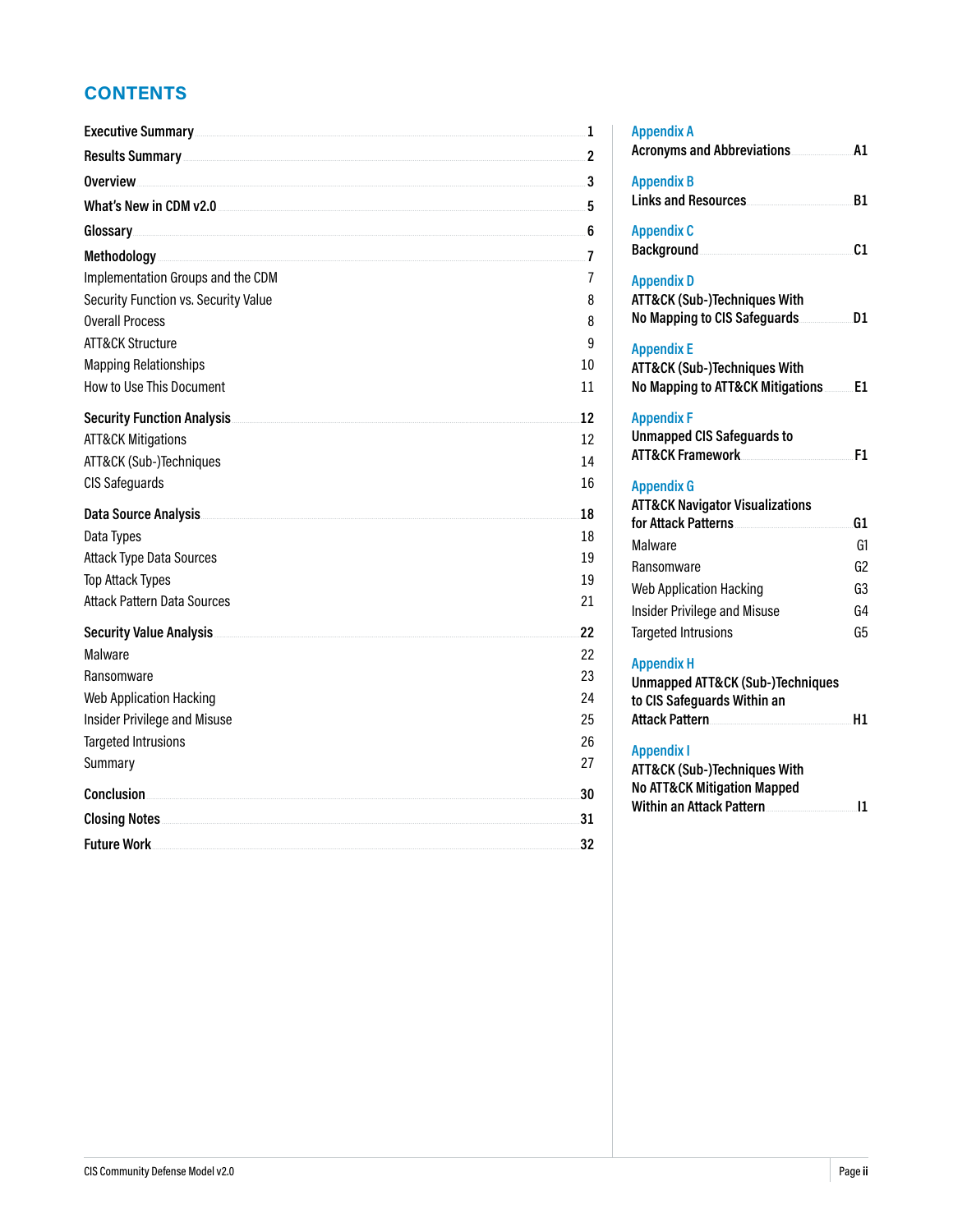## <span id="page-3-0"></span>Executive Summary

This guide is the second edition of the Center for Internet Security® (CIS) Community Defense Model (CDM). The same security experts who help create the CIS Critical Security Controls® (CIS Controls®) work with CIS to apply the CDM to current threat data.

Enterprises that adopt the CIS Controls have repeatedly asked us to identify "What should we do first?" In response, the Controls Community sorted the Safeguards in the CIS Controls into three Implementation Groups (IGs) based on their difficulty and cost to implement.

Implementation Group 1 (IG1), the group that is least costly and difficult to implement, is what we call essential cyber hygiene (formerly basic cyber hygiene) and are the Safeguards we assert that every enterprise should deploy. For enterprises that face more sophisticated attacks or that must protect more critical data or systems, these Safeguards also provide the foundation for the other two Implementation Groups (IG2 and IG3).

Enterprises naturally want to know "How effective are the CIS Controls against the most prevalent types of attacks?" The CDM was created to help answer that and other questions about the value of the Controls based on currently available threat data from industry reports.

Our methodology is straightforward.

The MITRE Adversarial Tactics, Techniques, and Common Knowledge (ATT&CK®) framework allows us to express any attack type as a set of attack techniques, which we refer to as *attack patterns*. For each of the five most prevalent attack types, such as ransomware, we collect the corresponding attack patterns through analysis of industry threat data. We then track which Safeguards defend against each of the techniques found in those attack patterns. This methodology allows us to measure which Safeguards are most effective overall for defense across *attack types*.

Our results this year increased our confidence that our conclusions from the first CDM were correct. Based on additional industry threat data sources, the use of the updated version 8 of the CIS Controls and version 8.2 of the MITRE ATT&CK framework, we verified that the CIS Controls are effective at defending against 86% of the ATT&CK (sub-)techniques found in the ATT&CK framework. More importantly, the Controls are highly effective against the top five attack types found in industry threat data. The bottom line is that the CIS Controls, and specifically IG1, are a robust foundation for your cybersecurity program.

Our results also confirm that establishing and maintaining a secure configuration process (CIS Safeguard 4.1) is a linchpin Safeguard for all five attack types, which reinforces the importance of configurations, such as those found in the CIS Benchmarks™.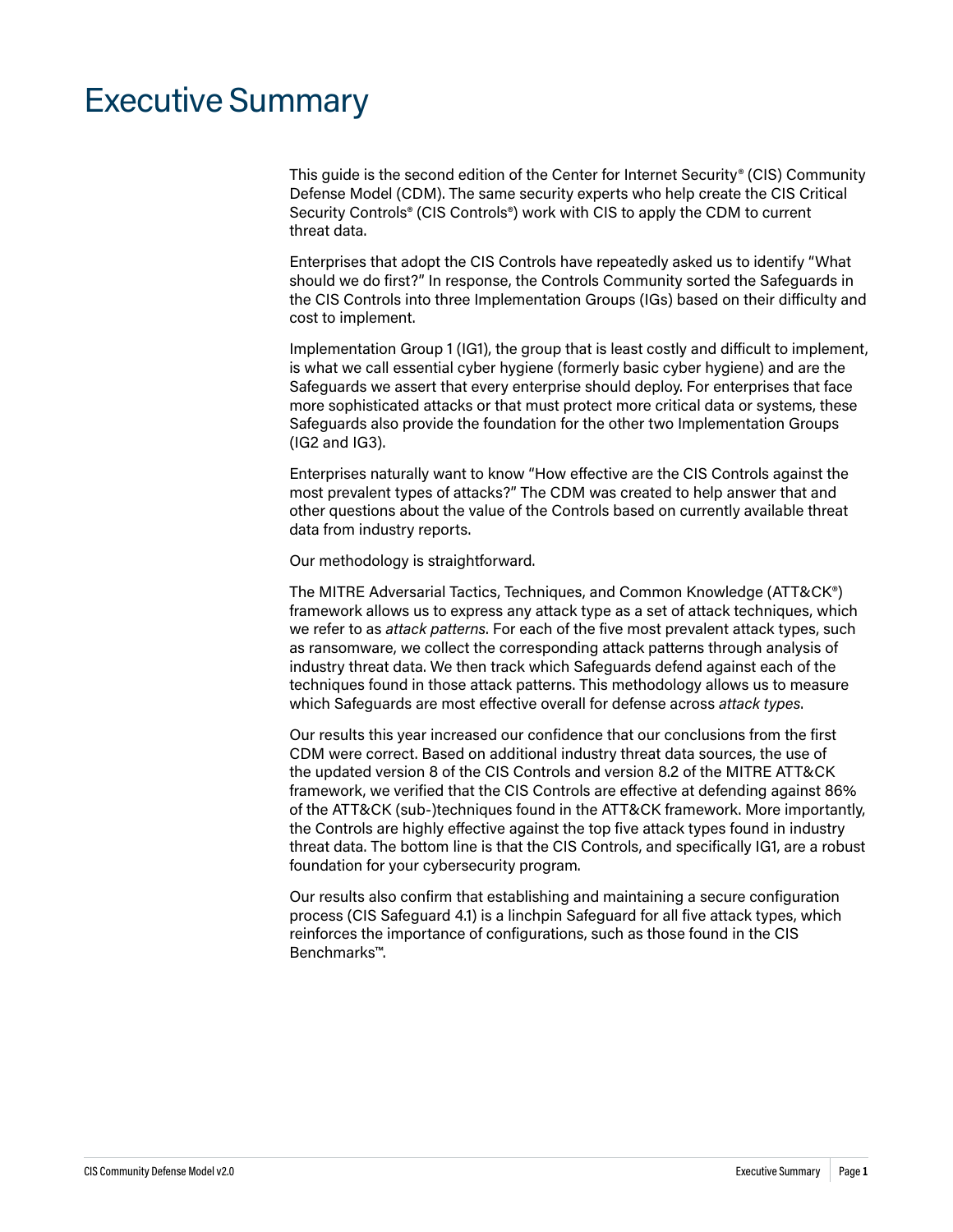### <span id="page-4-0"></span>Results Summary

Overall, the findings from this year's CDM both reaffirmed and strengthened, with objective data, what we already thought to be true—IG1 provides a viable defense against the top five attacks.

For CDM v2.0, the top five attack types are: Malware, Ransomware, Web Application Hacking, Insider Privilege and Misuse, and Targeted Intrusions. Our analysis found that, overall, implementing IG1 Safeguards defends against 77% of ATT&CK (sub-) techniques used across the top five attack types. That percentage goes up to 91% if all CIS Safeguards are implemented. These results strongly reinforce the value of a relatively small number of well-chosen and basic defensive steps (IG1) and also support IG1 as the preferred on-ramp to implementing the CIS Controls. We also found that CIS Safeguard 4.1 "Establish and Maintain a Secure Configuration Process" is most effective in defending against the top five attacks, reinforcing the importance of secure configurations, such as those contained within the CIS Benchmarks.

Additionally, independent of any specific attack type, implementing IG1 Safeguards defends against 74%**<sup>1</sup>** of ATT&CK (sub-)techniques in the MITRE ATT&CK framework, and implementation of all CIS Safeguards defends against 86% of ATT&CK (sub-)techniques in the framework. Since many ATT&CK (sub-)techniques are used across multiple attack types, we can extrapolate that the CIS Controls defend against more than the top five attacks mentioned in this guide.

We also analyzed each attack type individually. As an example, our analysis determined that implementing IG1 Safeguards defends against 78% of Ransomware ATT&CK (sub-)techniques, and implementing all CIS Safeguards defends against 92% of those techniques. This, and other attack pattern findings, can be seen in Figure 1 below. It is worth noting that 100% coverage of all attacker techniques for any attack type is difficult, as some techniques are not able to be defended against. Additionally, some IG1 Safeguards are foundational and process-oriented, such as enterprise and software asset management. While these foundational Safeguards may not be included in the ATT&CK model as defensive measures, they are necessary in order to successfully implement other Safeguards that map to ATT&CK.

| <b>Top 5 Attacks</b>                | <b>IG1 CIS Safeguards</b><br>IG1 can defend against XX%<br>of ATT&CK (Sub-)Techniques | <b>All CIS Safeguards</b><br>CIS Safequards can defend against<br>XX% of ATT&CK (Sub-)Techniques |
|-------------------------------------|---------------------------------------------------------------------------------------|--------------------------------------------------------------------------------------------------|
| <b>Malware</b>                      | 77%                                                                                   | 94%                                                                                              |
| <b>Ransomware</b>                   | 78%                                                                                   | 92%                                                                                              |
| <b>Web Application Hacking</b>      | 86%                                                                                   | 98%                                                                                              |
| <b>Insider Privilege and Misuse</b> | 86%                                                                                   | 90%                                                                                              |
| <b>Targeted Intrusions</b>          | 83%                                                                                   | 95%                                                                                              |

**All percentages are based on ATT&CK (sub-)techniques assigned to an ATT&CK mitigation.**

1 All percentages based on ATT&CK (sub-)techniques that are assigned to an ATT&CK mitigation, and can therefore be defended.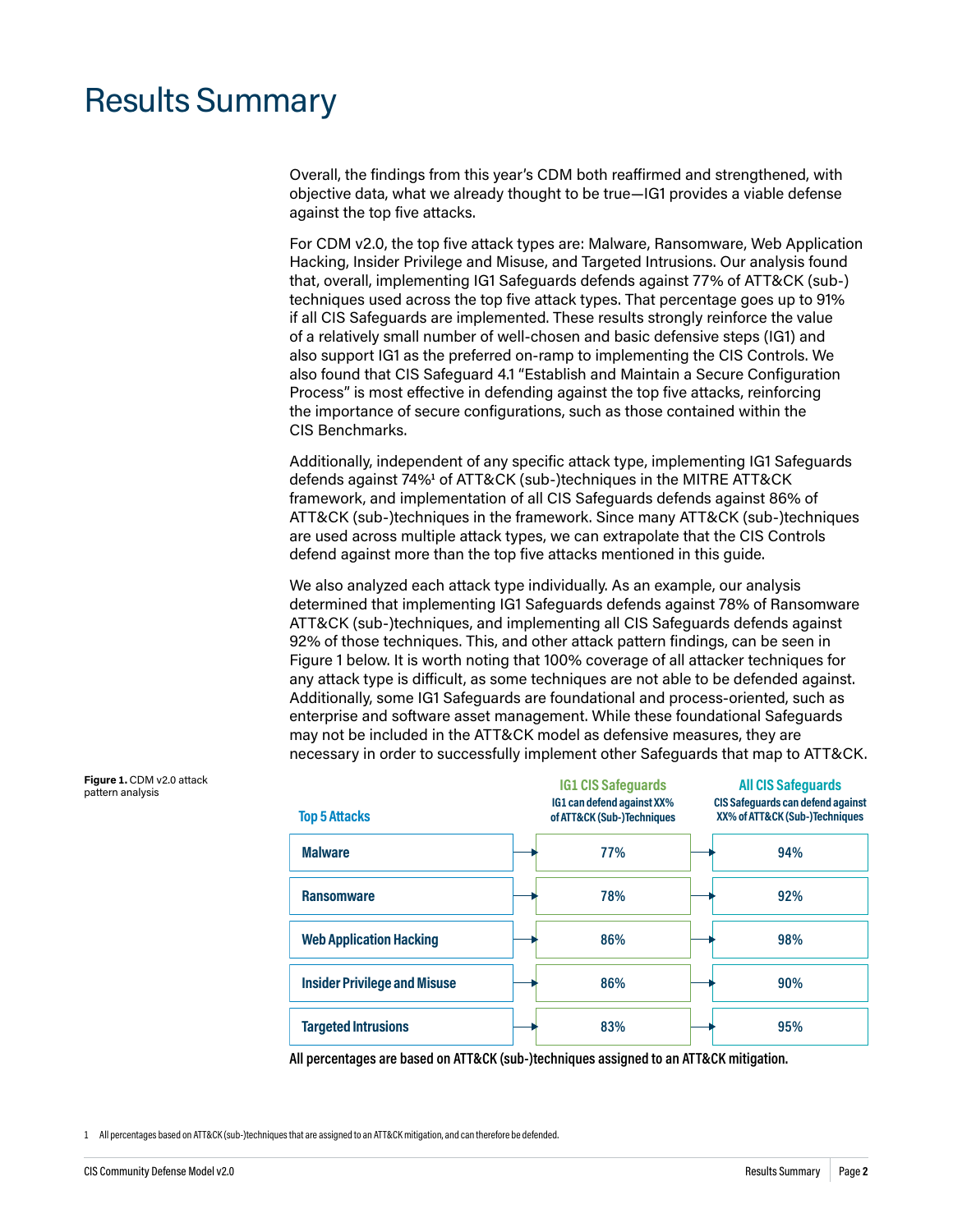### <span id="page-5-0"></span>**Overview**

In this guide, we present the CDM v2.0. Our goal is to bring another level of rigor and detail to support the development and prioritization of the CIS Controls. The CDM process takes data sources (such as the Verizon Data Breach Investigations Report (DBIR)), drives them into models (such as the MITRE ATT&CK framework), and then translates them into action—creating our best practices (e.g., CIS Controls and CIS Benchmarks). The CDM is continuous, with each cycle starting the process again.

**Figure 2.** CDM Process



As a part of the CDM process, we use the MITRE Enterprise [ATT&CK framework](https://attack.mitre.org/)   $v8.2$ , the industry-accepted way to describe the individual technical details of a cyber-attack, which provides answers to questions, such as: "Which ATT&CK tactics (the objectives of an attacker) does an attacker use?"; "What are the ATT&CK (sub-) techniques (specific technical actions) used within those tactics?"; and "What are the general ATT&CK mitigations that could help defend against them?" Equally important in the CDM process is using industry threat data (i.e., data sources) of the most prevalent and relevant attacks plaguing enterprises. As part of the CDM process, we research authoritative, industry-recognized data sources, both national and international, which allow us to determine the top five attack types and create comprehensive attack patterns. Our work with the CIS Controls and ATT&CK framework, combined with using authoritative data sources to back our analysis, is the backbone of the CDM.

The CDM was constructed using the following process:

- **•** We mapped CIS Safeguards to the ATT&CK framework.
- **•** We identified the *security function*—independent of any specific attack, the ability of a CIS Safeguard to defend against one or more attacker techniques (e.g., ATT&CK (sub-)techniques).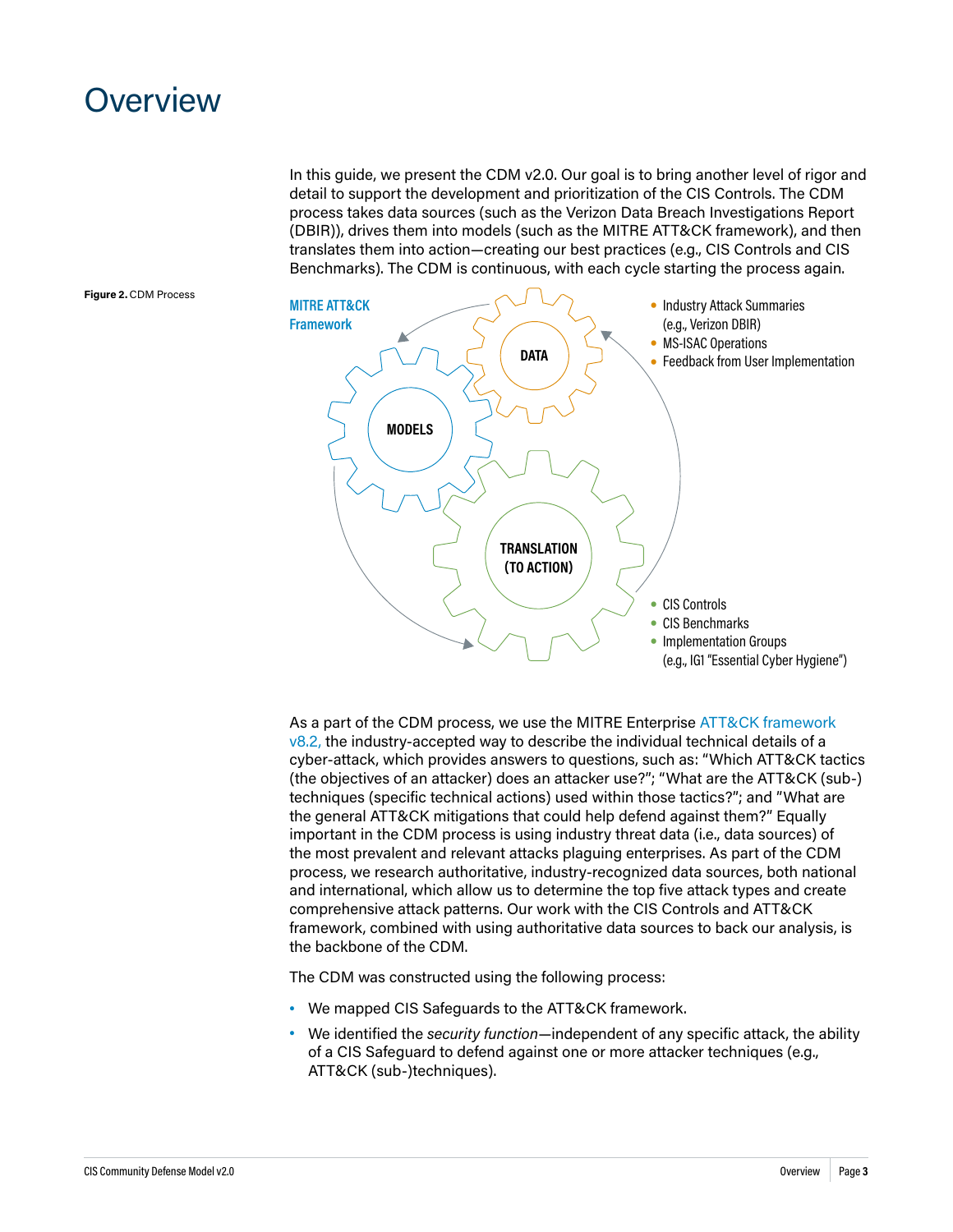- **•** Using authoritative data sources, we identified the top five *attack types* that enterprises should defend against. For CDM v2.0, the top five attack types are: *Malware*, *Ransomware*, *Web Application Hacking*, *Insider Privilege and Misuse*, and *Targeted Intrusions*.
- **•** For each attack type, we used authoritative data sources to determine the *attack pattern*—the set of attacker techniques (e.g., ATT&CK (sub-)techniques) used in each attack type.
- **•** We then identified the *security value*—the benefit of implementing a CIS Safeguard to defend against an individual attack or a group of attacks.

There are several ways that CDM analysis can be used to design, prioritize, implement, and improve an enterprise's security program. Our analysis affirms that enterprises should begin with implementing IG1 first (followed by IG2 and IG3, as appropriate) in order to, at a minimum, defend against the top five attacks. Our CDM v2.0 mappings also provide enterprises with more granularity, if needed. For example, if an enterprise implements CIS Safeguard "4.1–Establish and Maintain a Secure Configuration Process," our mappings can provide a list of ATT&CK (sub-) techniques that the Safeguard defends against. [Attack Cards](https://workbench.cisecurity.org/files/3467) for each individual attack type, and all attack types combined, are also available on CIS WorkBench, to provide a listing of Safeguards that are the most effective in defending against specific ATT&CK (sub-)techniques.

CIS is dedicated to taking a "community-first" approach. Please join our [CDM](https://workbench.cisecurity.org/communities/85)  [Community](https://workbench.cisecurity.org/communities/85) on CIS WorkBench to take advantage of these and other great resources, as well as to participate in next year's CDM (v3.0).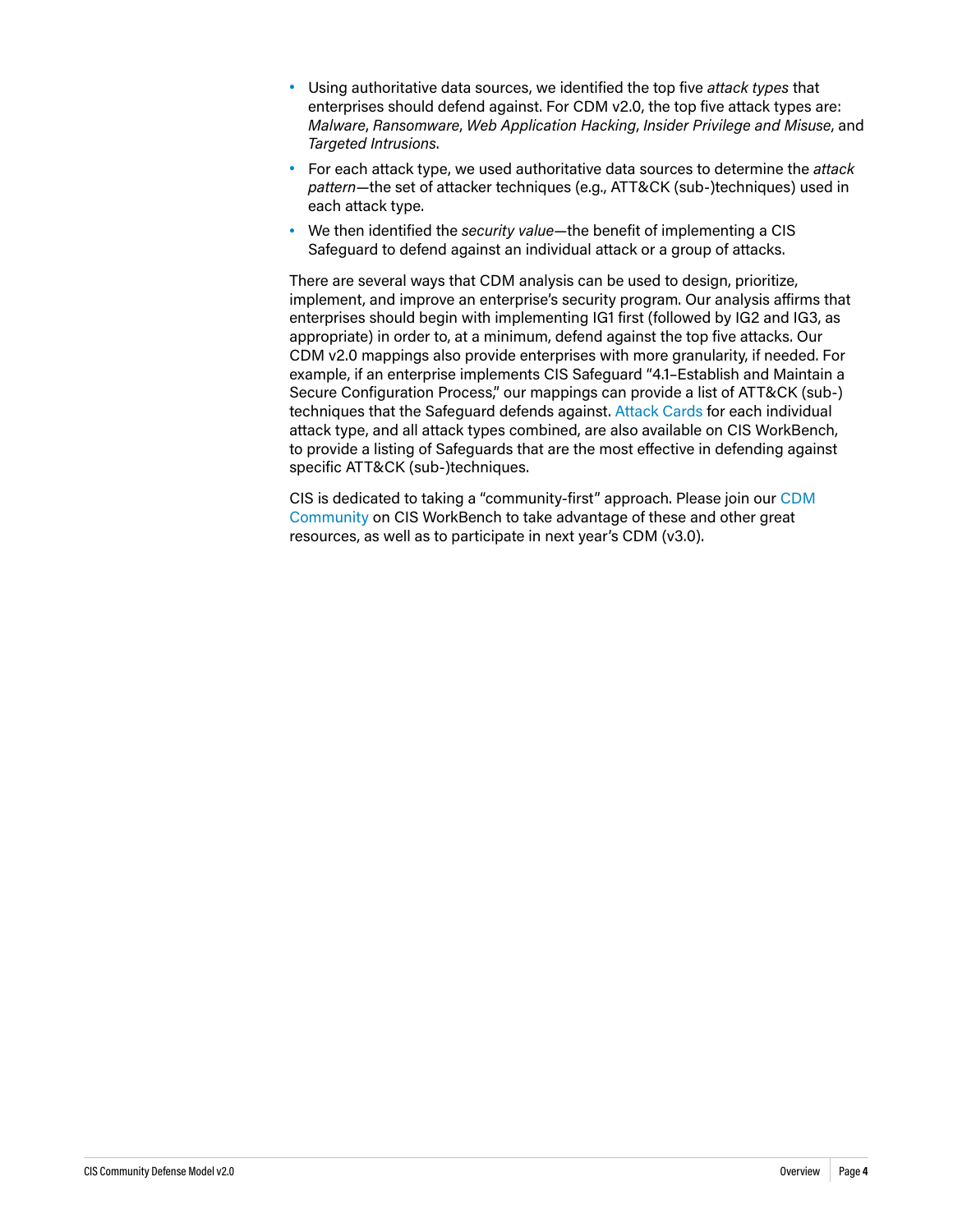# <span id="page-7-0"></span>What's New in CDM v2.0

First, let's recap what we did in v1.0. Released in 2020, v1.0 made use of two publicly-available, authoritative industry resources: the MITRE ATT&CK framework and the Verizon DBIR. To establish the baseline model, a master mapping was created, starting with the 171 CIS Safeguards in CIS Controls v7.1. Following this, CIS Safeguards were mapped to the 41 ATT&CK mitigations in Enterprise ATT&CK v6.3, which MITRE already had mapped to the 266 ATT&CK techniques. This gave us the security function relationship between CIS Safeguards and ATT&CK techniques, identifying the ATT&CK techniques that could be defended against by implementing the CIS Safeguards.

We then selected the five most prevalent attack types (Malware, Ransomware, etc.) from the Verizon DBIR, and the ATT&CK techniques used within those attack types, forming what we call an attack pattern. Using the master mapping of the CIS Safeguards to ATT&CK, we then mapped each ATT&CK technique in the attack pattern back to the relevant CIS Safeguards. This allowed us to analyze the security value of the CIS Safeguards against these five attack types.

To build off of the foundational principles in v1.0, we made a few updates to v2.0, including the following:

- **• Updated Version of the CIS Controls.** We used CIS Controls v8 as the basis for our mappings and analysis.
- **• Updated Version of the ATT&CK Framework.** We used Enterprise ATT&CK v8.2, which is made up of 178 ATT&CK techniques, 352 ATT&CK sub-techniques (530 combined "ATT&CK (sub-)techniques"), and 42 ATT&CK mitigations. Note that the term "ATT&CK (sub-)techniques" is used throughout this guide to refer to ATT&CK techniques and ATT&CK sub-techniques as a whole, unless otherwise indicated.
- **• Additional Data Sources Added.** We used several additional national and international data sources, such as the *2020 Verizon DBIR, ENISA Threat Landscape–The Year in Review,* and more, to determine the top five attacks. Additional data sources were used in CDM v2.0 to create more comprehensive attack patterns. A full listing of data sources used to identify attack types and create attack patterns can be found here.**<sup>2</sup>**
- **• Updated Master Mapping.** We mapped at the ATT&CK (sub-)technique level, in order to provide more granularity and clarity for our analysis. ATT&CK mitigations were used as a guide to map to the ATT&CK (sub-)techniques, which allowed us to select the specific ATT&CK (sub-)techniques that can be defended against through the implementation of one or more CIS Safeguards.

<sup>2</sup> Attack Types and Attack Patterns [Attack Types](#page-21-1) and [Attack Patterns](#page-23-1)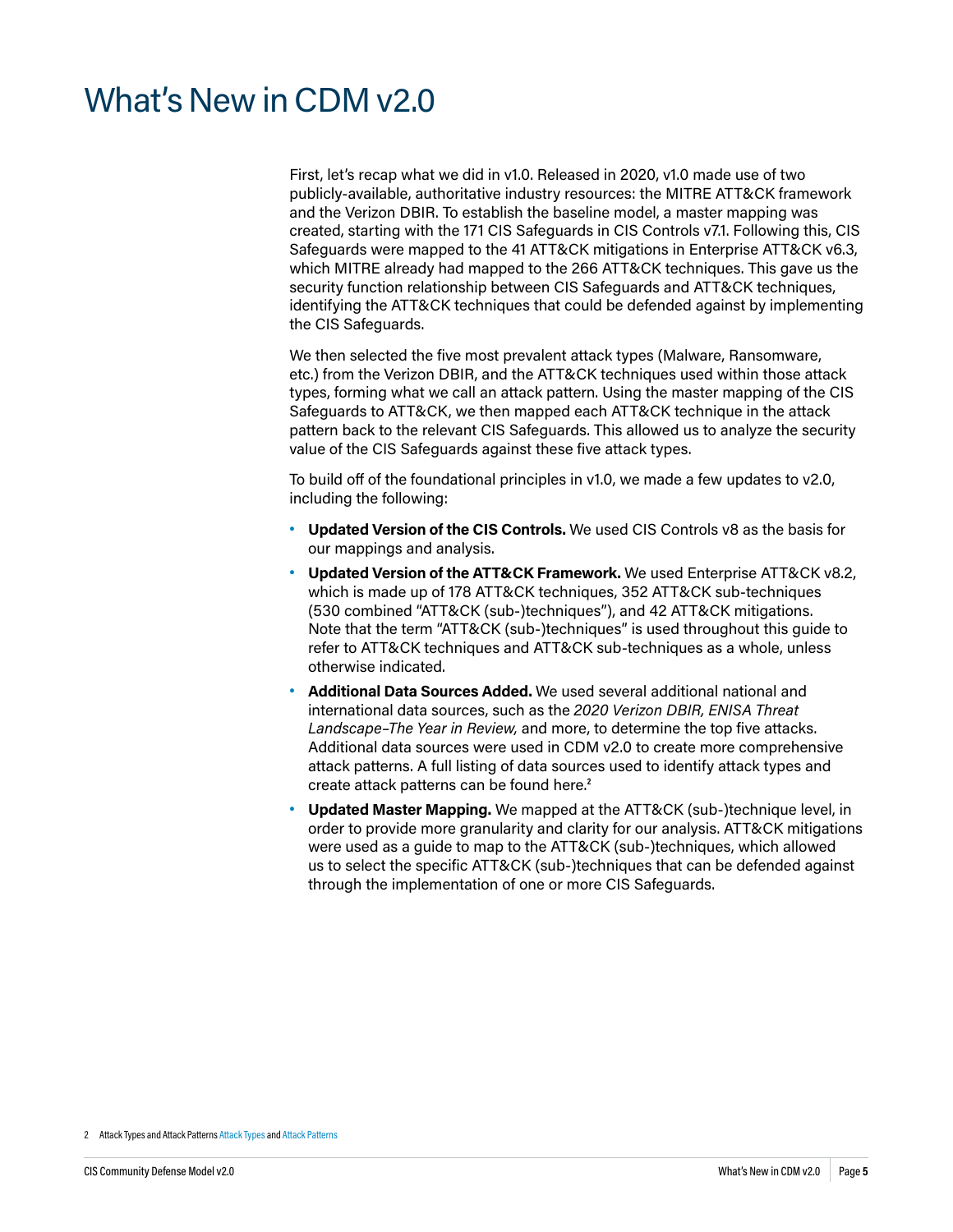# <span id="page-8-0"></span>**Glossary**

The following are terms used throughout this guide and their specific meanings:

| ATT&CK (sub-)technique                                  | The combination of ATT&CK techniques and ATT&CK sub-techniques. Collectively referred to as ATT&CK (sub-)<br>techniques, there are 530 in total for Enterprise ATT&CK v8.2.                                                                                                                       |
|---------------------------------------------------------|---------------------------------------------------------------------------------------------------------------------------------------------------------------------------------------------------------------------------------------------------------------------------------------------------|
| <b>ATT&amp;CK mitigation</b>                            | A list of defensive actions that can be taken to defend against an ATT&CK (sub-)technique.                                                                                                                                                                                                        |
| ATT&CK sub-technique                                    | The specific actions that an attacker takes to achieve an ATT&CK tactic, nested within ATT&CK techniques.                                                                                                                                                                                         |
| <b>ATT&amp;CK tactic</b>                                | The objectives of an attacker such as reconnaissance, credential access, and exfiltration. A specific set of ATT&CK (sub-)<br>techniques can be found within any given ATT&CK tactic.                                                                                                             |
| <b>ATT&amp;CK technique</b>                             | The specific actions that an attacker takes to achieve an ATT&CK tactic, listed under each ATT&CK tactic.                                                                                                                                                                                         |
| <b>Attack pattern</b>                                   | The set of attacker techniques (e.g., ATT&CK (sub-)techniques) required to execute an attack. Attack patterns can change<br>from year to year.                                                                                                                                                    |
| Attack type                                             | The high-level grouping of attacks. For CDM v2.0, they are: Malware, Ransomware, Web Application Hacking, Insider<br>Privilege and Misuse, and Targeted Intrusions.                                                                                                                               |
| <b>Attacker techniques</b>                              | A general term referring to actions that an attacker takes to compromise a system or network that's not assigned to a<br>specific security framework.                                                                                                                                             |
| <b>CIS Critical Security Controls</b><br>(CIS Controls) | A set of 18 best practice recommendations that help enterprises focus their resources on the most critical actions to<br>defend against the most prevalent real-life attacks. Each CIS Control consists of a subset of Safeguards.                                                                |
| <b>CIS Safeguards</b>                                   | A set of 153 specific recommendations that make up the CIS Controls. Organized into Implementation Groups, grouped<br>as IG1, IG2, and IG3 Safeguards.                                                                                                                                            |
| Data source                                             | A threat report, or other dataset, that provides an analysis of attacks, attacker tactics, techniques, and procedures<br>(TTPs), or other specific information related to cybersecurity. Also referred to as industry threat data sources. Used to<br>determine attack types and attack patterns. |
| Data type                                               | Can be one of multiple categorizations of data that are incorporated into a data source (e.g., self-reported data, sensor<br>data, incident response data, product usage data, and open-source intelligence).                                                                                     |
| <b>Implementation Group 1 (IG1)</b>                     | Implementation Group 1, also known as essential cyber hygiene (formerly basic cyber hygiene). IG1 includes defensive<br>actions that are applicable to even the smallest and least-funded enterprises.                                                                                            |
| <b>Implementation Groups</b>                            | A simple and accessible way to help enterprises prioritize the implementation of the CIS Controls.                                                                                                                                                                                                |
| <b>Security function</b>                                | Independent of a specific attack type, the ability of a CIS Safeguard to defend against one or more attacker techniques<br>(e.g., ATT&CK (sub-)techniques).                                                                                                                                       |
| <b>Security value</b>                                   | The benefit a CIS Safeguard provides in defending against an individual attack type or a group of attack types.                                                                                                                                                                                   |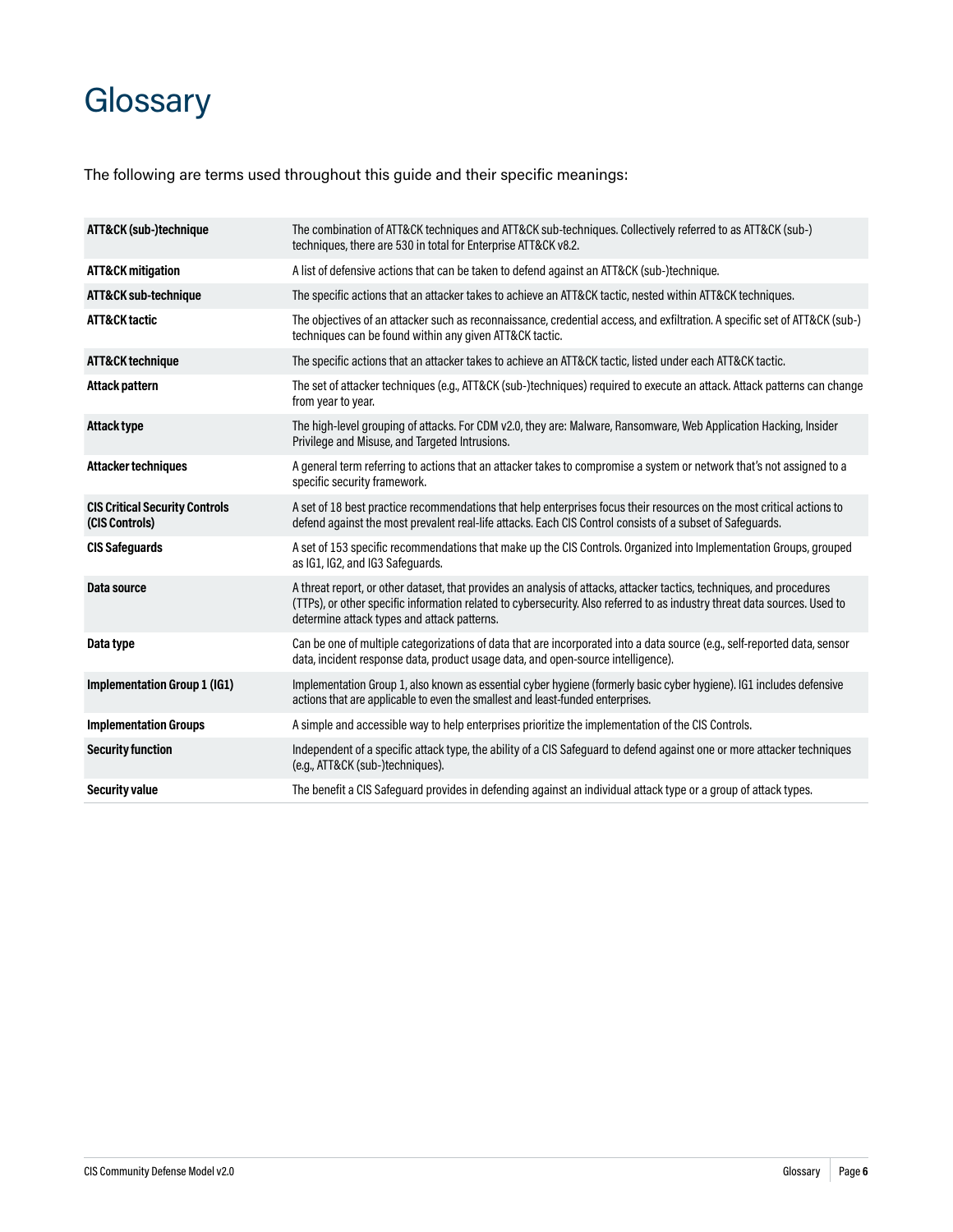# <span id="page-9-0"></span>Methodology

#### **Implementation Groups and the CDM**

In CIS Controls v7.1, we introduced a new prioritization scheme referred to as Implementation Groups (IGs). There are three IGs: IG1, IG2, and IG3. To develop the IGs, CIS identified a core set of CIS Safeguards that enterprises with limited resources, expertise, and risk exposure should focus on. This is IG1, or essential cyber hygiene. IG1 includes defensive actions that are applicable to even the smallest and least-funded enterprises. Each IG builds upon the previous one. IG2 identifies additional CIS Safeguards for enterprises with more resources and expertise than those in IG1, and also greater risk exposure. IG3, for enterprises that have the highest level of risk exposure, includes all 153 CIS Safeguards.

The CDM tells us that IG1 defends against the top five attacks. Specifically, the CDM can also help an enterprise focus on which technical IG1 Safeguards are most effective in defending against specific attacks. We at CIS feel that this is a powerful approach to an enterprise's risk management strategy. Additionally, some IG1 Safeguards are foundational and process-oriented, such as enterprise and software asset management. These foundational Safeguards may not be included in the ATT&CK model as defensive measures; however, they must be implemented before the more technical Safeguards that do map to ATT&CK can be properly implemented.



**The number of Safeguards an enterprise is expected to implement increases based on which group the enterprise falls into.**

153 **TOTAL SAFEGUARDS** 

**SAFEGUARDS**

**SAFEGUARDS**

**23**<br>SAFEGUARDS

**IG3** assists enterprises with IT security experts to secure sensitive and confidential data. IG3 aims to prevent and/or lessen the impact of sophisticated attacks.

**IG2** assists enterprises managing IT infrastructure of multiple departments with differing risk profiles. IG2 aims to help enterprises cope with increased operational complexity.

**IG1** is the definition of essential cyber hygiene and represents a minimum standard of information security for all enterprises. IG1 assists enterprises with limited cybersecurity expertise thwart general, non-targeted attacks.

**Figure 3.** CIS Controls Implementation Group overview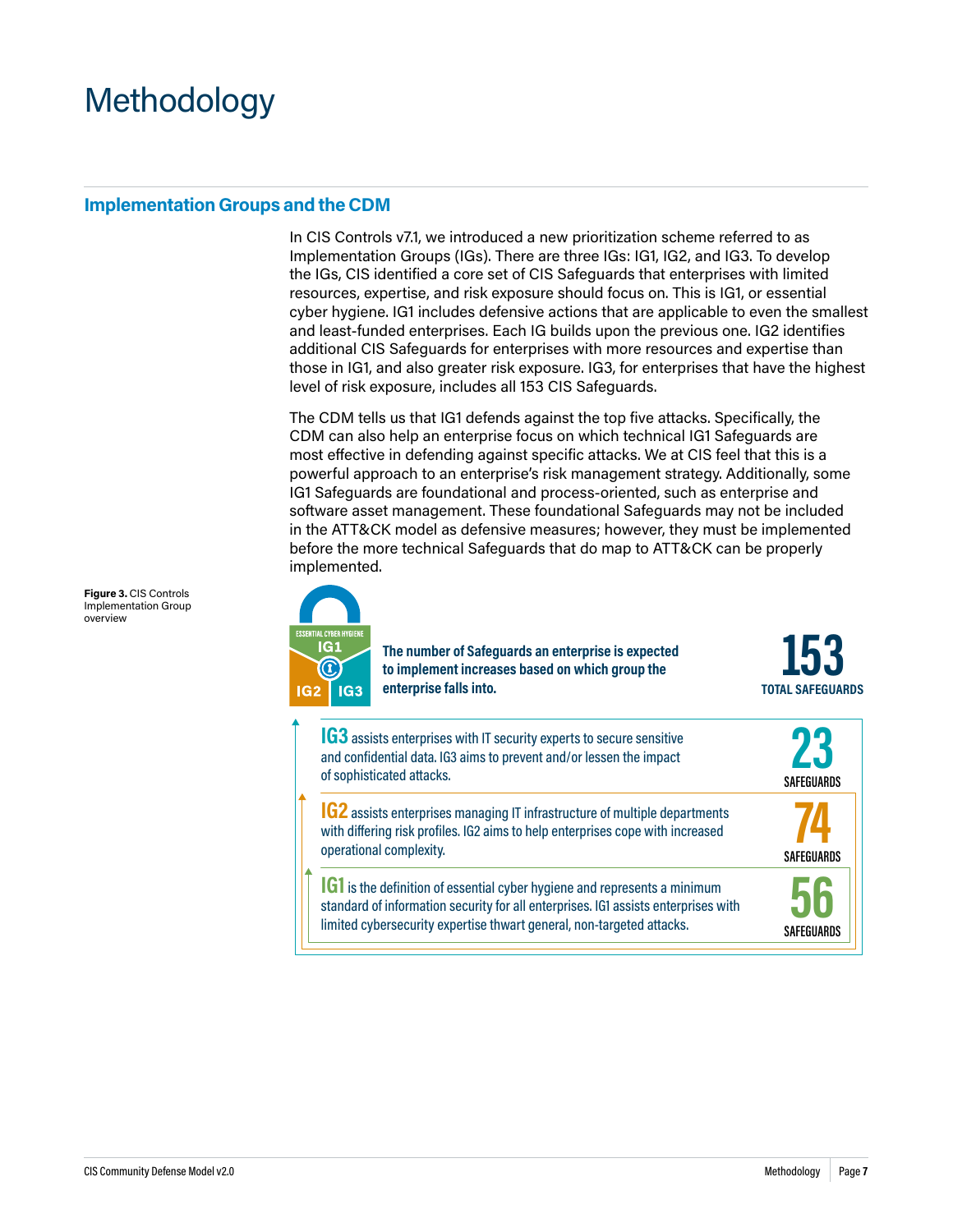#### <span id="page-10-0"></span>**Security Function vs. Security Value**

Throughout the CDM v2.0, we focus on two main concepts: the *security function* and the *security value* of the CIS Safeguards. The security function can best be defined as the ability of a CIS Safeguard to defend against one or more ATT&CK (sub-)techniques, independent of any specific attack type. The security function does not necessarily answer the question of why we should implement a particular CIS Safeguard, or the benefit in doing so. Rather, the security function provides the foundation that allows us to analyze the security value, defined as the benefit a CIS Safeguard provides in defending against one or more attack types.

#### **Overall Process**

The CDM is comprised of a series of seven steps to get us to the end result. They are:

- **1 Create master mapping.** We created a master mapping from CIS Controls v8 to Enterprise ATT&CK v8.2, mapping the CIS Safeguards to the ATT&CK (sub-) techniques. ATT&CK mitigations were used as a guide to map at the ATT&CK (sub-)technique level.
- **2 Analyze security function.** We analyzed the security function of the CIS Safeguards against ATT&CK (sub-)techniques using the master mapping in Step 1.
- **3 Identify top five attack types.** Using multiple data sources, we identified the five most prevalent attack types experienced by enterprises in 2020-2021: Malware, Ransomware, Web Application Hacking, Insider Privilege and Misuse, and Targeted Intrusions.
- **4 Construct attack patterns.** For each attack type, we used multiple data sources to create comprehensive attack patterns—the set of attacker techniques (e.g., ATT&CK (sub-)techniques) used in an attack type.
- **5 Perform reverse mapping.** We used the master mapping of the CIS Controls to ATT&CK (in Step 1) to map each ATT&CK (sub-)technique associated with an attack type back to the CIS Safeguards.
- **6 Analyze security value.** The reverse mapping allowed us to analyze the security value of implementing the CIS Safeguards against one or more attack types, meaning, how well do the CIS Controls defend against the top five attacks.
- **7 Create visualizations.** The MITRE ATT&CK Navigator allows users to create interactive "layers" of ATT&CK. This tooling allowed us to visualize each attack pattern individually and combined across all attack types. These layers can be found on CIS WorkBench [here.](https://workbench.cisecurity.org/community/85/files)

The detailed CDM process can be seen below in Figure 4.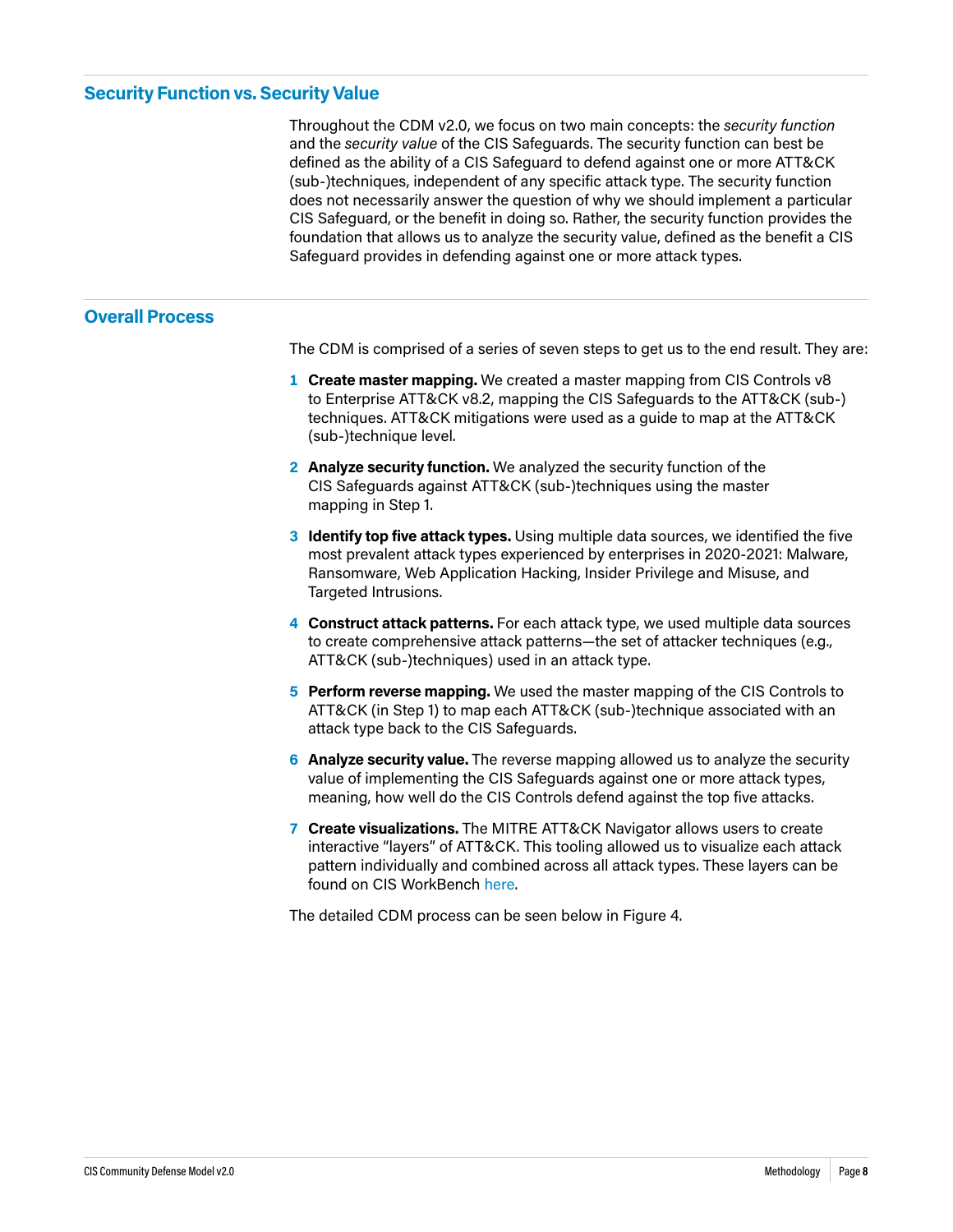<span id="page-11-0"></span>

#### **ATT&CK Structure**

In order to fully understand the CDM methodology, it is fundamental to understand how the ATT&CK framework is organized and interconnects. The highest level within ATT&CK is called a tactic. These are, as previously mentioned, the objectives of an attacker, such as reconnaissance, credential access, and exfiltration. There are 14 tactics in ATT&CK v8.2, represented with a "TA" before their unique identifier. Each ATT&CK tactic contains multiple ATT&CK *techniques*, which contain ATT&CK *subtechniques*, where applicable. ATT&CK (sub-)techniques are the specific actions that an attacker takes to achieve an ATT&CK tactic. They are represented with a "T" before their unique identifier, with ATT&CK sub-techniques having ".0XX" after the main unique identifier. There are 530 ATT&CK (sub-)techniques in total for v8.2.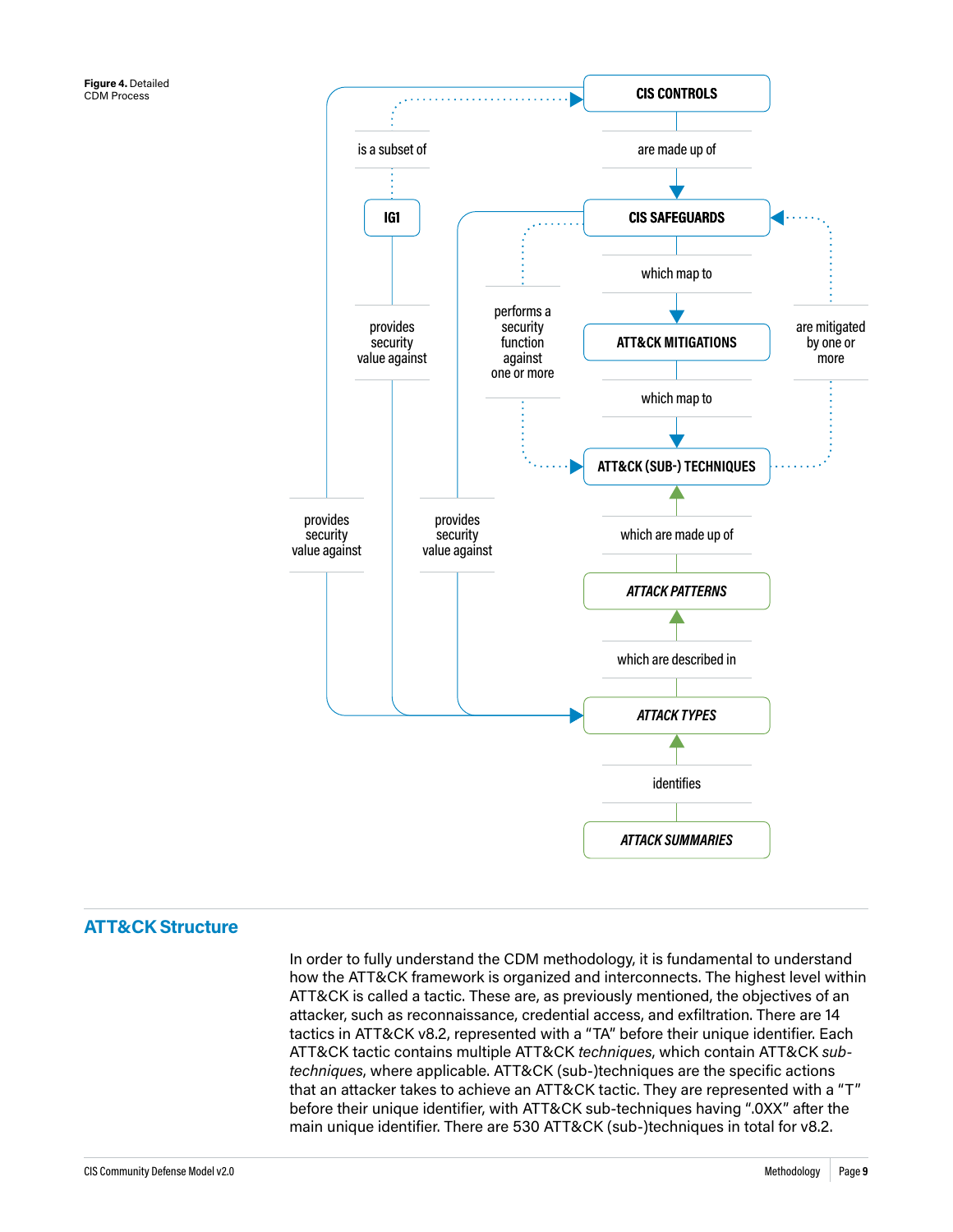<span id="page-12-0"></span>ATT&CK also has *mitigations*, each including several ATT&CK (sub-)techniques. ATT&CK mitigations provide a list of actions that can be taken to defend against a specific ATT&CK (sub-)technique. The ATT&CK mitigations begin with the letter "M" followed by a unique identifier (e.g., M1047). There are 42 ATT&CK mitigations in v8.2. It is worth noting that ATT&CK techniques and their child sub-technique(s) do not always map back to the same ATT&CK mitigation. For example, "M1036–Account Use Policies" mitigates against "T1110–Brute Force," which has four ATT&CK subtechniques. However, the mitigation M1036 is effective against only three of the four (sub-)techniques (T1110.001, T1110.003, and T1110.004), as indicated on the ATT&CK website. This warranted us to map at the ATT&CK (sub-)technique level for the CDM master mapping for accuracy.

It is important to note that out of the 530 ATT&CK (sub-)techniques in v8.2, 84 have no assignment to an ATT&CK mitigation, meaning that no matter what security framework is being implemented, these 84 ATT&CK (sub-)techniques cannot be easily mitigated, based on information provided on the ATT&CK website. An example of one of these ATT&CK (sub-)techniques is "T1546–Event Triggered Execution," which "cannot be easily mitigated with preventive controls since it is based on the abuse of system features," according to the [ATT&CK website.](https://attack.mitre.org/versions/v8/techniques/T1546/) Our assessment of these ATT&CK (sub-)techniques found that the majority are used in what is often referred to as "Living off the Land (LotL)" attacks, where attackers use existing tools and tactics on the targeted system or network to carry out an attack, rather than exploit a specific system or control weakness; these attacks are therefore difficult to defend against. Unless otherwise noted, all calculations in this guide do not take into account these ATT&CK (sub-)techniques. Additional information on ATT&CK v8.2 can be found on the [ATT&CK website.](https://attack.mitre.org/versions/v8/)

#### **Mapping Relationships**

As part of Step 1 of the CDM process, the CIS Safeguards are mapped to ATT&CK mitigations and then to ATT&CK (sub-)techniques. Ultimately, this high-level mapping (from CIS Safeguards to ATT&CK mitigations) serves as the guide for connecting CIS Safeguards to ATT&CK (sub-)techniques, and therefore it is worthwhile to analyze both: how well the CIS Safeguards map to ATT&CK mitigations and then to ATT&CK (sub-)techniques. The CIS Safeguard mapping to ATT&CK is available separately from this guide on [CIS WorkBench](https://workbench.cisecurity.org/files/3401) and via the [CIS](https://www.cisecurity.org/controls/cis-controls-navigator/)  [website](https://www.cisecurity.org/controls/cis-controls-navigator/). Figure 5 below demonstrates the mapping relationship. It should be noted that the mapping creates a many-to-many relationship between CIS Safeguards and ATT&CK (sub-)techniques, meaning that implementing a single CIS Safeguard defends against multiple ATT&CK (sub-)techniques, and a single ATT&CK (sub-) technique can be defended through implementation of one or more CIS Safeguards.

**Figure 5.** Mapping relationship between CIS Safeguards and ATT&CK





**Each ATT&CK (Sub-)Technique can be defended by one or more CIS Safeguards**

It is worth noting that the ATT&CK mitigations represent defensive cybersecurity actions at a different level of abstraction than the CIS Safeguards. The CIS Safeguards cover a larger number of defensive cybersecurity concepts than the ATT&CK mitigations. This difference in granularity is perhaps best demonstrated through the number of defensive actions within each collection: CIS Controls v8 contains 153 CIS Safeguards, whereas ATT&CK v8.2 contains 42 ATT&CK mitigations.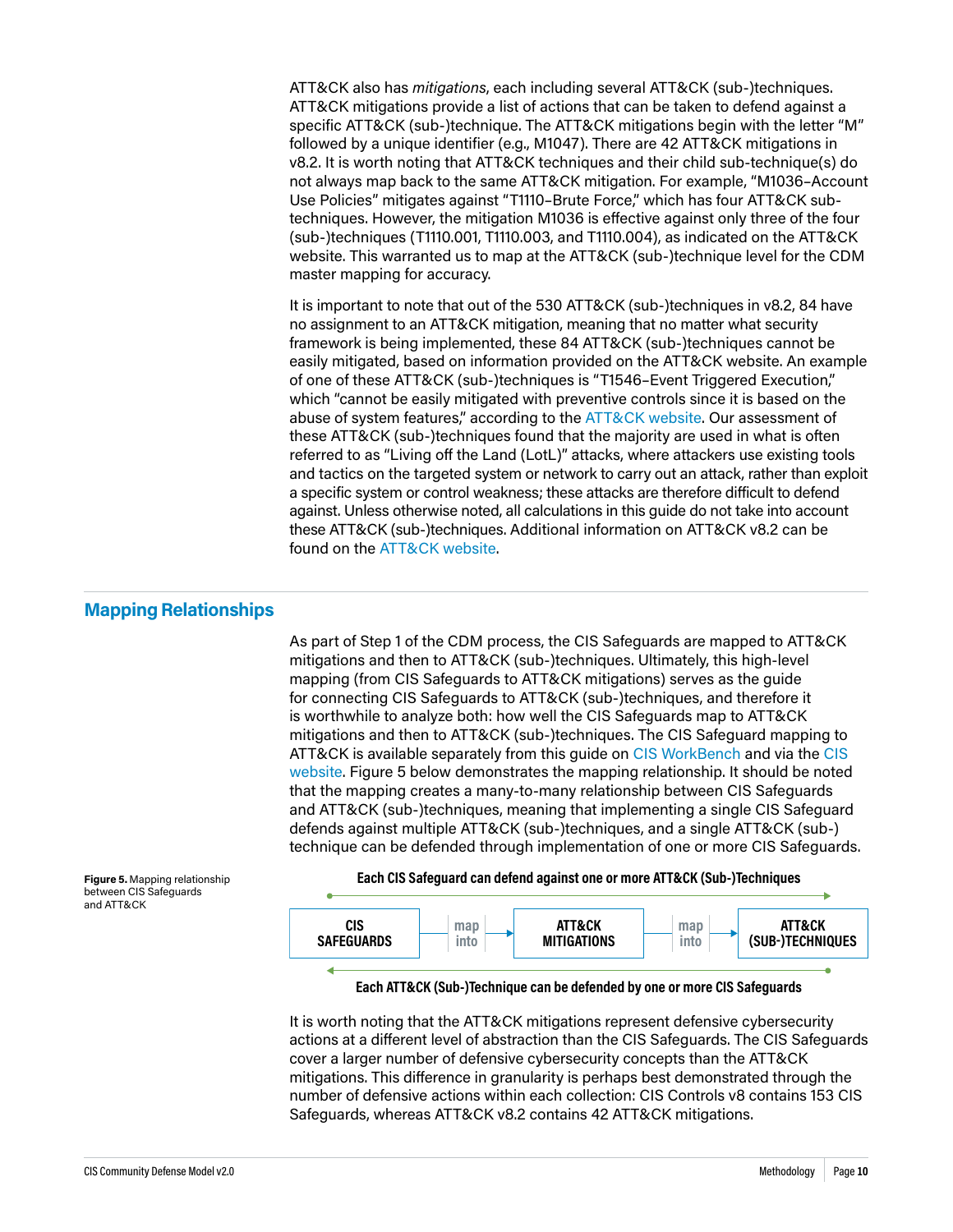#### <span id="page-13-0"></span>**How to Use This Document**

For those looking to understand more about the CDM process, this guide is a perfect start to give readers:

- **•** An overview of how the CDM works
- **•** An explanation for why the CDM is helpful to build an enterprise's cybersecurity program
- **•** A high-level overview of results from this year's CDM
- **•** An in-depth analysis of ATT&CK (sub-)techniques that can be defended against through implementation of the CIS Safeguards, overall and for each attack type
- **•** Additional links and resources

For those who wish to dive deeper into the CDM, we also provide the following:

- **• CDM Master Mapping:** A Microsoft® Excel® spreadsheet containing**<sup>3</sup>** :
	- **•** CIS Controls v8 to ATT&CK mapping: High-Level (to ATT&CK mitigations)
	- **•** CIS Controls v8 to ATT&CK mapping: Low-Level (to ATT&CK (sub-)techniques)
- **• ATT&CK Visualizations:** JavaScript Object Notation (JSON) files for each attack type, as well as one for all attack types combined**<sup>4</sup>**
	- **•** A guide on how to visualize these JSON files
- **• CDM Attack Cards:** IG1 Safeguards to implement for each attack type and all attack types combined (in terms of effectiveness)**<sup>5</sup>**
- **• CDM Reverse Mapping:** A reverse mapping that provides which ATT&CK (sub-) techniques can be defended by implementing one or more CIS Safeguards, as well as which attack type(s) they defend against**<sup>6</sup>** .

Please join our [CDM Community](https://workbench.cisecurity.org/communities/85) on CIS WorkBench to take advantage of these and other great resources.

3 Found [here:](https://workbench.cisecurity.org/files/3401) Note that a CIS WorkBench account is needed to obtain these files (free). Microsoft® Excel® workbooks are in database-friendly formats.

- 4 Found [here:](https://workbench.cisecurity.org/community/85/files) Note that a CIS WorkBench account is needed to obtain these files (free). JSON files can be imported into MITRE's ATT&CK Navigator tool [here](https://mitre-attack.github.io/attack-navigator/)
- 5 Found [here:](https://workbench.cisecurity.org/files/3467) Note that a CIS WorkBench account is needed to obtain this file (free).
- 6 Found [here:](https://workbench.cisecurity.org/files/3475) Note that a CIS WorkBench account is needed to obtain this file (free).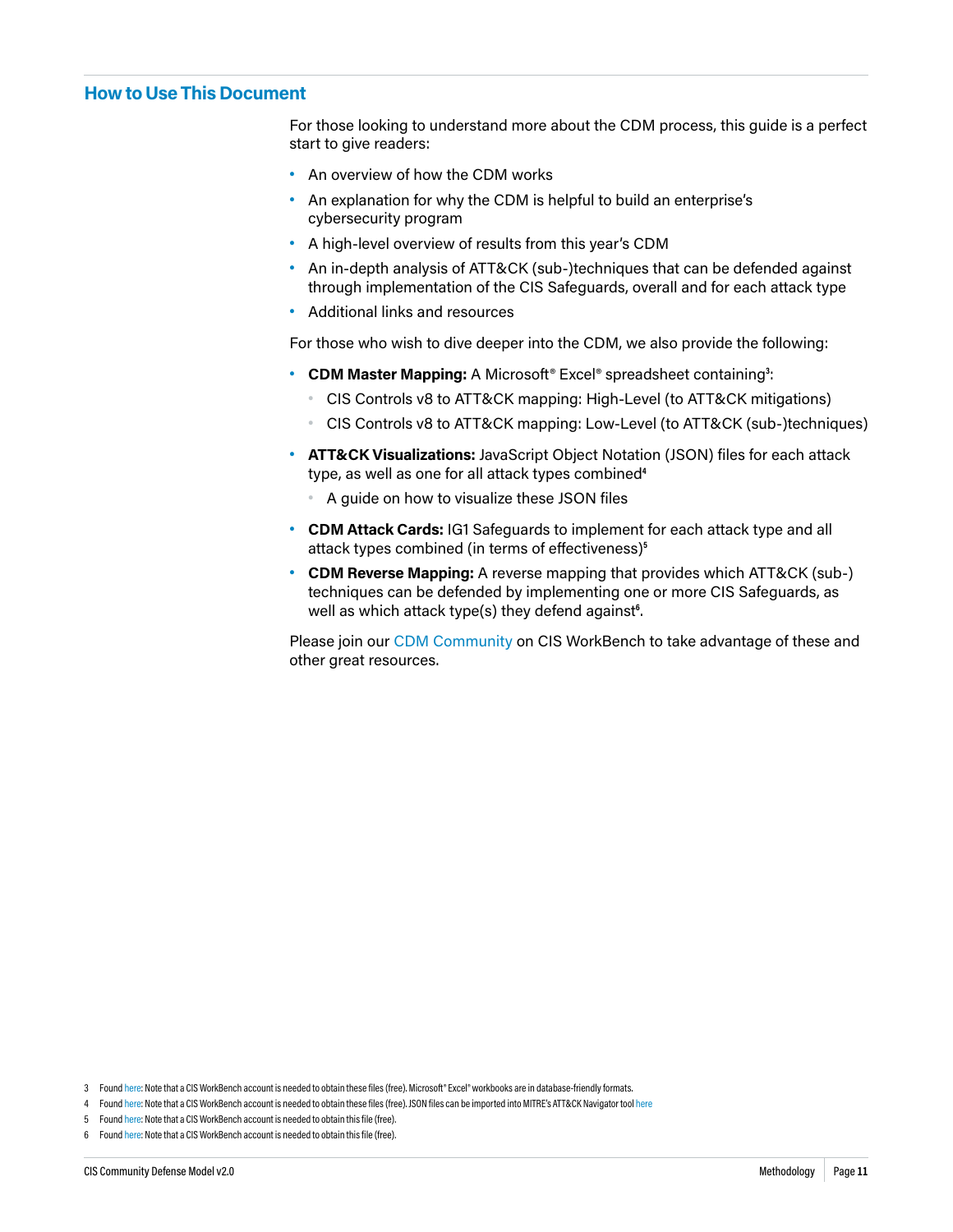## <span id="page-14-0"></span>Security Function Analysis

#### **ATT&CK Mitigations**

The first step in determining the security function of the CIS Safeguards is to map the CIS Safeguards to the ATT&CK mitigations. Note that a single Safeguard can map to multiple ATT&CK mitigations and vice versa.

### **All CIS Safeguards**

Overall, the CIS Safeguards mapped to 93% of ATT&CK mitigations, or 39 out of 42. Table 1 below shows the top 10 ATT&CK mitigations that mapped to CIS Safeguards. For example, "M1047–Audit" is mapped to 23 CIS Safeguards, indicating that those 23 Safeguards perform some form of auditing activity, and therefore have the ability to defend against one or more ATT&CK (sub-)techniques that are contained within the Audit mitigation. Analysis found that "M1047-Audit" ranked #1 again this year with the most mappings, emphasizing the importance of implementing best practices, such as secure configurations (e.g., CIS Benchmarks), and auditing those configurations.

| Table 1. Number of CIS Safequards |  |
|-----------------------------------|--|
| mapped to the top 10 ATT&CK       |  |
| mitigations                       |  |

| Rank | ATT&CK<br><b>Mitigation ID</b> | ATT&CK<br><b>Mitigation Name</b>         | <b>Number of ATT&amp;CK</b><br><b>Mitigations Mapped</b><br>to CIS Safeguards |
|------|--------------------------------|------------------------------------------|-------------------------------------------------------------------------------|
| 1    | M1047                          | Audit                                    | 23                                                                            |
| 2    | M1051                          | <b>Update Software</b>                   | 19                                                                            |
| 3    | M1016                          | <b>Vulnerability Scanning</b>            | 17                                                                            |
| 4    | M1018                          | <b>User Account Management</b>           | 16                                                                            |
| 5    | M1026                          | <b>Privileged Account Management</b>     | 15                                                                            |
| 6    | M1042                          | Disable or Remove Feature or<br>Program  | 14                                                                            |
| 7    | M1029                          | Remote Data Storage                      | 14                                                                            |
| 8    | M1035                          | Limit Access to Resource Over<br>Network | 13                                                                            |
| 9    | M1037                          | <b>Filter Network Traffic</b>            | 12                                                                            |
| 10   | M1030                          | <b>Network Segmentation</b>              | 10                                                                            |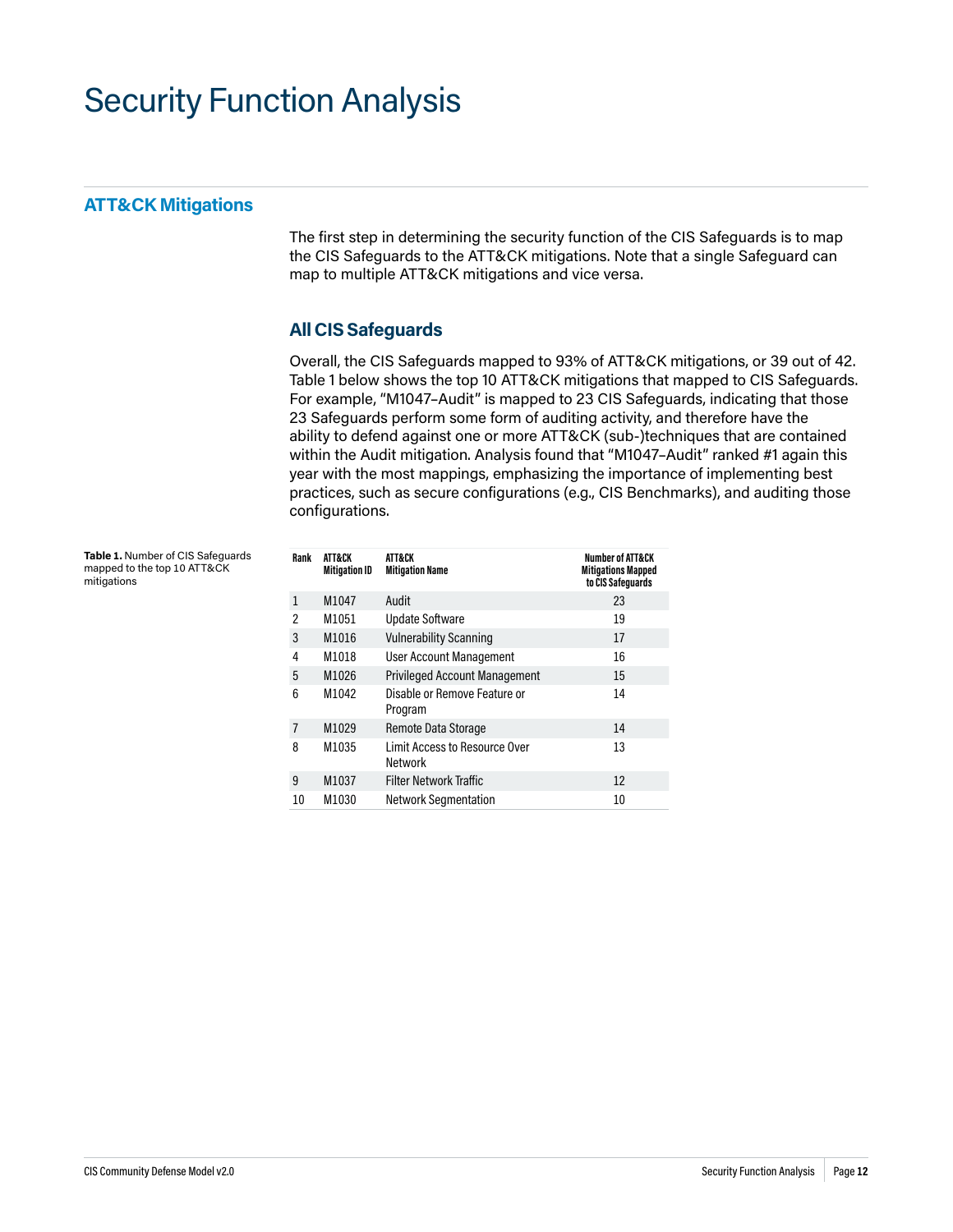#### **IG1 CIS Safeguards**

In analyzing IG1 Safeguards, it was found that they mapped to 83% of ATT&CK mitigations. Additionally, eight of the ATT&CK mitigations shown in Table 1 above remained in the top 10 for IG1. However, others, such as "M1053–Data Backup," M1017–User Training," and "M1022–Restrict File and Directory Permissions," moved up in rank (since IG1 only focuses on a subset of the CIS Safeguards), as shown below in Table 2.

| Rank | ATT&CK<br><b>Mitigation ID</b> | ATT&CK<br><b>Mitigation Name</b>                  | Number of ATT&CK<br><b>Mitigations Mapped</b><br>to CIS Safeguards |
|------|--------------------------------|---------------------------------------------------|--------------------------------------------------------------------|
| 1    | M1047                          | Audit                                             | 12                                                                 |
| 2    | M1018                          | User Account Management                           | 11                                                                 |
| 3    | M1029                          | Remote Data Storage                               | 9                                                                  |
| 4    | M1026                          | <b>Privileged Account Management</b>              | 9                                                                  |
| 5    | M1017                          | User Training                                     | 6                                                                  |
| 6    | M1051                          | <b>Update Software</b>                            | 6                                                                  |
| 7    | M1035                          | Limit Access to Resource Over<br><b>Network</b>   | 6                                                                  |
| 8    | M1030                          | <b>Network Segmentation</b>                       | 5                                                                  |
| 9    | M1022                          | <b>Restrict File and Directory</b><br>Permissions | 5                                                                  |
| 10   | M1053                          | Data Backup                                       | 4                                                                  |

### **Unmapped**

Although the majority of ATT&CK mitigations had at least one mapping to a CIS Safeguard, a few mitigations were left unmapped, as shown below in Table 3. For v2.0, we are excited to include an ATT&CK mitigation that was not mapped in v1.0, "M1040–Behavior Prevention on Endpoint." Prior to CIS Controls v8, Safeguards relating to Endpoint Detection and Response (EDR) had not been included. However, we recognized the importance of including Safeguards surrounding EDR in an effort to keep up with the ever-changing threat landscape.

With the addition of CIS Safeguards such as, "13.2–Deploy a Host-Based Intrusion Detection Solution" and "13.7–Deploy a Host-Based Intrusion Prevention Solution," we were able to successfully map to the ATT&CK mitigation, "M1040–Behavior Prevention on Endpoint." We also recognized the addition of an ATT&CK mitigation that was not on this list in v1.0, "M1020–SSL/TLS Inspection." This was due to the retirement of CIS Safeguard (v7.1) 12.10, "Decrypt Network Traffic at Proxy" in v8 of the CIS Controls. While important, we felt that decryption of network traffic may not be appropriate, feasible, or attainable for some enterprises. Additionally, in some cases, privacy requirements/regulations may contradict or interfere with guidance to decrypt all network traffic.

| ATT&CK<br><b>Mitigation ID</b> | <b>ATT&amp;CK Mitigation Name</b> | <b>ATT&amp;CK Mitigation Description</b>                                                                                                                                       |
|--------------------------------|-----------------------------------|--------------------------------------------------------------------------------------------------------------------------------------------------------------------------------|
| M1019                          | Threat Intelligence Program       | A threat intelligence program helps an organization generate their own<br>threat intelligence information and track trends to inform defensive<br>priorities to mitigate risk. |
| M1020                          | <b>SSL/TLS Inspection</b>         | Break and inspect SSL/TLS sessions to look at encrypted web traffic for<br>adversary activity.                                                                                 |
| M1055                          | Do Not Mitigate                   | This category is to associate techniques that mitigation might increase risk<br>of compromise and therefore mitigation is not recommended.                                     |

**Table 2.** Number of IG1 CIS Safeguards mapped to the top 10 ATT&CK mitigations

**Table 3.** ATT&CK mitigations with no mapping to CIS Safeguards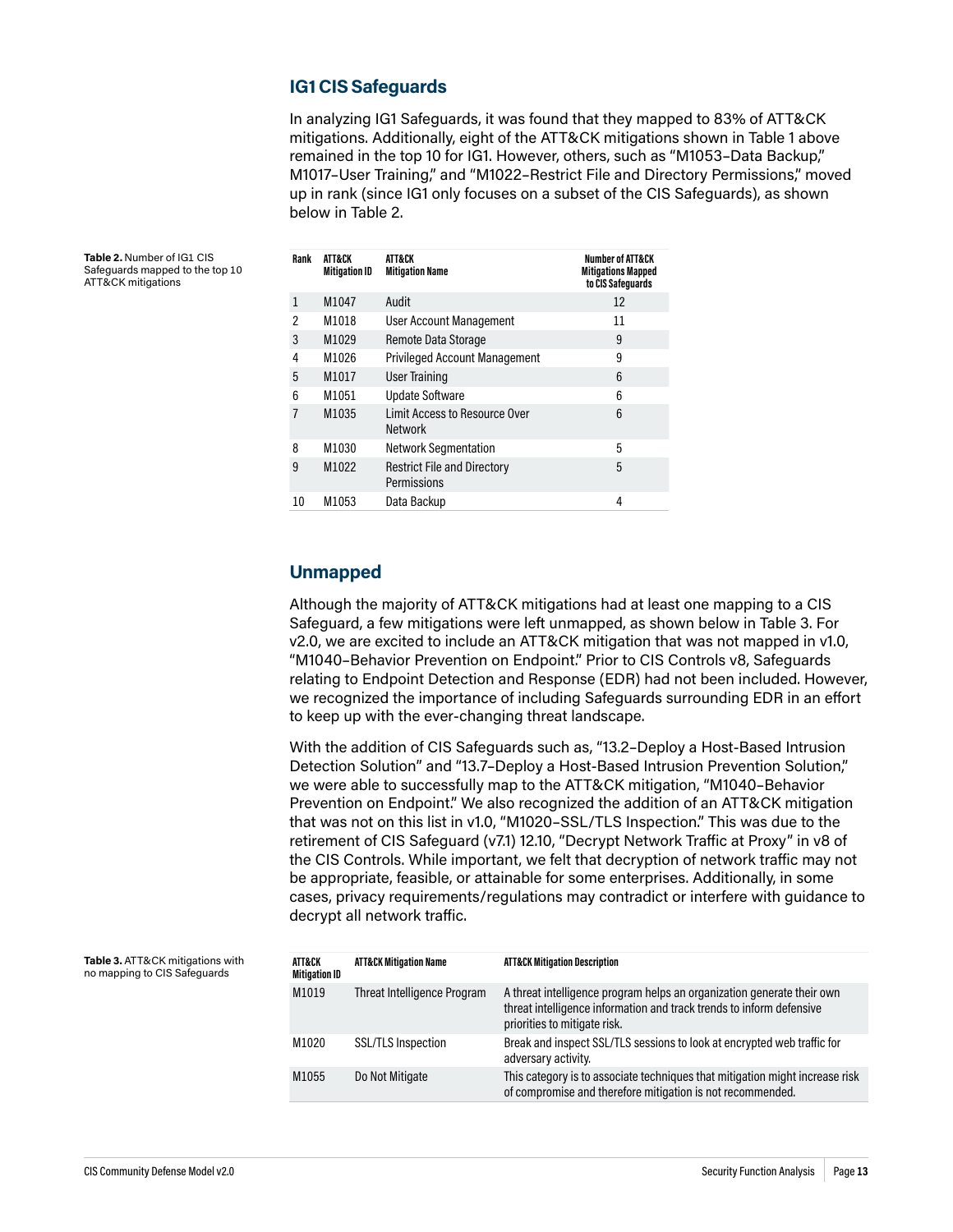### <span id="page-16-0"></span>**ATT&CK (Sub-)Techniques**

### **All CIS Safeguards**

In addition to analyzing at the ATT&CK mitigation level, we also analyzed the mappings at an ATT&CK (sub-)technique level, providing us with a more granular and clarified dataset for analysis. Shown below in Table 4 is a listing of ATT&CK (sub-)techniques that had the highest number of CIS Safeguard mappings. At first glance, it may appear that in order to defend against a specific ATT&CK (sub-) technique, it would require the implementation of a significant number of CIS Safeguards. However, this is not the case. Since multiple CIS Safeguards can defend against the same ATT&CK (sub-)technique, this provides enterprises with multiple options to select the Safeguards that are most appropriate to implement for their environment. Multiple Safeguards mapping to an ATT&CK (sub-)technique also helps to illustrate defense-in-depth.

Overall, out of 446 ATT&CK (sub-)techniques assigned to an ATT&CK mitigation, 383, or 86%, can be defended against through implementation of all CIS Safeguards. Additional analysis found that almost half of the ATT&CK (sub-)techniques, shown in Table 4 below, related to the exploitation of an external application, protocol, etc., emphasizing the importance of securing externally-facing systems. It also is worth noting that ATT&CK sub-technique "T1021.001–Remote Desktop Protocol (RDP)" had the highest number of CIS Safeguards mapped to it, demonstrating the potential that the CIS Safeguards can provide in protecting RDP. Recently, CIS released a [guide](https://www.cisecurity.org/white-papers/exploited-protocols-remote-desktop-protocol-rdp/) about RDP, a protocol attackers often exploit, and which direct mitigations can be implemented to defend against an RDP-based attack.

| Rank           | ATT&CK (Sub-)<br>Technique ID | ATT&CK (Sub-)Technique Name              | <b>Number of CIS Safequards</b><br><b>Mapped to an ATT&amp;CK</b><br>(Sub-)Technique |
|----------------|-------------------------------|------------------------------------------|--------------------------------------------------------------------------------------|
| $\mathbf{1}$   | T1021.001                     | Remote Desktop Protocol                  | 42                                                                                   |
| $\overline{2}$ | T1563.002                     | <b>RDP Hijacking</b>                     | 41                                                                                   |
| 3              | T1552                         | <b>Unsecured Credentials</b>             | 39                                                                                   |
| 4              | T1072                         | Software Deployment Tools                | 38                                                                                   |
| 5              | T1210                         | <b>Exploitation of Remote Services</b>   | 35                                                                                   |
| 6              | T1190                         | <b>Exploit Public-Facing Application</b> | 33                                                                                   |
| 7              | T1059                         | Command and Scripting Interpreter        | 30                                                                                   |
| 8              | T1557                         | Man-in-the-Middle                        | 29                                                                                   |
| 9              | T1530                         | Data from Cloud Storage Object           | 28                                                                                   |
| 10             | T1574                         | <b>Hijack Execution Flow</b>             | 27                                                                                   |
| 11             | T1003                         | <b>OS Credential Dumping</b>             | 25                                                                                   |
| 12             | T1133                         | <b>External Remote Services</b>          | 24                                                                                   |
| 13             | T1543,002                     | <b>Systemd Service</b>                   | 24                                                                                   |
| 14             | T1563                         | Remote Service Session Hijacking         | 24                                                                                   |
| 15             | T1059.001                     | PowerShell                               | 24                                                                                   |
| 16             | T1021.005                     | <b>VNC</b>                               | 23                                                                                   |
| 17             | T1542.005                     | <b>TFTP Boot</b>                         | 23                                                                                   |
| 18             | T1548                         | <b>Abuse Elevation Control Mechanism</b> | 22                                                                                   |
| 19             | T1602.001                     | SNMP (MIB Dump)                          | 22                                                                                   |
| 20             | T1543                         | <b>Create or Modify System Process</b>   | 22                                                                                   |

**"T1021.001–Remote Desktop Protocol (RDP)" had the highest number of CIS Safeguards mapped to it, emphasizing the potential that the CIS Safeguards can provide in protecting RDP. Get the CIS RDP guide [here](https://www.cisecurity.org/white-papers/exploited-protocols-remote-desktop-protocol-rdp/).**

**Table 4.** ATT&CK (sub-)techniques that had the highest number of CIS Safeguard mappings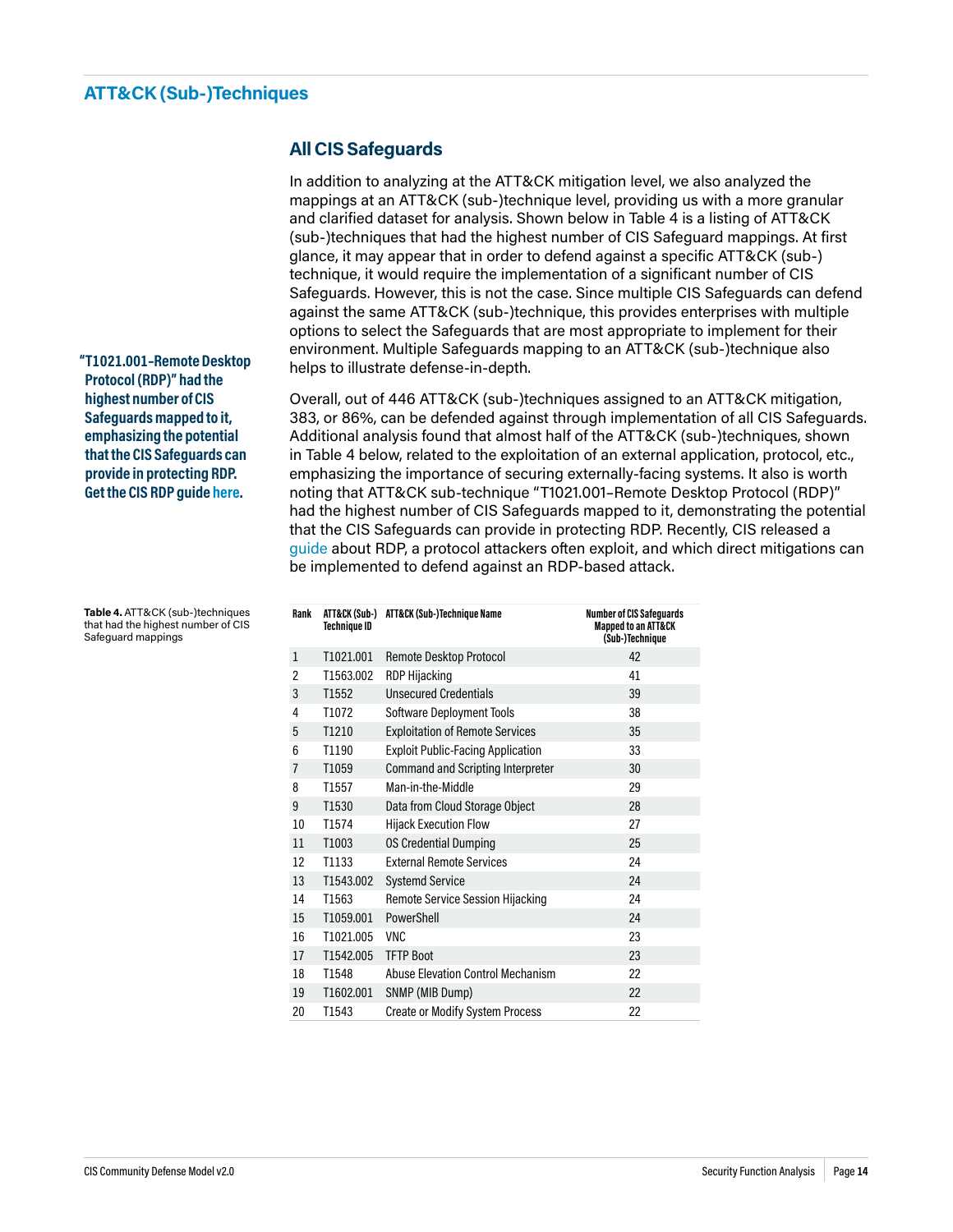### **IG1 CIS Safeguards**

Overall, out of the ATT&CK (sub-)techniques assigned to an ATT&CK mitigation (446), IG1 Safeguards defend against 74% (332). This shows that by implementing IG1 alone, enterprises can defend against the majority of ATT&CK (sub-)techniques. Additionally, it is worth noting that some IG1 Safeguards are foundational and process-oriented, such as enterprise and software asset management. These foundational Safeguards may not be included in the ATT&CK model as defensive measures, due to the technical nature of the ATT&CK framework; however, many are pre-requisites to successfully implement the more technical Safeguards that do map to ATT&CK.

**Table 5.** ATT&CK (sub-)techniques that had the highest number of IG1 Safeguard mappings

| Rank           | <b>Technique ID</b> | ATT&CK (Sub-) ATT&CK (Sub-)Technique Name | <b>Number of CIS Safeguards</b><br><b>Mapped to an ATT&amp;CK</b><br>(Sub-)Technique |
|----------------|---------------------|-------------------------------------------|--------------------------------------------------------------------------------------|
| $\mathbf{1}$   | T1552               | <b>Unsecured Credentials</b>              | 22                                                                                   |
| 2              | T1021.001           | Remote Desktop Protocol                   | 21                                                                                   |
| 3              | T1543,002           | <b>Systemd Service</b>                    | 20                                                                                   |
| 4              | T1563.002           | <b>RDP Hijacking</b>                      | 20                                                                                   |
| 5              | T1072               | Software Deployment Tools                 | 20                                                                                   |
| 6              | T1530               | Data from Cloud Storage Object            | 19                                                                                   |
| $\overline{7}$ | T1530.006           | <b>Systemd Timers</b>                     | 18                                                                                   |
| 8              | T1574               | <b>Hijack Execution Flow</b>              | 16                                                                                   |
| 9              | T1078,004           | <b>Cloud Accounts</b>                     | 16                                                                                   |
| 10             | T1543               | <b>Create or Modify System Process</b>    | 16                                                                                   |
| 11             | T1601.002           | Patch System Image                        | 15                                                                                   |
| 12             | T1548               | Forge Web Credentials                     | 15                                                                                   |
| 13             | T1601               | Downgrade System Image                    | 15                                                                                   |
| 14             | T1569               | <b>Abuse Elevation Control Mechanism</b>  | 15                                                                                   |
| 15             | T1098               | <b>Modify System Image</b>                | 15                                                                                   |
| 16             | T1003               | <b>System Services</b>                    | 15                                                                                   |
| 17             | T1053.002           | <b>Account Manipulation</b>               | 14                                                                                   |
| 18             | T1599               | <b>OS Credential Dumping</b>              | 14                                                                                   |
| 19             | T1021.002           | At (Windows)                              | 14                                                                                   |
| 20             | T1599.001           | <b>Domain Policy Modification</b>         | 14                                                                                   |

### **Unmapped**

While the majority of the ATT&CK (sub-)techniques can be defended against by one or more CIS Safeguards, 63 ATT&CK (sub-)techniques did not map back to a CIS Safeguard. Many of these ATT&CK (sub-)techniques are listed under ATT&CK mitigations that did not map to a CIS Safeguard, such as "M1055–Do Not Mitigate," "M1020–SSL/TLS Inspection," and "M1019–Threat Intelligence Program." Several ATT&CK (sub-)techniques from "M1056–Pre-compromise" were also among those that were unmapped. A listing of these ATT&CK (sub-)techniques can be found in [Appendix D](#page-38-1) of this guide.

Additionally, the 84 ATT&CK (sub-)techniques with no assignment to an ATT&CK mitigation can be found in Appendix  $E$  of this guide. Our assessment of these ATT&CK (sub-)techniques found that the majority are used in LotL attacks, where an attacker uses existing tools and tactics on the targeted system or network to carry out an attack, rather than exploit a specific system or control weakness; these attacks are therefore difficult to defend against.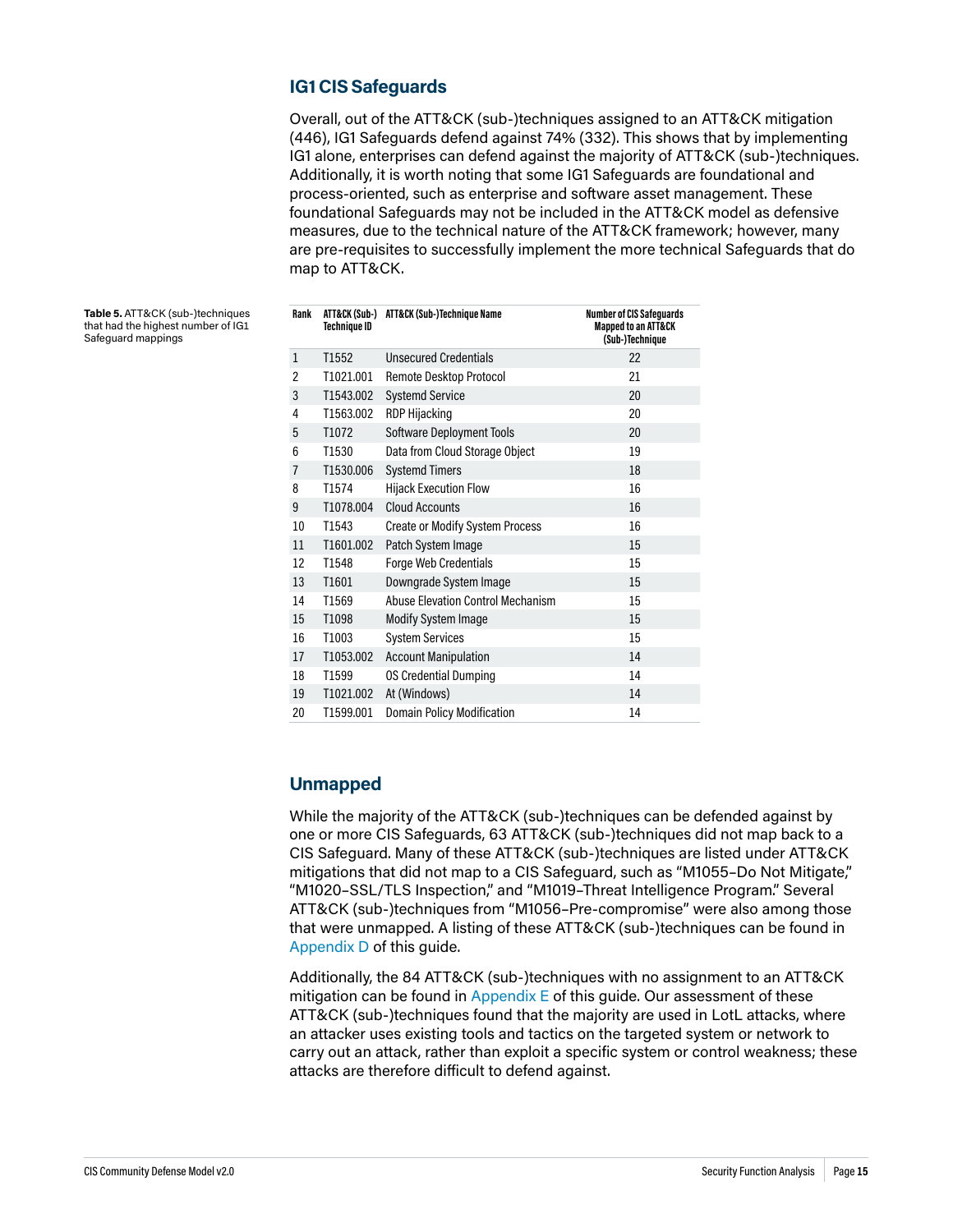### <span id="page-18-0"></span>**All CIS Safeguards**

In addition to the analysis above, we also analyzed the reverse—which CIS Safeguards defend against one or more ATT&CK (sub-)techniques. Our mapping revealed that out of 153 CIS Safeguards, 68% defend against one or more ATT&CK (sub-)techniques, with 19 CIS Safeguards defending against 50 or more ATT&CK (sub-)techniques, as shown below in Table 6.

We can see that CIS Safeguard "4.1–Establish and Maintain a Secure Configuration Process" defends against the highest number of ATT&CK (sub-)techniques, once again reinforcing the importance of secure configurations, such as those contained within the CIS Benchmarks.

| Rank           | CIS Safeguard | <b>CIS Safequard Title</b>                                                             | Number of ATT&CK (Sub-)<br><b>Techniques Defended</b><br>by a CIS Safeguard | 161          | IG <sub>2</sub> | 163 |
|----------------|---------------|----------------------------------------------------------------------------------------|-----------------------------------------------------------------------------|--------------|-----------------|-----|
| $\mathbf{1}$   | 4.1           | Establish and Maintain a Secure Configuration Process                                  | 342                                                                         | $\checkmark$ | √               | ✓   |
| 2              | 6.1           | Establish an Access Granting Process                                                   | 217                                                                         | $\checkmark$ | $\checkmark$    |     |
| 3              | 6.2           | Establish an Access Revoking Process                                                   | 217                                                                         |              |                 | √   |
| 4              | 18.3          | <b>Remediate Penetration Test Findings</b>                                             | 214                                                                         |              | $\checkmark$    |     |
| 5              | 6.8           | Define and Maintain Role-Based Access Control                                          | 206                                                                         |              |                 | ✓   |
| 6              | 4.7           | Manage Default Accounts on Enterprise Assets and<br>Software                           | 188                                                                         | √            | $\checkmark$    | ✓   |
| $\overline{7}$ | 18.5          | Perform Periodic Internal Penetration Tests                                            | 187                                                                         |              |                 | ✓   |
| 8              | 5.4           | <b>Restrict Administrator Privileges to Dedicated</b><br><b>Administrator Accounts</b> | 164                                                                         | √            | $\checkmark$    |     |
| 9              | 5.3           | <b>Disable Dormant Accounts</b>                                                        | 155                                                                         |              | ✓               | ✓   |
| 10             | 2.5           | <b>Allowlist Authorized Software</b>                                                   | 101                                                                         |              |                 |     |
| 11             | 2.7           | <b>Allowlist Authorized Scripts</b>                                                    | 81                                                                          |              |                 | ✓   |
| 12             | 3.3           | Configure Data Access Control Lists                                                    | 75                                                                          | √            | √               | ✓   |
| 13             | 4.2           | Establish and Maintain a Secure Configuration Process<br>for Network Infrastructure    | 73                                                                          |              |                 |     |
| 14             | 2.3           | <b>Address Unauthorized Software</b>                                                   | 67                                                                          | $\checkmark$ | √               | √   |
| 15             | 4.4           | Implement and Manage a Firewall on Servers                                             | 60                                                                          |              |                 |     |
| 16             | 4.8           | Uninstall or Disable Unnecessary Services on Enterprise<br><b>Assets and Software</b>  | 54                                                                          |              | $\checkmark$    |     |
| 17             | 13.8          | Deploy a Network Intrusion Prevention Solution                                         | 53                                                                          |              |                 | ✓   |
| 18             | 13.3          | Deploy a Network Intrusion Detection Solution                                          | 53                                                                          |              | √               | ✓   |
| 19             | 12.2          | Establish and Maintain a Secure Network Architecture                                   | 51                                                                          |              |                 |     |
| 20             | 5.2           | Use Unique Passwords                                                                   | 47                                                                          | √            |                 |     |

**Table 6.** CIS Safeguards that had the highest number of mapped ATT&CK (sub-)techniques

### **IG1 CIS Safeguards**

Overall, it was found that 86% of IG1 Safeguards defend against one or more ATT&CK (sub-)techniques, with many defending against 60 or more, as shown below in Table 7. This reinforces that implementing a relatively small set of defensive actions (IG1) provides an enterprise with the ability to defend against a wide array of potential attacks.

As previously mentioned, some of the IG1 Safeguards do not directly map to the ATT&CK framework. These are considered foundational Safeguards, such as keeping inventory of enterprise assets and software (CIS Controls 1 and 2) and implementing logging (CIS Control 8). These foundational Safeguards are important, since without them, there is no way of knowing which devices are, or could be, compromised.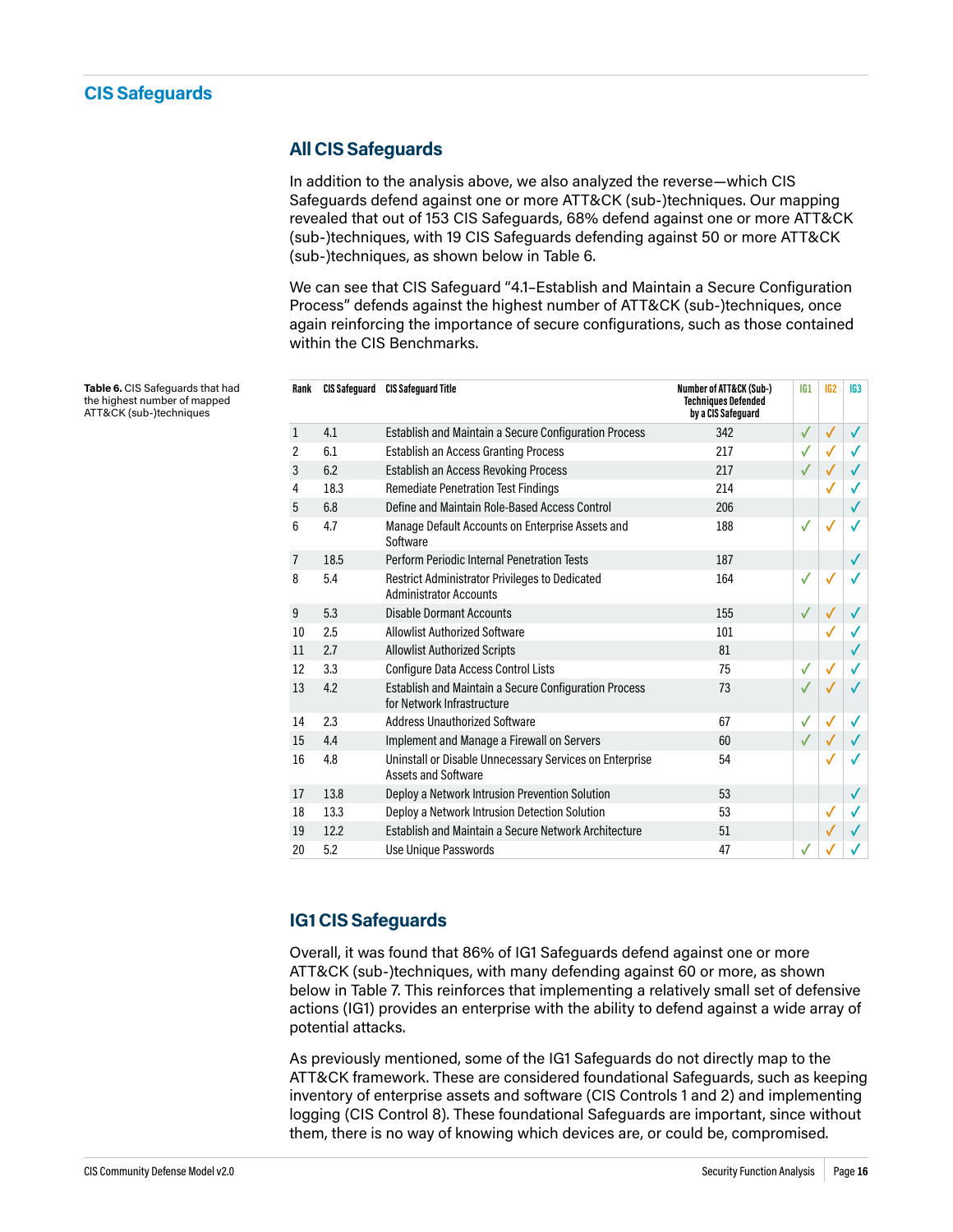These foundational Safeguards may not be included in the ATT&CK model as defensive measures; however, they must be implemented before more technical Safeguards that do map to ATT&CK can be properly implemented.

**Table 7.** IG1 Safeguards that had the highest number of mapped ATT&CK (sub-)techniques

| Rank           | <b>CIS Safeguard</b> | Title                                                                               | Number of ATT&CK (Sub-)<br><b>Techniques Defended</b><br>by a CIS Safeguard |
|----------------|----------------------|-------------------------------------------------------------------------------------|-----------------------------------------------------------------------------|
| $\mathbf{1}$   | 4.1                  | Establish and Maintain a Secure Configuration Process                               | 342                                                                         |
| 2              | 6.1                  | <b>Establish an Access Granting Process</b>                                         | 217                                                                         |
| 3              | 6.2                  | Establish an Access Revoking Process                                                | 217                                                                         |
| 4              | 4.7                  | Manage Default Accounts on Enterprise Assets and Software                           | 188                                                                         |
| 5              | 5.4                  | Restrict Administrator Privileges to Dedicated Administrator Accounts               | 164                                                                         |
| 6              | 5.3                  | <b>Disable Dormant Accounts</b>                                                     | 155                                                                         |
| $\overline{7}$ | 3.3                  | <b>Configure Data Access Control Lists</b>                                          | 75                                                                          |
| 8              | 4.2                  | Establish and Maintain a Secure Configuration Process for Network<br>Infrastructure | 73                                                                          |
| 9              | 2.3                  | <b>Address Unauthorized Software</b>                                                | 67                                                                          |
| 10             | 4.4                  | Implement and Manage a Firewall on Servers                                          | 60                                                                          |
| 11             | 5.2                  | Use Unique Passwords                                                                | 47                                                                          |
| 12             | 6.5                  | Require MFA for Administrative Access                                               | 33                                                                          |
| 13             | 6.4                  | Require MFA for Remote Network Access                                               | 31                                                                          |
| 14             | 7.1                  | Establish and Maintain a Vulnerability Management Process                           | 27                                                                          |
| 15             | 7.2                  | <b>Establish and Maintain a Remediation Process</b>                                 | 27                                                                          |
| 16             | 11.3                 | <b>Protect Recovery Data</b>                                                        | 27                                                                          |
| 17             | 14.1                 | Establish and Maintain a Security Awareness Program                                 | 25                                                                          |
| 18             | 7.3                  | Perform Automated Operating System Patch Management                                 | 24                                                                          |
| 19             | 11.4                 | Establish and Maintain an Isolated Instance of Recovery Data                        | 20                                                                          |
| 20             | 6.3                  | Require MFA for Externally-Exposed Applications                                     | 17                                                                          |

### **Unmapped**

In total, 49 CIS Safeguards were not mapped to ATT&CK, only eight of which were IG1 Safeguards. As previously mentioned, some of these unmapped Safeguards are foundational Safeguards, such as "CIS Control 8: Audit Log Management" and "CIS Control 3: Data Protection." Other Safeguards, such as those in "CIS Control 15: Service Provider Management" and "CIS Control 17: Incident Response Management," as examples, are also not specifically addressed by any of the ATT&CK mitigations in the ATT&CK framework, and therefore are unable to be mapped.

A list of unmapped CIS Safeguards can be found in [Appendix F](#page-40-1) of this guide.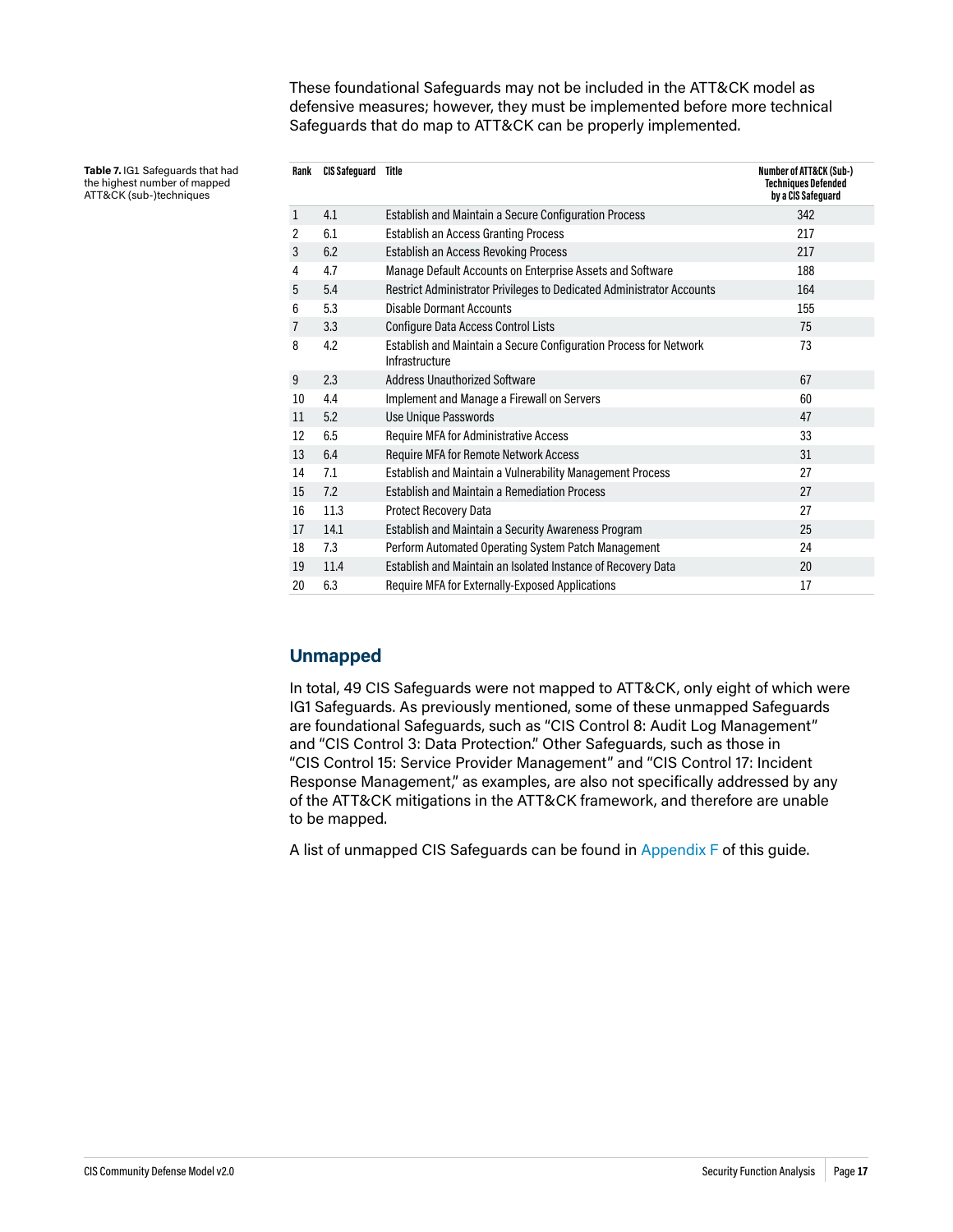# <span id="page-20-0"></span>Data Source Analysis

After determining the security function of the CIS Safeguards, based on their mapping to ATT&CK, we then determined the top five attack types and attack patterns. First, we selected the most common attack types that enterprises should defend against, through reviewing various data sources. Attack types are the highlevel grouping of attacks. For v2.0, they are: Malware, Ransomware, Web Application Hacking, Insider Privilege and Misuse, and Targeted Intrusions.

Following this, we used additional data sources to determine the attack pattern—the set of ATT&CK (sub-)techniques required to execute the attack. Attack patterns are constructed with the most recent attacker techniques and can change from year to year. Lastly, we leveraged the master mapping to ATT&CK, to perform a reverse mapping back to the CIS Safeguards, which allowed us to analyze the security value of the Safeguards.

### **Data Types**

Each year, multiple data sources (i.e., industry threat data sources) are published that contain various metrics, such as top malware, top ransomware, top attack types, etc. The data behind these reports contains valuable information and can be categorized into one of the following data types, all of which the CDM leverages:

- **• Self-Reported Data:** Analysts and researchers are employed to contact companies and obtain first-hand information about how breaches occurred.
- **• Sensor Data:** Vendors offering network and other types of cybersecurity monitoring or prevention services have access to raw network and other types of data.
- **• Incident Response Data:** Created from incident response activities, the data obtained here is often rich and extremely granular; however, it may be unstructured and is provided in narrative form.
- **• Product Usage Data:** Vendors offering software-as-a-service and cloud-based products may gather security-relevant data for customers using their products.
- **• Open-Source Intelligence:** Information available from sources such as intelligence reports, publicly-available incident response reports, and other security-related publications.

In addition to data type, the longevity of the report and access to underlying datasets are also taken into consideration.

**If you're a vendor with data that fits into one or more categories, please contact us at [controlsinfo@cisecurity.org.](mailto:controlsinfo%40cisecurity.org?subject=)**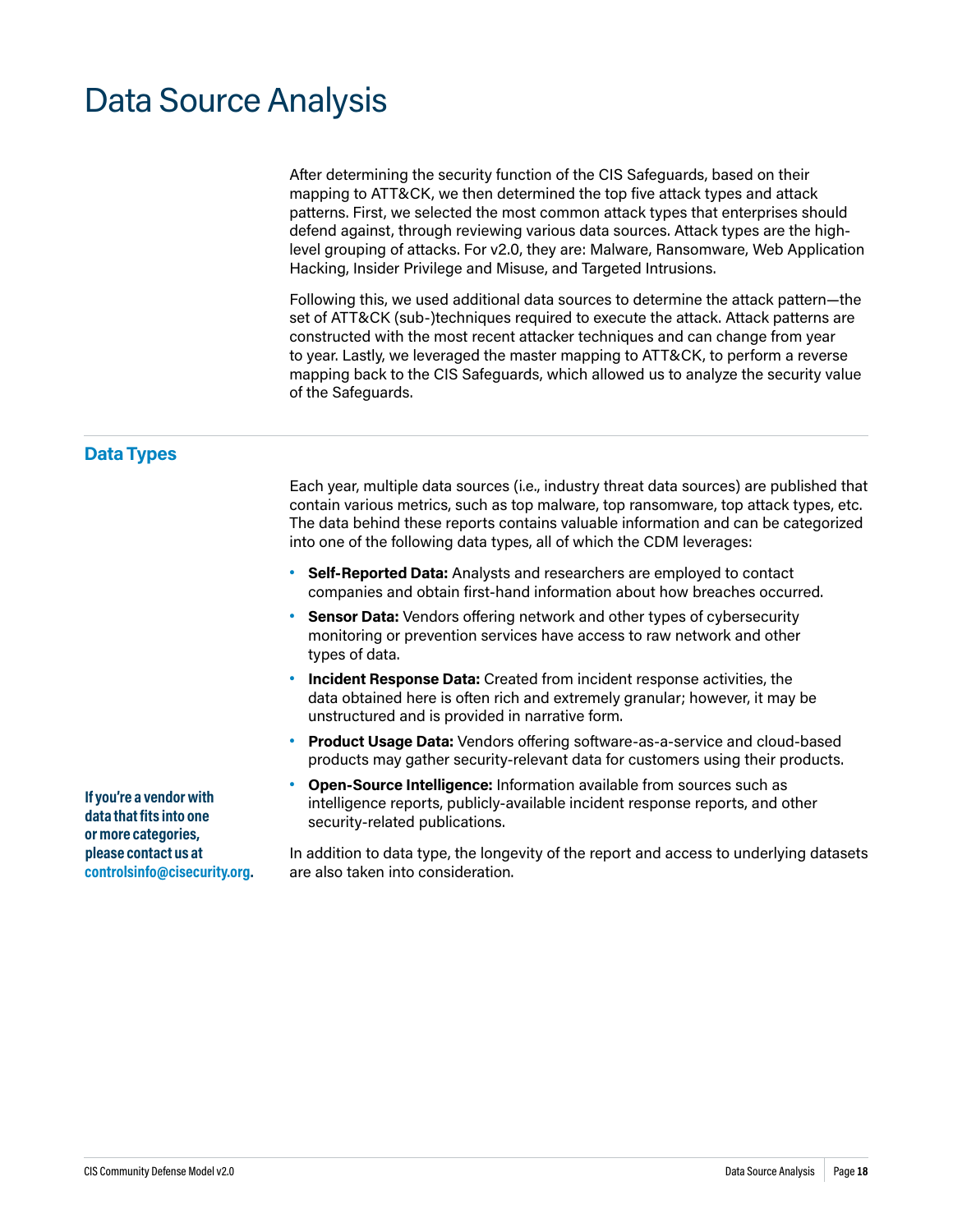#### <span id="page-21-1"></span><span id="page-21-0"></span>**Attack Type Data Sources**

We evaluated multiple data sources to determine the top five attack types, as shown below in Table 8.

| Data Source                                             | <b>Publish Date</b> | Type                                                       | Longevity | <b>CIS Access to</b><br><b>Underlying Data</b> |
|---------------------------------------------------------|---------------------|------------------------------------------------------------|-----------|------------------------------------------------|
| <b>Verizon DBIR</b>                                     | May 19, 2020        | Self-reported data, Sensor data,<br>Incident response data | 2008      | No <sup>7</sup>                                |
| <b>IBM X-Force Threat Intelligence</b><br>Index         | February 24, 2021   | Sensor data, Incident response data                        | 2017      | No                                             |
| <b>ENISA Threat Landscape -</b><br>The Year in Review   | October 20, 2020    | Open-source intelligence                                   | 2012      | N <sub>o</sub>                                 |
| CrowdStrike Services Cyber<br><b>Front Lines Report</b> | 2020                | Sensor data, Incident response data,<br>Product usage data | 2020      | No                                             |
| Akamai The State of the<br>Internet: A Year in Review   | 2020                | Sensor data, Product usage data                            | 2008      | N <sub>o</sub>                                 |

Several sources were reviewed and some carried a heavier weight, such as the 2020 Verizon DBIR, since their dataset encompasses several different data sources, both public and private, and is based on multiple data types. As data sources may change from time to time, we are confident that our analysis and the data that backs it provides enterprises with the knowledge they need to put forth a robust security program and protect against the most pervasive cyber threats.

#### **Top Attack Types**

**Table 9.** Top 5 attack types for

CDM v2.0

The top attack types for v2.0 are shown below in Table 9, in order of prevalence. The attack types remain unchanged from v1.0; however, the rank has changed, based on the cumulative analysis of the various data sources listed above in Table 8.

With these attack types, there is likely to be some overlap (e.g., a nation-state attacker that is working as an insider, a targeted intrusion attack that uses malware). However, every effort is made to group these top attack types into categories that have valuable data sources to determine their respective attack patterns. Therefore, some top attack types, such as general, non-specific categories (e.g., everything else, other, etc.) or a category that cannot be easily mitigated (e.g., Denial of Service (DoS), stolen assets, etc.), were not considered.

| Rank | <b>Attack Type</b>                  | Change from CDM v1.0   |
|------|-------------------------------------|------------------------|
| 1    | Malware                             | Moved up in rank       |
| 2    | Ransomware                          | Moved up in rank       |
| 3    | <b>Web Application Hacking</b>      | Moved down in rank     |
| 4    | <b>Insider Privilege and Misuse</b> | Moved down in rank     |
| 5    | <b>Targeted Intrusions</b>          | Rank remained the same |

The following sections briefly describe each attack type and the justification for inclusion.

7 However, the Vocabulary for Event Recording and Incident Sharing (VERIS) Community Database (VCDB) is a random sample of only public breaches and is available at:<https://github.com/vz-risk/VCDB>. This data is a part of the larger DBIR dataset.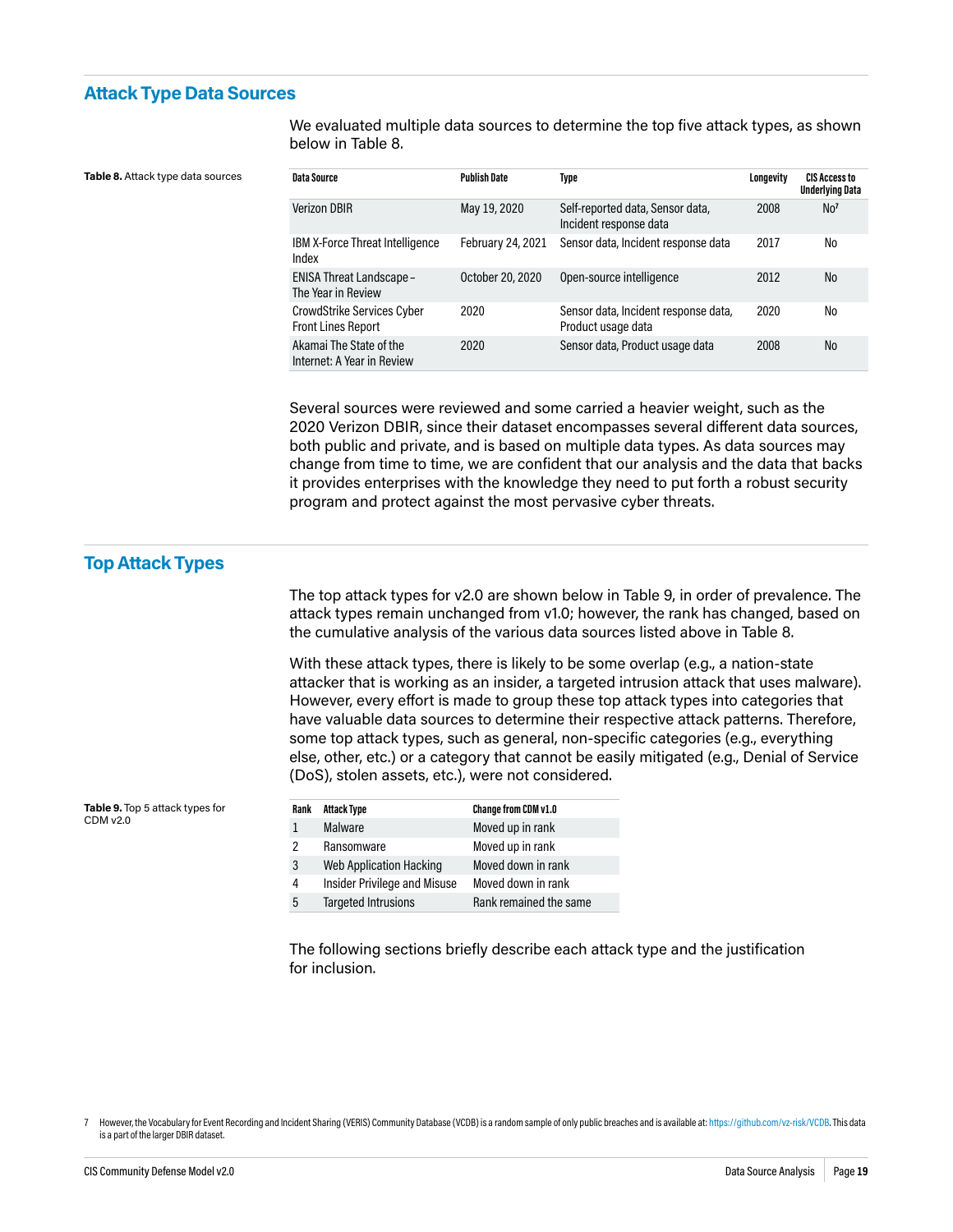#### **Malware**

**Malware ranked #1 in ENISA's The Year in Review 2020 report.**

**According to Bitdefender's 2020 Mid-Year Threat Landscape Report, there was a 715.08% increase in ransomware reports across the globe.**

Malware continues to plague enterprises year after year. The Verizon DBIR describes malware as *"…the common type of commodity malware that everyone has probably seen on some email claiming to be a fax or a missed delivery package. These incidents and breaches tend to be opportunistic and financially motivated."* (Verizon DBIR, 2020).**<sup>8</sup>** The DBIR refers to this attack type as "crimeware," which includes malware that did not fall into another attack type. According to the 2020 DBIR, malware ranked #4 in breaches and #2 in incidents (Verizon DBIR, 2020). Malware continues to affect enterprises globally, as malware ranked #1 in ENISA's The Year in Review 2020 report (ENISA, 2020)**<sup>9</sup>** . Each month, the Multi-State Information Sharing and Analysis Center® (MS-ISAC®) publishes the Top 10 Malware impacting SLTTs, a data source also used in the CDM.

#### **Ransomware**

Ransomware involves the encryption of files on a system or network, rendering them useless until a decryption key is used or backups are restored. Ransomware has taken its toll across all sectors over the years, and the threat continues to grow into 2021. According to the 2020 DBIR, 27% of malware incidents were categorized as ransomware (Verizon DBIR, 2020). Due to the differences in attacker tactics, techniques, and procedures (TTPs) and motives, we separated Ransomware from the Malware attack type. According to IBM®'s 2021 X-Force Threat Intelligence Index report, ransomware ranked as their number one threat type, totaling 23% of their X-Force® caseload (IBM X-Force, 2021)**10**. Additionally, X-Force estimated a staggering profit of \$123 million from just one of the ransomware groups, Sodinokibi (aka REvil) (IBM X-Force, 2021). According to Bitdefender®'s 2020 Mid-Year Threat Landscape Report, there was a 715.08% increase of ransomware reports across the globe (Bitdefender, 2020)**11**. These findings stress the importance of protecting against ransomware attacks, as no one sector is immune.

### **Web Application Hacking**

The DBIR defines this as "anything that has a web application as the target." Over 80% of breaches involved some type of web application hacking, according to the 2020 Verizon DBIR. Additionally, web applications were ranked #1 for breaches and #4 for incidents (Verizon DBIR, 2020). When it comes to the cloud, the report also states that 73% of the time, cloud-based breaches attacked an email or web application server, stressing the importance of protecting both on-premises and cloud assets (Verizon DBIR, 2020). It should come as no surprise that externallyfacing applications are much more vulnerable to an attack, especially for those with misconfigurations and protocols that are left open and unprotected. At the top of the list for web application attacks are "Injections" (e.g., SQL, NoSQL, etc.) and "Crosssite Scripting (XSS)," according to the OWASP® Top 10**12** and 2020 CWE Top 25**13**, respectively.

<sup>8 2020</sup> Verizon Data Breach Investigations Report (DBIR)<https://enterprise.verizon.com/resources/reports/dbir/2020/introduction/>

<sup>9</sup> ENISA Threat Landscape–The Year in Review (Published October 20, 2020)<https://www.enisa.europa.eu/publications/year-in-review>

<sup>10</sup> IBM X-Force Threat Intelligence Index 2021<https://www.ibm.com/security/data-breach/threat-intelligence>

<sup>11</sup> Bitdefender Mid-Year Threat Landscape Report 2020<https://www.bitdefender.com/files/News/CaseStudies/study/366/Bitdefender-Mid-Year-Threat-Landscape-Report-2020.pdf>

<sup>12</sup> OWASP Top 10<https://owasp.org/www-project-top-ten/>

<sup>13</sup> 2020 CWE Top 25 [https://cwe.mitre.org/top25/archive/2020/2020\\_cwe\\_top25.html](https://cwe.mitre.org/top25/archive/2020/2020_cwe_top25.html)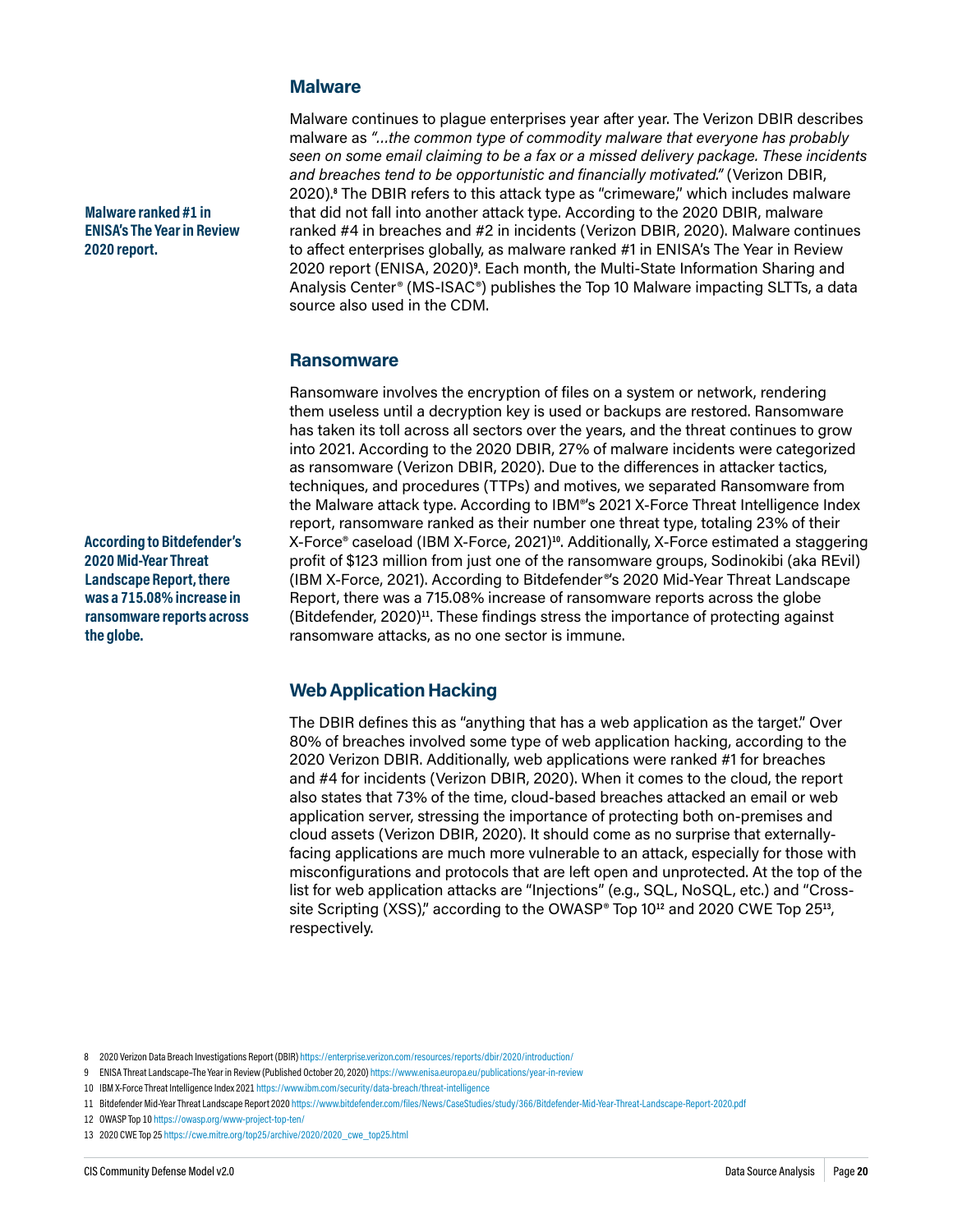#### <span id="page-23-0"></span>**Insider Privilege and Misuse**

Insider Privilege and Misuse can be defined as incidents that are intentionally carried out by an insider, according to the 2020 Verizon DBIR. These are incidents where the insider has malicious intent to cause harm. According to the 2021 IBM X-Force Threat Intelligence Report, *"25% of attacks against transportation in 2020 involved a malicious insider or misconfiguration."* Additionally, out of the 13% of insider threat incidents in the industrial control systems (ICS) and operational technology (OT) fields, 60% involved insiders with malicious intent (IBM X-Force, 2021).

#### **Targeted Intrusions**

This attack type includes nation-state activity or state-affiliated actors that are looking for the crown jewels, such as an enterprise's data (Verizon DBIR, 2020). Additionally, the intent of Targeted Intrusions differs from other patterns, focusing on social, economic, and political gain. The 2020 DBIR states that these types of attacks typically focus on the social and malware vectors of the VERIS framework, with 81% using phishing and 92% using malware (Verizon DBIR, 2020).

#### <span id="page-23-1"></span>**Attack Pattern Data Sources**

**Table 10.** Data sources used to create attack patterns (for each

attack type)

Once the top attack types were determined, data sources were selected in a similar fashion to create comprehensive attack patterns. Attack patterns are the selection of ATT&CK (sub-)techniques that are used in a given attack type. We focus on the most common and recently used techniques to form the attack patterns, as patterns can and will change from year to year. Several data sources were used to create the attack patterns, which can be seen in Table 10 below.

| <b>Attack Type</b>                        | <b>Attack Pattern Data Source</b>                                                                                                                                                                                                                                                                 |
|-------------------------------------------|---------------------------------------------------------------------------------------------------------------------------------------------------------------------------------------------------------------------------------------------------------------------------------------------------|
| Malware                                   | • Multi-State Information Sharing and Analysis Center® (MS-ISAC®) Top 10 Malware<br>• CrowdStrike 2021 Global Threat Report <sup>14</sup><br>• IBM X-Force Threat Intelligence Index 2021<br>• ESET Threat Report Q4 2020 <sup>15</sup><br>• Check Point 2021 Cyber Security Report <sup>16</sup> |
| Ransomware<br>(as a subset of<br>Malware) | • Multi-State Information Sharing and Analysis Center (MS-ISAC) Data<br>• CrowdStrike 2021 Global Threat Report<br>• IBM X-Force Threat Intelligence Index 2021<br>• Group-IB Ransomware Uncovered 2020-202117<br>• ESET Threat Report Q4 2020                                                    |
| <b>Web Application</b><br>Hacking         | • OWASP Top 10<br>• 2020 CWE Top 25                                                                                                                                                                                                                                                               |
| Insider Privilege and<br>Misuse           | • Verizon Insider Threat Report 2019 <sup>18</sup><br>• Securonix 2020 Insider Threat Report <sup>19</sup><br>• G-Research Introducing the Insider Attack Matrix <sup>20</sup>                                                                                                                    |
| <b>Targeted Intrusions</b>                | • CrowdStrike 2021 Global Threat Report<br>• CISA SolarWinds and Active Directory/M365 Compromise Threat Report <sup>21</sup>                                                                                                                                                                     |

14 CrowdStrike 2021 Global Threat Report<https://www.crowdstrike.com/resources/reports/global-threat-report/>

- 15 ESET Threat Report Q4 2020 [https://www.welivesecurity.com/wp-content/uploads/2021/02/ESET\\_Threat\\_Report\\_Q42020.pdf](https://www.welivesecurity.com/wp-content/uploads/2021/02/ESET_Threat_Report_Q42020.pdf)
- 16 Check Point 2021 Cyber Security Report <https://www.checkpoint.com/pages/cyber-security-report-2021/>
- 17 Group-IB Ransomware Uncovered 2020–2021<https://www.group-ib.com/resources/threat-research/ransomware-2021.html>
- 18 Verizon Insider Threat Report 2019<https://enterprise.verizon.com/resources/reports/insider-threat-report/>
- 19 Securonix 2020 Insider Threat Report<https://www.securonix.com/resources/2020-insider-threat-report/>
- 20 G-Research Introducing the Insider Attack Matrix https://www.gresearch.co.uk/article/introducing-the-insider-attack-matrix/
- 21 CISA SolarWinds and Active Directory/M365 Compromise Threat Report: [https://us-cert.cisa.gov/sites/default/files/publications/Supply\\_Chain\\_Compromise\\_Detecting\\_APT\\_Activity\\_from\\_known\\_TTPs.pdf](https://us-cert.cisa.gov/sites/default/files/publications/Supply_Chain_Compromise_Detecting_APT_Activity_from_known_TTPs.pdf)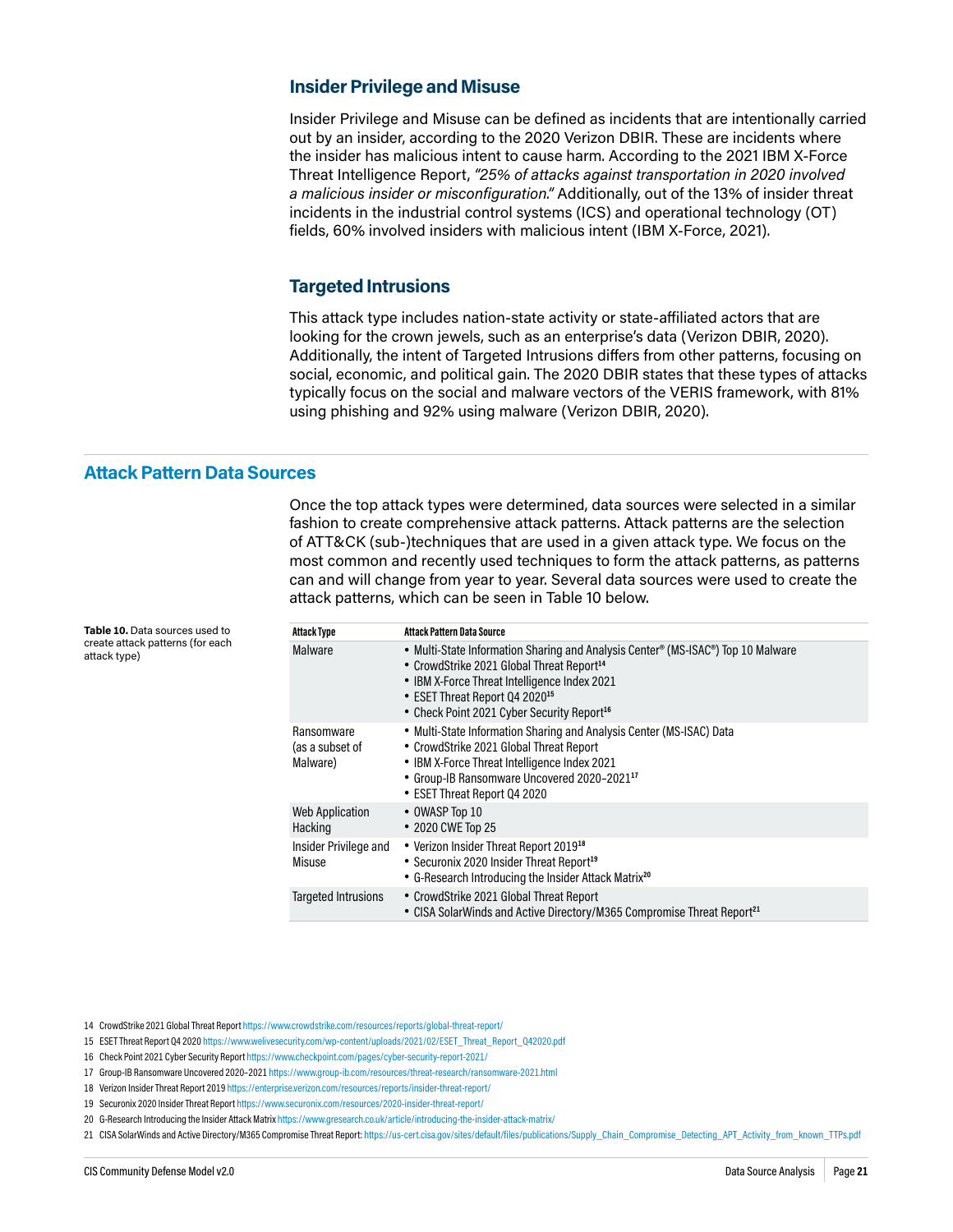# <span id="page-24-0"></span>Security Value Analysis

There are several different ways to analyze the security value of the CIS Safeguards against the top five attack types. The next few sections provide an analysis of how well each attack pattern<sup>22</sup> is covered by the CIS Safeguards, against ATT&CK tactics and ATT&CK (sub-)techniques. Note that for the ATT&CK tactic analysis, multiple ATT&CK (sub-)techniques can appear across multiple ATT&CK tactics.

#### **Malware**

**Figure 6.** Malware attack pattern coverage against CIS Safeguards (by IG) across ATT&CK tactics

Shown below in Figure 6 is the Malware attack pattern analysis, by IG, across all ATT&CK tactics. Overall, nine of the 14 ATT&CK tactics had 75% or more coverage. Table 11 shows the percentage of Malware ATT&CK (sub-)techniques, within each ATT&CK tactic, that CIS Safeguards defend against. 90



**Table 11.** Percentage of ATT&CK

(sub-)techniques that can be defended against for the Malware attack pattern

94% **of ATT&CK (sub-) techniques in the Malware attack pattern can be defended against through implementation of CIS Safeguards.**

The Malware attack pattern mapped to 209 unique ATT&CK (sub-)techniques**23**, with CIS Safeguards defending against 152 of them. This number may seem low; however, out of the 209 ATT&CK (sub-)techniques, only 162 were assigned to an ATT&CK mitigation, which indicates the highest possible number of techniques that can be defended against across any security framework. Taking this into consideration, it was found that 94% of ATT&CK (sub-)techniques in the Malware attack pattern can be defended against through implementation of the CIS Safeguards, as shown below in Table 12.

Furthermore, out of the 162, 125 ATT&CK (sub-)techniques, or 77%, can be defended through implementation of IG1. This reinforces the security value that IG1 Safeguards can bring to an enterprise to defend against malware.

**Table 12.** Malware attack pattern data table

| # of Mapped ATT&CK<br>(Sub-)Techniques | # of ATT&CK (Sub-)<br><b>Techniques Assigned</b><br>to an ATT&CK Mitigation | # of ATT&CK (Sub-)<br><b>Techniques Defended</b><br>by the CIS Safeguards | % of ATT&CK (Sub-)<br><b>Techniques Defended</b><br>by the CIS Safeguards | # of ATT&CK (Sub-)<br><b>Techniques Defended</b><br>by IG1 CIS Safeguards | % of ATT&CK (Sub-)<br><b>Techniques Defended</b><br>by IG1 CIS Safeguards |
|----------------------------------------|-----------------------------------------------------------------------------|---------------------------------------------------------------------------|---------------------------------------------------------------------------|---------------------------------------------------------------------------|---------------------------------------------------------------------------|
| 209                                    | 162                                                                         | 152                                                                       | 94%                                                                       | 125                                                                       | 77%                                                                       |

22 The set of ATT&CK (sub-)techniques required to execute an attack.

23 Out of 530 total ATT&CK (sub-)techniques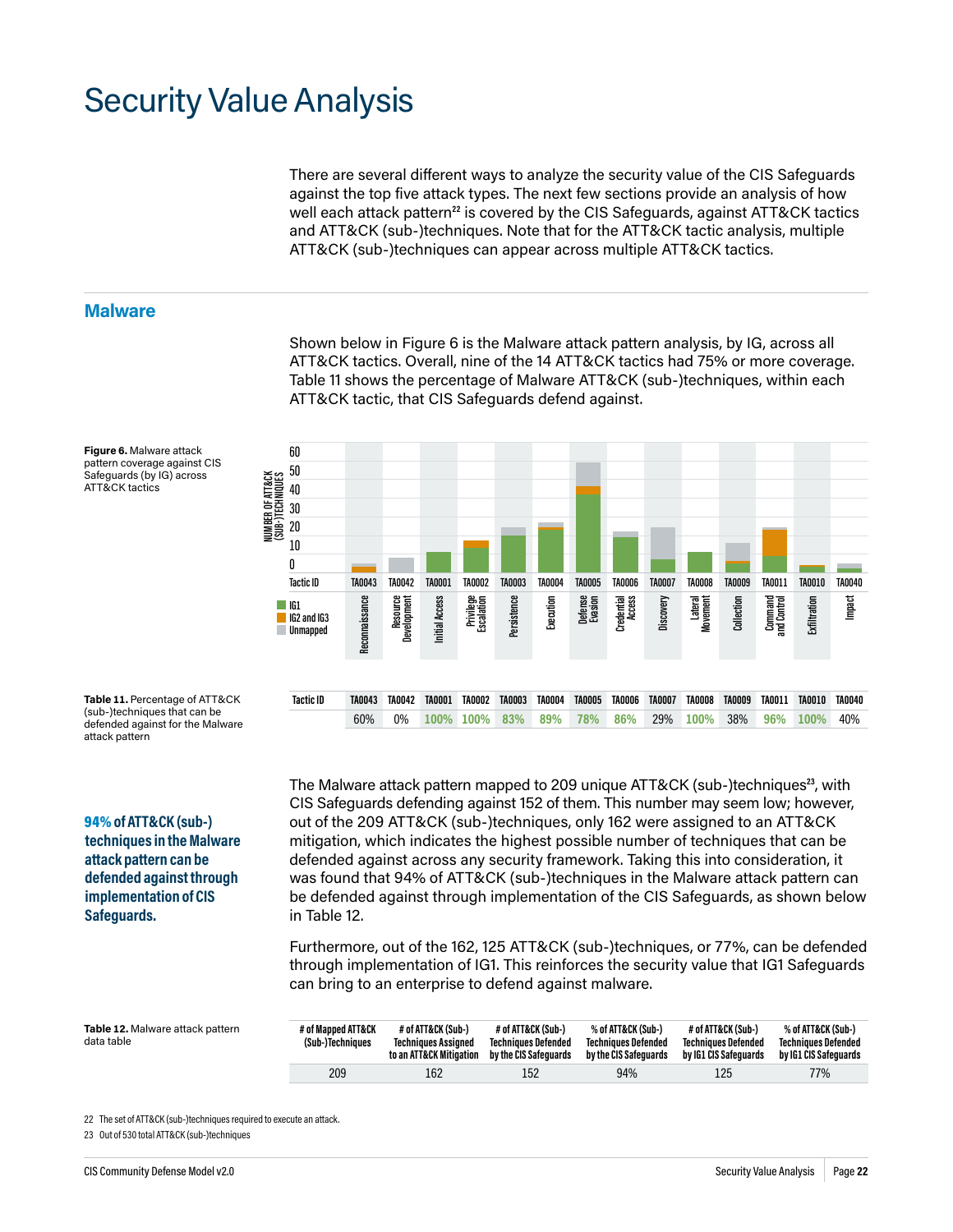#### <span id="page-25-0"></span>**Ransomware**

Analysis found that 75% or more of the ATT&CK (sub-)techniques in 10 of the 14 ATT&CK tactics for the Ransomware attack pattern can be defended against through 120 implementation of the CIS Safeguards, as shown below in Figure 7 and Table 13.



**Figure 7.** Ransomware attack pattern coverage against CIS Safeguards (by IG) across ATT&CK tactics

**Table 13.** Percentage of ATT&CK (sub-)techniques that can be defended against for the Ransomware attack pattern

> The Ransomware attack pattern mapped to a total of 229 unique ATT&CK (sub-) techniques (Table 14). Out of the 229, 182 ATT&CK (sub-)techniques were assigned an ATT&CK mitigation, indicating the highest possible number of techniques that can be defended against. Factoring this into the analysis, it was found that CIS Safeguards defend against 92% of the ATT&CK (sub-)techniques. Additionally, IG1 alone defend against 78% of Ransomware ATT&CK (sub-)techniques.

| Table 14. Ransomware attack |  |
|-----------------------------|--|
| pattern data table          |  |

| # of Mapped ATT&CK<br>(Sub-)Techniques | # of ATT&CK<br>(Sub-)Techniques<br>Assianed to an<br><b>ATT&amp;CK Mitigation</b> | # of ATT&CK (Sub-)<br><b>Techniques Defended</b><br>by the CIS Safeguards | % of ATT&CK<br>(Sub-)Techniques<br>Defended by the<br>CIS Safeguards | # of ATT&CK (Sub-)<br><b>Techniques Defended</b><br>by IG1 CIS Safeguards | % of ATT&CK (Sub-)<br><b>Techniques Defended</b><br>by IG1 CIS Safeguards |
|----------------------------------------|-----------------------------------------------------------------------------------|---------------------------------------------------------------------------|----------------------------------------------------------------------|---------------------------------------------------------------------------|---------------------------------------------------------------------------|
| 229                                    | 182                                                                               | 167                                                                       | 92%                                                                  | 142                                                                       | 78%                                                                       |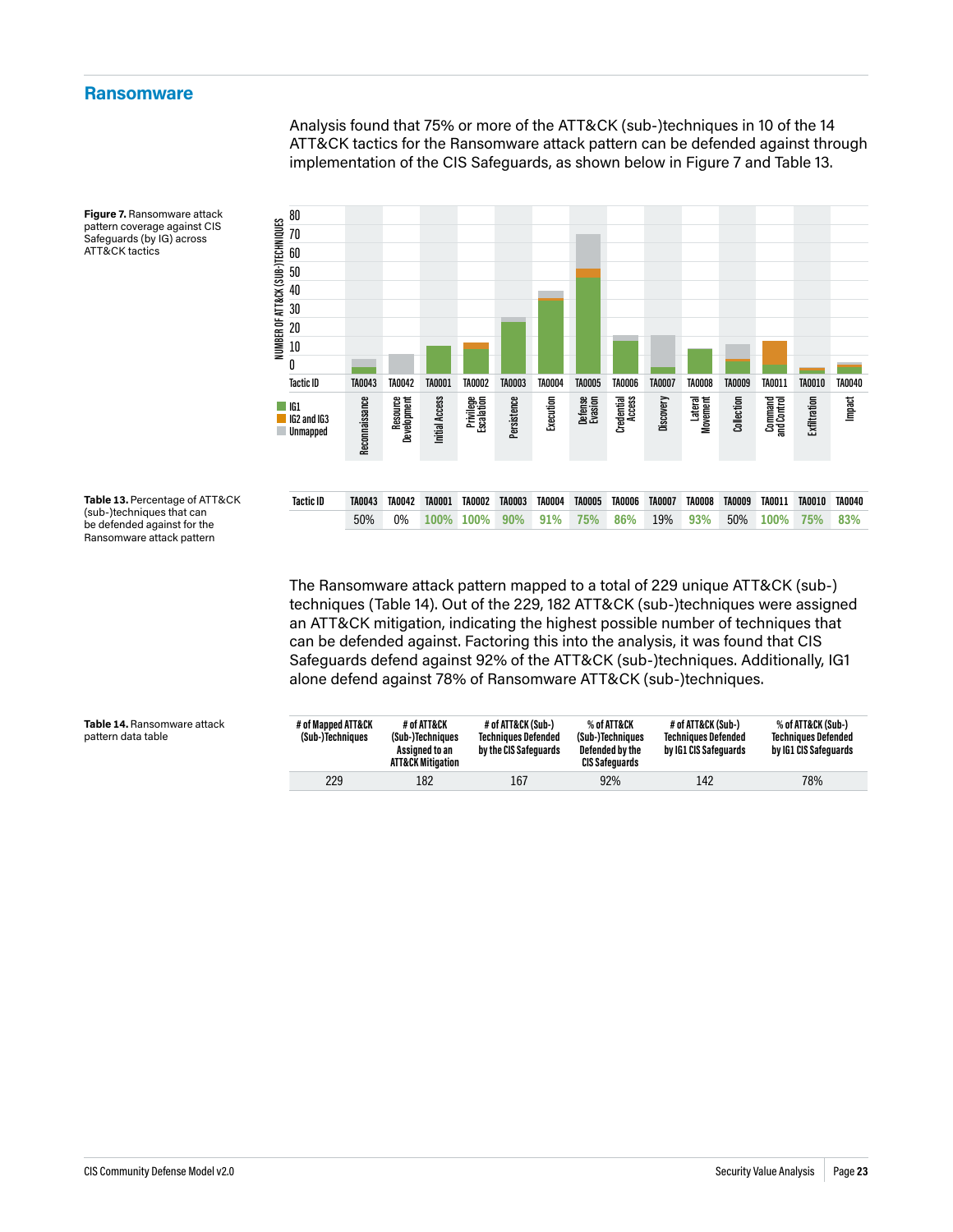#### <span id="page-26-0"></span>**Web Application Hacking** 120

Analysis of the Web Application Hacking attack pattern found that the CIS Safeguards defend against 75% or more ATT&CK (sub-)techniques in 11 of the 14 ATT&CK tactics, with six of those ATT&CK tactics having 100% coverage, as shown 90 below in Figure 8 and Table 15.



**Figure 8.** Web Application Hacking attack pattern coverage against CIS Safeguards (by IG) across ATT&CK tactics

> In total, 143 unique ATT&CK (sub-)techniques were mapped to the Web Application Hacking attack pattern (Table 16). Of the 143, 120 ATT&CK (sub-)techniques were assigned to an ATT&CK mitigation and 117, or 98%, are defended through implementation of the CIS Safeguards. Of the 120, IG1 defends against 86% of the ATT&CK (sub-)techniques in this pattern.

Application Hacking attack pattern

**Table 15.** Percentage of ATT&CK (sub-)techniques that can be defended against for the Web

> **# of Mapped ATT&CK (Sub-)Techniques # of ATT&CK (Sub-)Techniques Assigned to an ATT&CK Mitigation # of ATT&CK (Sub-) Techniques Defended by the CIS Safeguards % of ATT&CK (Sub-) Techniques Defended by the CIS Safeguards # of ATT&CK (Sub-) Techniques Defended by IG1 CIS Safeguards % of ATT&CK (Sub-) Techniques Defended by IG1 CIS Safeguards** 143 120 117 98% 103 86%

**Table 16.** Web Application Hacking attack pattern data table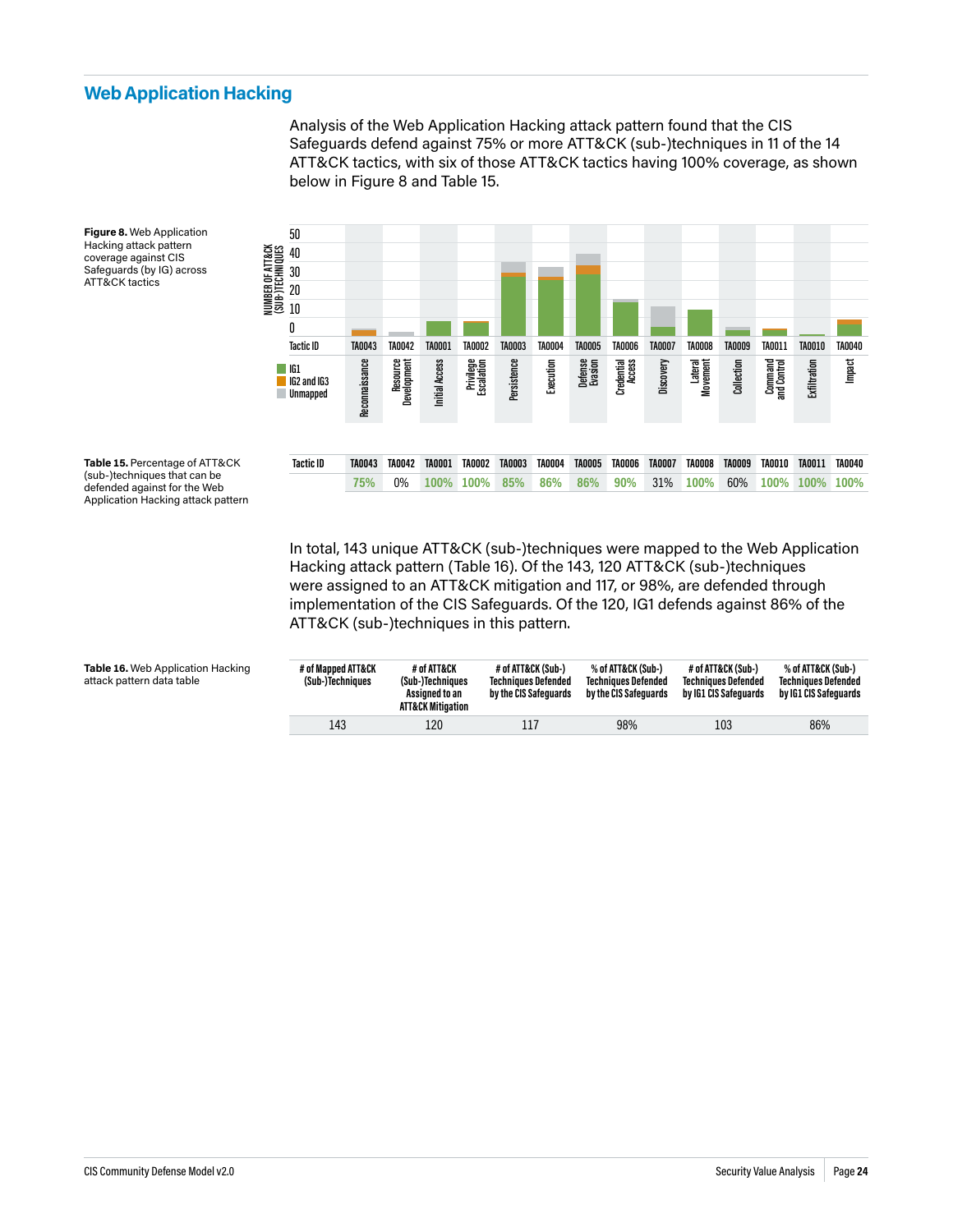#### <span id="page-27-0"></span>**Insider Privilege and Misuse** nu<br>1

Analysis of the Insider Privilege and Misuse attack pattern found that the CIS 100 Safeguards defend against 85% or more of the ATT&CK (sub-)techniques in 10 of the 14 ATT&CK tactics, seven of which have 100% coverage (shown in Figure 9 and 80 Table 17 below).



**Figure 9.** Insider Privilege and Misuse attack pattern coverage against CIS Safeguards (by IG) across ATT&CK tactics

**Table 17.** Percentage of ATT&CK (sub-)techniques that can be

| defended against for the Insider    | U% | U% |  |
|-------------------------------------|----|----|--|
| Privilege and Misuse attack pattern |    |    |  |
|                                     |    |    |  |
|                                     |    |    |  |

Overall, 149 unique ATT&CK (sub-)techniques mapped to the Insider Privilege and Misuse attack pattern, with 112 having an assignment to an ATT&CK mitigation (Table 18). Analysis found that the CIS Safeguards defend against 90% of Insider Privilege and Misuse ATT&CK (sub-)techniques assigned to an ATT&CK mitigation, with IG1 defending against 86% of ATT&CK (sub-)techniques.

| # of Mapped ATT&CK<br>(Sub-)Techniques | # of ATT&CK<br>(Sub-)Techniques<br>Assigned to an<br><b>ATT&amp;CK Mitigation</b> | # of ATT&CK (Sub-)<br><b>Techniques Defended</b><br>by the CIS Safeguards | % of ATT&CK (Sub-)<br><b>Techniques Defended</b><br>by the CIS Safeguards | # of ATT&CK (Sub-)<br><b>Techniques Defended</b><br>by IG1 CIS Safeguards | % of ATT&CK (Sub-)<br><b>Techniques Defended</b><br>by IG1 CIS Safeguards |
|----------------------------------------|-----------------------------------------------------------------------------------|---------------------------------------------------------------------------|---------------------------------------------------------------------------|---------------------------------------------------------------------------|---------------------------------------------------------------------------|
| 149                                    | 112                                                                               | 101                                                                       | 90%                                                                       | 96                                                                        | 86%                                                                       |

**Table 18.** Insider Privilege and Misuse attack pattern data table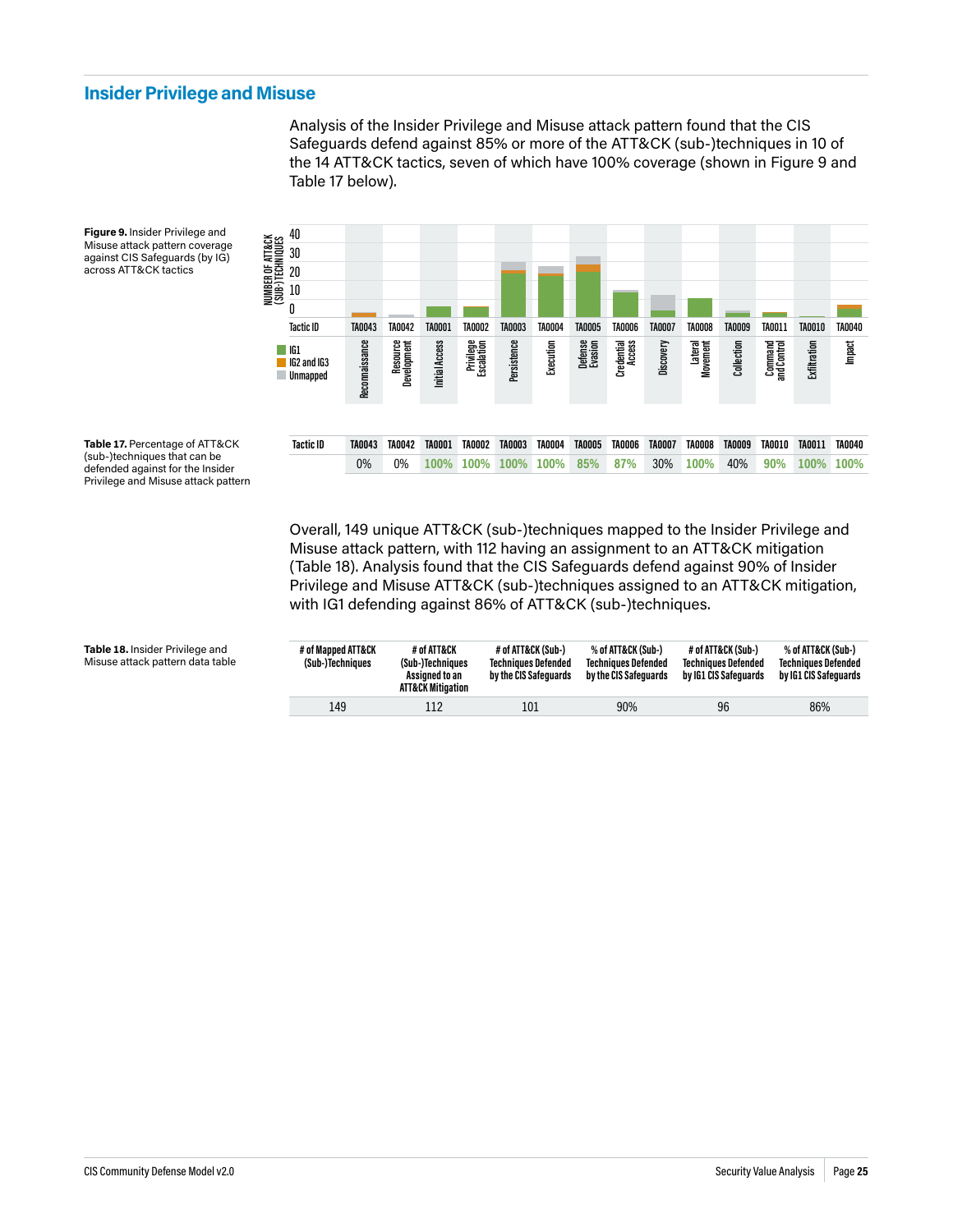### <span id="page-28-0"></span>**Targeted Intrusions**

In 10 of the 14 ATT&CK tactics, the CIS Safeguards defend against 75% or more ATT&CK (sub-)techniques associated with the Targeted Intrusions attack pattern, with five of those ATT&CK tactics having 100% coverage (shown in Figure 10 and Table 19 below).



**Figure 10.** Targeted Intrusions attack pattern coverage against CIS Safeguards (by IG) across ATT&CK tactics

**Table 19.** Percentage of ATT&CK (sub-)techniques that can be defended against for the Targeted Intrusions attack pattern

> Overall, 197 unique ATT&CK (sub-)techniques were mapped to the Targeted Intrusions attack pattern (Table 20). Of the 197, 154 were assigned to an ATT&CK mitigation. As a result, CIS Safeguards defend against 95% of the Targeted Intrusions ATT&CK (sub-)techniques, with IG1 defending against 83%.

| # of Mapped ATT&CK<br>(Sub-)Techniques | # of ATT&CK<br>(Sub-)Techniques<br>Assigned to an<br>ATT&CK Mitigation | # of ATT&CK (Sub-)<br><b>Techniques Defended</b><br>by the CIS Safeguards | % of ATT&CK (Sub-)<br><b>Techniques Defended</b><br>by the CIS Safeguards | # of ATT&CK (Sub-)<br><b>Techniques Defended</b><br>by IG1 CIS Safeguards | % of ATT&CK (Sub-)<br><b>Techniques Defended</b><br>by IG1 CIS Safequards |
|----------------------------------------|------------------------------------------------------------------------|---------------------------------------------------------------------------|---------------------------------------------------------------------------|---------------------------------------------------------------------------|---------------------------------------------------------------------------|
| 197                                    | 154                                                                    | 146                                                                       | 95%                                                                       | 128                                                                       | 83%                                                                       |

**Table 20.** Targeted Intrusions attack pattern data table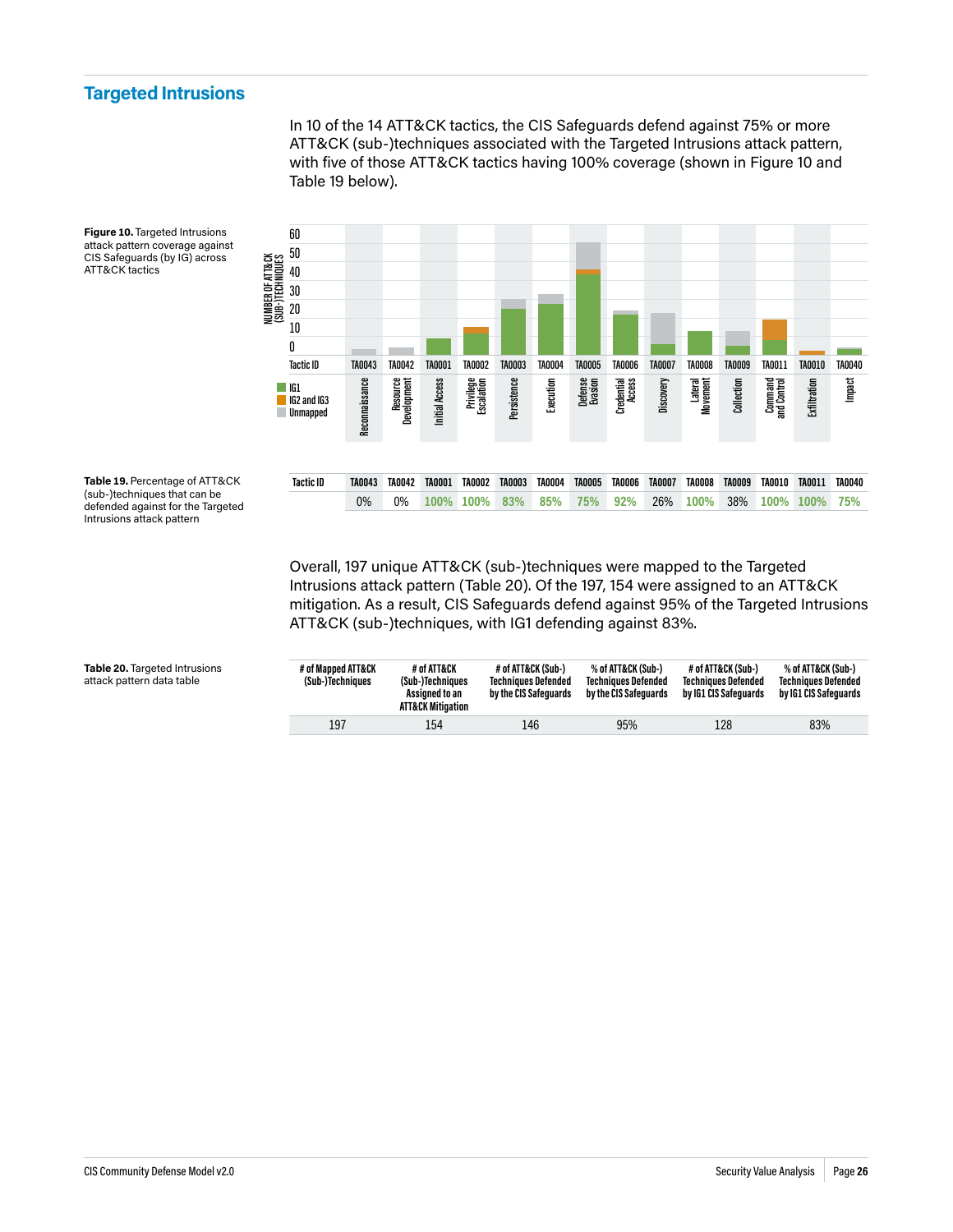#### <span id="page-29-0"></span>**Summary**

Table 21. Overall security value

analysis

One of the goals of the CDM is to determine the security value of IG1. We determined that an enterprise implementing IG1 can defend itself against the top five attack types. Overall, IG1 defends against 77% or more of ATT&CK (sub-)techniques**24**. Implementing all of the CIS Safeguards defends against 90% or more of the ATT&CK (sub-)techniques. Shown in Table 21 below are the individual percentages for each attack type, broken down by IG1 Safeguards and all CIS Safeguards.

| Attack Type                         | % of ATT&CK (Sub-)Techniques<br>Defended Against by IG1<br><b>CIS Safequards</b> | % of ATT&CK (Sub-)Techniques<br><b>Defended Against by CIS Safeguards</b> |
|-------------------------------------|----------------------------------------------------------------------------------|---------------------------------------------------------------------------|
| Malware                             | 77%                                                                              | 94%                                                                       |
| Ransomware                          | 78%                                                                              | 92%                                                                       |
| <b>Web Application Hacking</b>      | 86%                                                                              | 98%                                                                       |
| <b>Insider Privilege and Misuse</b> | 86%                                                                              | 90%                                                                       |
| <b>Targeted Intrusions</b>          | 83%                                                                              | 95%                                                                       |

We also looked at CIS Safeguard coverage for the superset of ATT&CK (sub-) techniques used across all five attack types. Shown below in Figure 11 is the number of ATT&CK (sub-)techniques, by ATT&CK tactic and IG, that the CIS Safeguards defend against. When analyzed, it was found that the CIS Safeguards defend against 77% or more of the ATT&CK (sub-)techniques in 10 of the 14 ATT&CK tactics, as shown in Table 22 below. Also of note, was a particularly low percentage in ATT&CK tactics: TA0007, TA0009, TA0042, and TA0043. This is due to the majority of these ATT&CK (sub-)techniques having no assignment to an ATT&CK mitigation, or assigned, but difficult to defend against (e.g., LotL techniques).





**Table 22.** Data table showing number of ATT&CK (sub-) techniques mapped across all five attack types combined

24 Assigned to an ATT&CK mitigation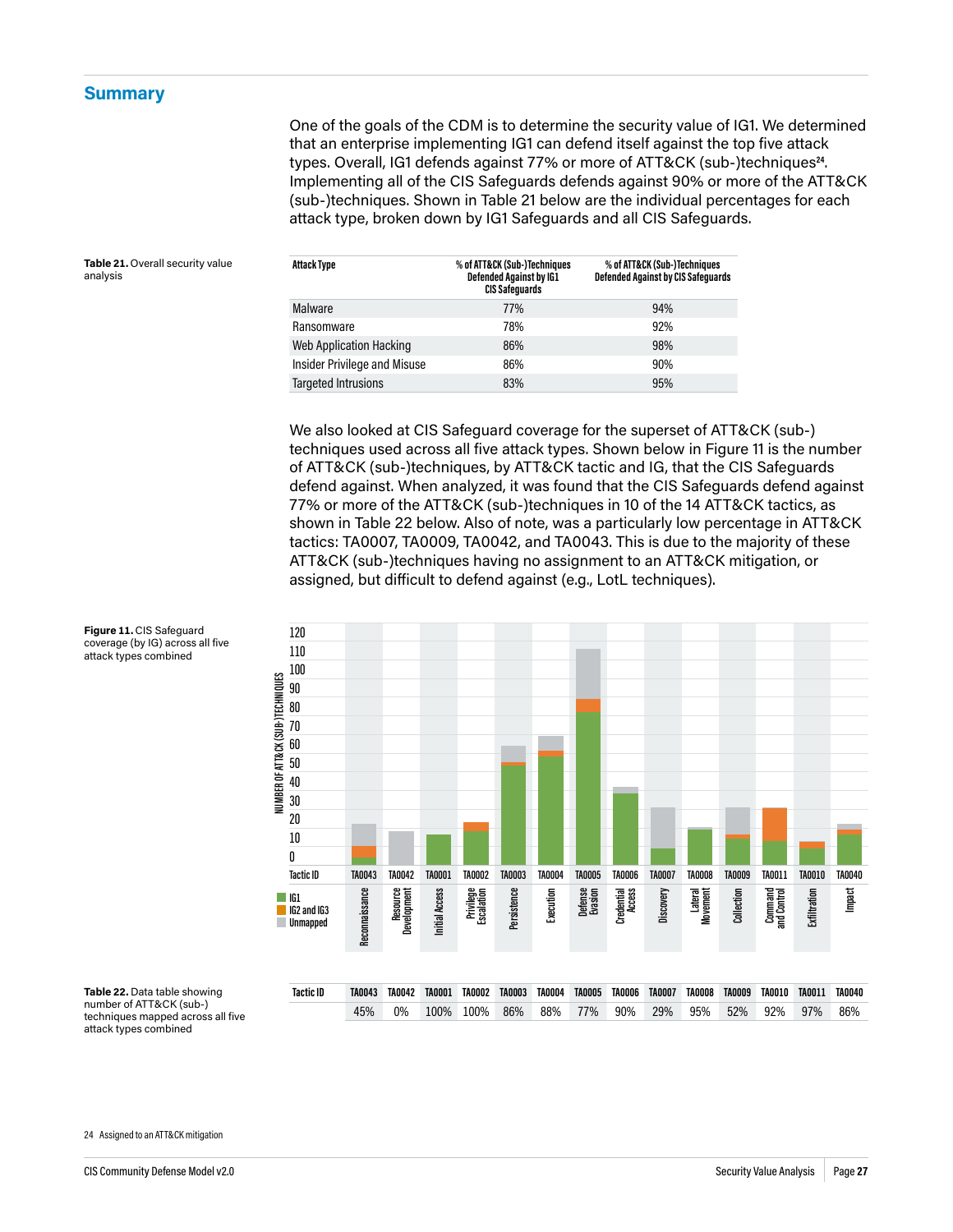CDM data also allowed us to look at a smaller subset of ATT&CK (sub-)techniques that apply to all five attack types, and the specific CIS Safeguards that can defend against those techniques. Shown below in Figures 12 and 1 IG1 and one for all CIS Safeguards. The checkmarks symbolize that a specific CIS Safeguard can defend against a particular ATT&CK (sub-)technique. The varying "temperatures" of the charts tell us that the higher the total, This is yet another way that our analysis can be used to determine the effectiveness of implementing the CIS Safeguards in terms of defending against attacks.

Figure 12. IG1 CIS Safeguard heatmap against the top ATT&CK (sub-)techniques across all attack types

|                    | ATT&CK (Sub-)Techniques Used Across All Attack Patterns |                    | IG1 CIS Safequards (In order of effectiveness) |            |                 |                                                                                                 |     |                |                     |           |           |                     |                           |           |                |                  |                |                |                  |                |              |       |     |                 |              |              |               |                |
|--------------------|---------------------------------------------------------|--------------------|------------------------------------------------|------------|-----------------|-------------------------------------------------------------------------------------------------|-----|----------------|---------------------|-----------|-----------|---------------------|---------------------------|-----------|----------------|------------------|----------------|----------------|------------------|----------------|--------------|-------|-----|-----------------|--------------|--------------|---------------|----------------|
| (Sub-)Technique ID | (Sub-)Technique Name                                    | 4.1                | 4.7                                            | 5.3        | 6.1             | 6.2                                                                                             | 5.4 | 6.4            | 6.5                 | 5.2       | 2.3       | 4.2                 | 4.4                       | 6.3       | 11.3           | 3.3 <sub>z</sub> | $-5.1$         |                | $10.1$ 10.2 11.4 |                | 3.1          | 3.4   | 8.1 | 8.2             |              |              | 8.3 14.1 14.3 | <b>TOTAL</b>   |
| T1098              | <b>Account Manipulation</b>                             |                    |                                                | $\bullet$  | $\omega$        |                                                                                                 |     |                |                     |           |           |                     |                           |           | $\bullet$      | $\sqrt{ }$       |                |                |                  | V              |              |       |     |                 |              |              |               | 14             |
| T1136              | <b>Create Account</b>                                   |                    | $\bullet$                                      | $\bullet$  |                 | $\sqrt{2}$                                                                                      |     |                | $\bullet$ $\bullet$ |           |           |                     | $\mathbf{v}$ $\mathbf{v}$ | $\bullet$ | $\overline{U}$ |                  |                |                |                  |                |              |       |     |                 |              |              |               | 13             |
| T1003              | <b>OS Credential Dumping</b>                            |                    |                                                |            |                 | $\bullet$ $\bullet$ $\bullet$                                                                   |     |                |                     | (J        |           |                     |                           |           |                |                  |                |                |                  |                |              |       |     |                 |              |              |               | 10             |
| T1021.001          | Remote Desktop Protocol                                 |                    |                                                | $\omega$   |                 | $\overline{u}$                                                                                  |     | $\bullet$      | $\bullet$           |           | $\bullet$ | $\bullet$ $\bullet$ |                           |           |                |                  |                |                |                  |                |              |       |     |                 |              |              |               | 10             |
| T1070              | Indicator Removal on Host                               | $\bullet$          |                                                |            |                 | $\bullet$ $\bullet$                                                                             |     |                |                     |           |           |                     |                           |           |                |                  |                |                |                  |                |              | 00000 |     |                 |              |              |               | 10             |
| T1078,002          | Domain Accounts                                         |                    | $\bullet$                                      | $\bullet$  |                 | $\bullet$ $\bullet$ $\bullet$                                                                   |     | $\bullet$      | $\bullet$           |           |           |                     |                           |           |                |                  |                |                |                  |                |              |       |     |                 |              |              |               | 9              |
| T1059              | Command and Scripting Interpreter                       |                    |                                                | $\bullet$  | $\bullet$       | $\bullet$ $\bullet$                                                                             |     |                |                     |           |           |                     |                           |           |                |                  |                |                | $\bullet\bullet$ |                |              |       |     |                 |              |              |               | 9              |
| T1110              | <b>Brute Force</b>                                      | $\bullet$          | $\bullet$                                      | $\sqrt{2}$ |                 |                                                                                                 |     | $\bullet$      | $\bullet$           | $\bullet$ |           |                     |                           | $\bullet$ |                |                  |                |                |                  |                |              |       |     |                 |              |              |               |                |
| T1078              | Valid Accounts                                          |                    |                                                |            |                 | 00000                                                                                           |     |                |                     | Ø         |           |                     |                           |           |                |                  | $\bullet$      |                |                  |                |              |       |     |                 |              |              |               |                |
| T1543,003          | <b>Windows Service</b>                                  | $\bullet$          | $\bullet$                                      |            |                 | $\begin{array}{c c c c c} \hline \textbf{0} & \textbf{0} & \textbf{0} & \textbf{0} \end{array}$ |     |                |                     |           |           |                     |                           |           |                |                  |                |                |                  |                |              |       |     |                 |              |              |               | n              |
| T1027              | Obfuscated Files or Information                         |                    |                                                |            |                 |                                                                                                 |     |                |                     |           |           |                     |                           |           |                |                  |                | $\bullet$      |                  |                |              |       |     |                 |              |              |               | $\mathbf{2}$   |
| T1127              | Trusted Developer Utilities Proxy Execution             | $\bullet$          |                                                |            |                 |                                                                                                 |     |                |                     |           | Ø         |                     |                           |           |                |                  |                |                |                  |                |              |       |     |                 |              |              |               | 2              |
| T1078,001          | <b>Default Accounts</b>                                 |                    | (V                                             |            |                 |                                                                                                 |     |                |                     | $\bm{U}$  |           |                     |                           |           |                |                  |                |                |                  |                |              |       |     |                 |              |              |               | $\overline{2}$ |
| T1087              | <b>Account Discovery</b>                                | $\bullet$          |                                                |            |                 |                                                                                                 |     |                |                     |           |           |                     |                           |           |                |                  |                |                |                  |                |              |       |     |                 |              |              |               |                |
|                    |                                                         | 10<br><b>TOTAL</b> | 10                                             |            | $9 \mid 9 \mid$ | -9                                                                                              | 8   | 5 <sup>5</sup> | 5                   | 5         | 3         | 3                   | 3                         | 3         | 3              | $\mathbf{2}$     | 2 <sup>1</sup> | 2 <sup>1</sup> | $\overline{2}$   | $\overline{2}$ | $\mathbf{1}$ |       |     | $1 \mid 1 \mid$ | $\mathbf{1}$ | $\mathbf{1}$ |               |                |

**Figure 13.** CIS Safeguard heatmap against the top ATT&CK (sub-)techniques across all attack types

|                    | ATT&CK (Sub-)Techniques Used Across All Attack Patterns |           | CIS Safeguards (in order of effectiveness) IG1   IG2   IG3                  |                     |  |                               |           |                     |              |                                                                                    |                                                                              |                     |  |           |       |           |                  |           |           |                                                                             |           |                                        |     |           |  |  |                     |  |  |  |                               |           |                 |    |
|--------------------|---------------------------------------------------------|-----------|-----------------------------------------------------------------------------|---------------------|--|-------------------------------|-----------|---------------------|--------------|------------------------------------------------------------------------------------|------------------------------------------------------------------------------|---------------------|--|-----------|-------|-----------|------------------|-----------|-----------|-----------------------------------------------------------------------------|-----------|----------------------------------------|-----|-----------|--|--|---------------------|--|--|--|-------------------------------|-----------|-----------------|----|
| (Sub-)Technique ID | (Sub-)Technique Name                                    |           | 4.1 4.7 5.3 6.1 6.2 5.4 18.3 18.5 6.8                                       |                     |  |                               |           |                     |              |                                                                                    |                                                                              |                     |  |           |       |           |                  |           |           |                                                                             |           |                                        |     |           |  |  |                     |  |  |  |                               |           | 14.3 16.8 TOTAL |    |
| T1021.001          | Remote Desktop Protocol                                 |           |                                                                             |                     |  | $\bullet$ $\bullet$ $\bullet$ |           | $\sqrt{2}$          |              | $\mathcal{J}$                                                                      |                                                                              |                     |  |           |       | $\bullet$ |                  |           |           |                                                                             |           |                                        |     |           |  |  | $\bullet$ $\bullet$ |  |  |  | $\bullet$ $\bullet$ $\bullet$ |           |                 | 24 |
| T1059              | <b>Command and Scripting Interpreter</b>                |           | 0000000000                                                                  |                     |  |                               |           |                     |              |                                                                                    |                                                                              | $\bullet$ $\bullet$ |  |           |       |           | $\bullet\bullet$ |           |           | $\bullet\bullet$                                                            | $\bullet$ | $\overline{\bullet}\overline{\bullet}$ |     |           |  |  |                     |  |  |  |                               |           |                 | 22 |
| T1098              | <b>Account Manipulation</b>                             |           | 00000000                                                                    |                     |  |                               |           | $\bullet$ $\bullet$ |              |                                                                                    |                                                                              |                     |  |           | 00000 |           |                  |           |           |                                                                             |           |                                        |     |           |  |  |                     |  |  |  |                               |           |                 | 21 |
| T1003              | OS Credential Dumping                                   |           |                                                                             |                     |  |                               |           |                     | 000000000000 |                                                                                    |                                                                              |                     |  |           |       |           |                  | $\bullet$ |           |                                                                             |           |                                        |     |           |  |  |                     |  |  |  |                               | $\bullet$ |                 | 19 |
| T1136              | <b>Create Account</b>                                   |           | 00000000                                                                    |                     |  |                               |           |                     |              |                                                                                    | $\begin{array}{c c} \hline \textbf{O} & \textbf{O} & \textbf{O} \end{array}$ |                     |  |           | 00000 |           |                  |           |           |                                                                             |           |                                        |     |           |  |  |                     |  |  |  |                               |           |                 | 18 |
| T1070              | Indicator Removal on Host                               |           |                                                                             | $\bullet$ $\bullet$ |  |                               | $\bullet$ |                     | $\bullet$    |                                                                                    |                                                                              |                     |  |           |       |           |                  | $\bullet$ |           |                                                                             |           |                                        |     |           |  |  |                     |  |  |  |                               |           |                 | 17 |
| T1078              | <b>Valid Accounts</b>                                   |           | $\begin{array}{c c c c c} \hline \circ & \circ & \circ & \circ \end{array}$ |                     |  |                               | Ø         |                     | $\bullet$    |                                                                                    |                                                                              |                     |  |           |       |           |                  |           | $\bullet$ |                                                                             |           |                                        |     | $\bullet$ |  |  |                     |  |  |  |                               |           |                 | 11 |
| T1078.002          | Domain Accounts                                         |           | 00000                                                                       |                     |  |                               | $\bullet$ |                     |              |                                                                                    |                                                                              |                     |  |           |       |           |                  |           | $\bullet$ |                                                                             |           |                                        |     |           |  |  |                     |  |  |  |                               |           |                 | 11 |
| T1543.003          | <b>Windows Service</b>                                  |           | 000000000                                                                   |                     |  |                               |           |                     |              |                                                                                    |                                                                              |                     |  |           |       |           |                  |           |           |                                                                             |           |                                        |     |           |  |  |                     |  |  |  |                               |           |                 |    |
| T1110              | <b>Brute Force</b>                                      |           |                                                                             |                     |  |                               |           |                     |              | $\begin{array}{c c c c c} \hline \textbf{O} & \textbf{O} & \textbf{O} \end{array}$ |                                                                              |                     |  | $\bullet$ |       |           |                  |           |           |                                                                             |           |                                        |     |           |  |  |                     |  |  |  |                               |           |                 |    |
| T1127              | Trusted Developer Utilities Proxy Execution             | Ø         |                                                                             |                     |  | $\bullet$ $\bullet$           |           | $\bullet$           |              |                                                                                    |                                                                              | $\bullet$           |  |           |       |           | $\bullet$        |           |           |                                                                             |           |                                        |     |           |  |  |                     |  |  |  |                               |           |                 |    |
| T1027              | Obfuscated Files or Information                         |           |                                                                             |                     |  |                               |           |                     |              |                                                                                    |                                                                              |                     |  |           |       |           |                  |           |           | $\begin{array}{c c c c c c} \hline \bullet & \bullet & \bullet \end{array}$ |           | $\bullet$                              |     |           |  |  |                     |  |  |  |                               |           |                 |    |
| T1087              | <b>Account Discovery</b>                                | $\bullet$ |                                                                             |                     |  | $\bullet$                     |           | $\bullet$           |              |                                                                                    |                                                                              |                     |  |           |       |           |                  |           |           |                                                                             |           |                                        |     |           |  |  |                     |  |  |  |                               |           |                 |    |
| T1078.001          | Default Accounts                                        |           |                                                                             |                     |  |                               |           |                     | $\bullet$    |                                                                                    |                                                                              |                     |  |           |       |           |                  |           |           |                                                                             |           |                                        |     |           |  |  |                     |  |  |  |                               |           |                 |    |
|                    | <b>TOTAL</b>                                            |           |                                                                             |                     |  |                               |           |                     |              |                                                                                    |                                                                              |                     |  |           |       |           |                  |           |           |                                                                             |           | $\blacksquare$ 20.                     | 222 |           |  |  |                     |  |  |  |                               |           |                 |    |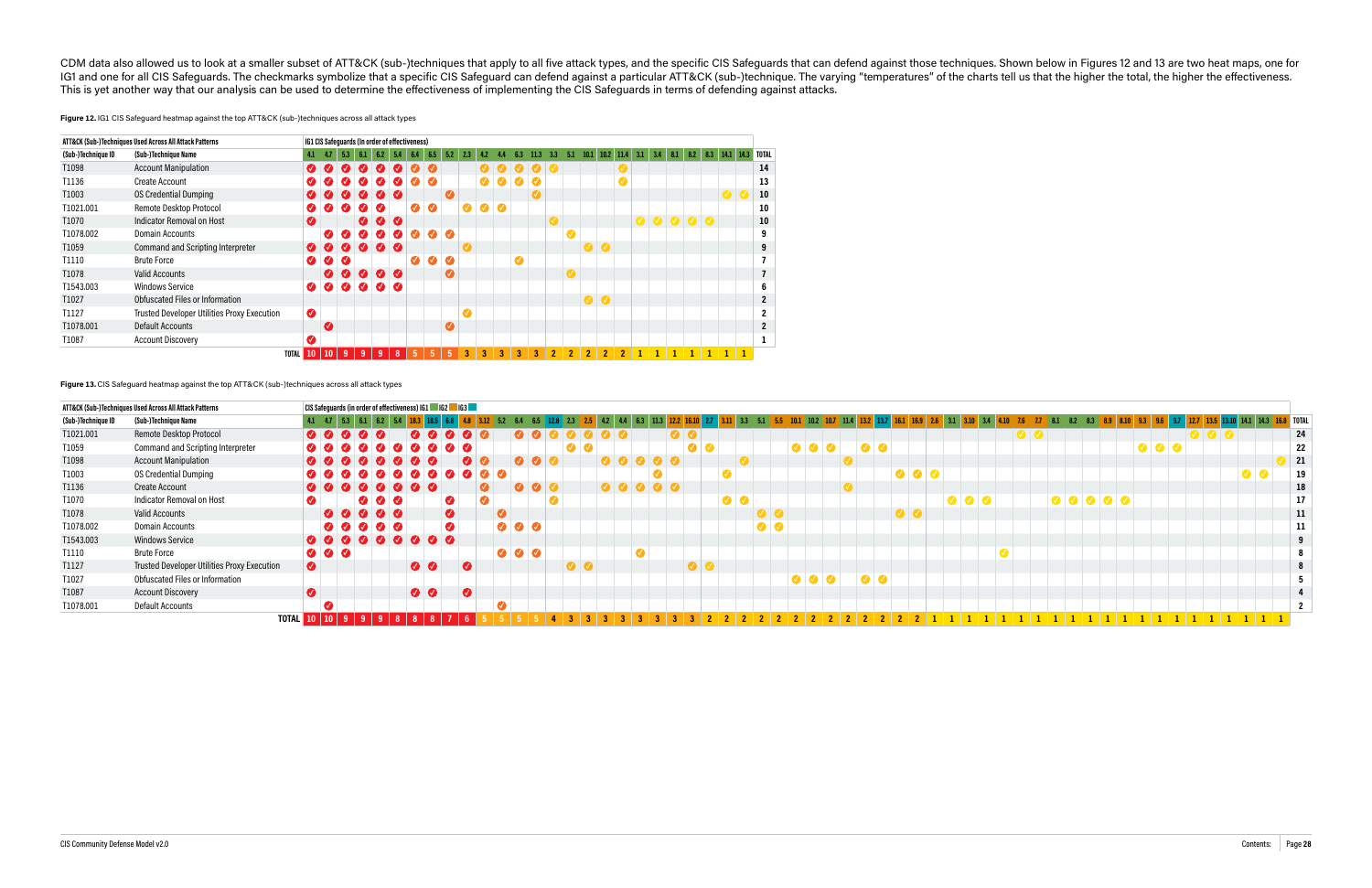Additionally, we created "attack cards" for each attack type, which provide a list of IG1 CIS Safeguards, in order of effectiveness, along with the corresponding ATT&CK (sub-)techniques that an enterprise will defend against through implementation. These, and other resources, can be found on CIS WorkBench [here.](https://workbench.cisecurity.org/files/3467)

It is worth noting that some ATT&CK (sub-)techniques were mapped to an attack pattern and were assigned an ATT&CK mitigation, but had no mapping to a CIS Safeguard. This list can be found in [Appendix H](#page-46-1) of this guide.

Lastly, some ATT&CK (sub-)techniques were mapped to an attack pattern, but were not assigned to an ATT&CK mitigation (and therefore, had no mapping to a CIS Safeguard). This list can be found in [Appendix I](#page-47-1) of this guide.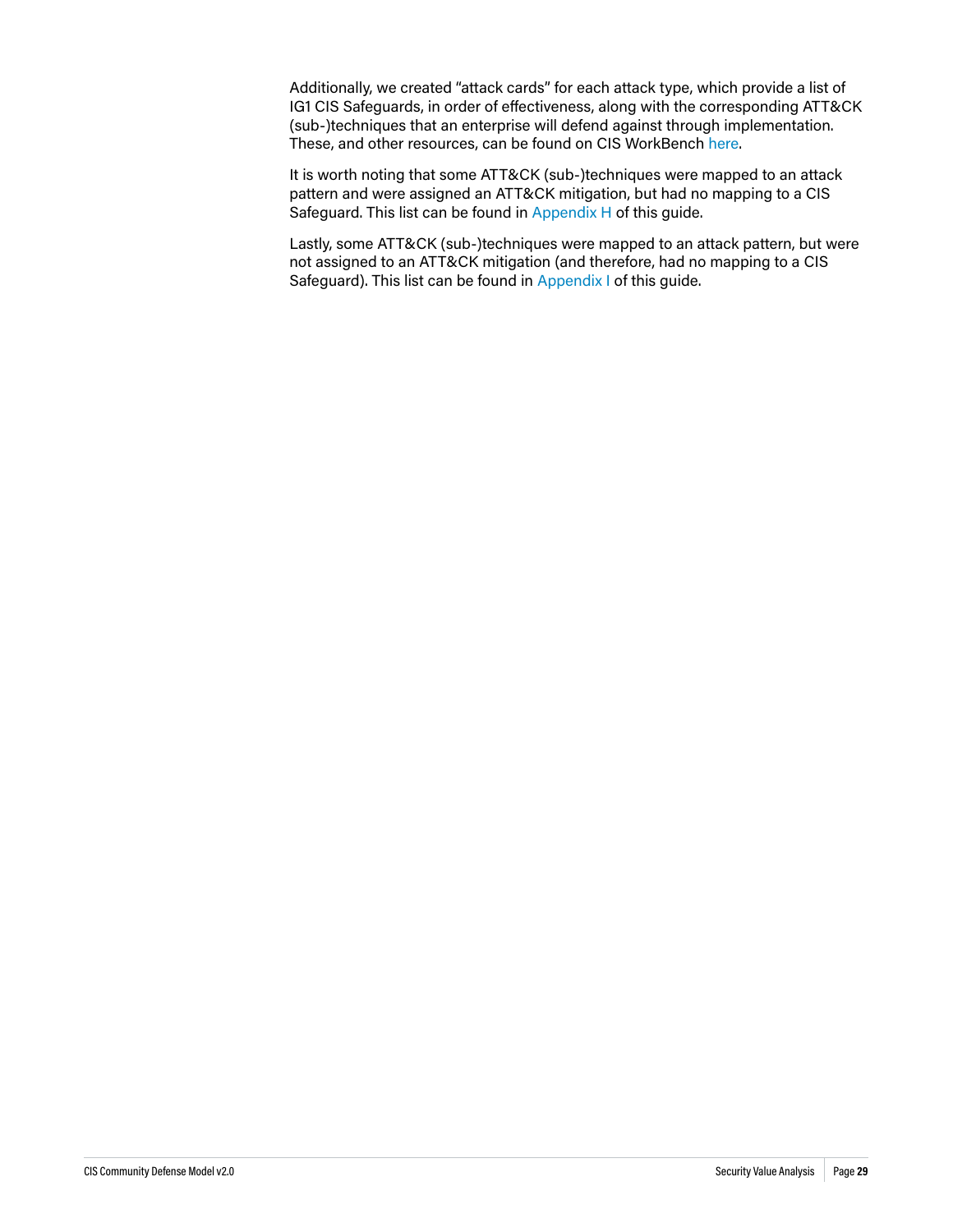# <span id="page-32-0"></span>**Conclusion**

CDM v2.0 affirms the prioritization of the CIS Critical Security Controls and Implementation Groups. In particular, CDM data backs the premise that all enterprises should start with essential cyber hygiene, or IG1, as a way to defend against the top five attacks.

In summary, our analysis provides us with three key findings:

- **• IG1 provides a viable defense against the top five attack types.** Enterprises achieve a high level of protection and are well-positioned to defend against the top five attack types through implementation of essential cyber hygiene, or IG1. These results strongly reinforce the value of a relatively small number of wellchosen and basic defensive steps (IG1). As such, enterprises should aim to start with IG1 to obtain the highest value and work up to IG2 and IG3, as appropriate.
- **• Independent of any specific attack type, the CIS Controls are effective at defending against a wide array of attacks.** Specifically, the CIS Controls are effective at defending against 86% of the ATT&CK (sub-)techniques found in the ATT&CK framework. More importantly, the Controls are highly effective against the five attack types found in industry threat data. The bottom line is that the CIS Controls, and specifically IG1, are a robust foundation for your cybersecurity program.
- **• Establishing and maintaining a secure configuration process (CIS Safeguard 4.1) is a linchpin Safeguard for all five attack types.** CIS Safeguard 4.1 is most effective in defending against the top five attack types, reinforcing the importance of secure configurations, such as those contained within the CIS Benchmarks.

**Join our CDM Community on [CIS WorkBench](https://workbench.cisecurity.org) to take advantage of these and other great resources.**

CIS is dedicated to taking a "community-first" approach. Further resources can be found on our WorkBench site [here](https://workbench.cisecurity.org/community/85/files). Please join our CDM Community on CIS WorkBench to take advantage of these and other great resources, as well as to participate in next year's CDM (v3.0).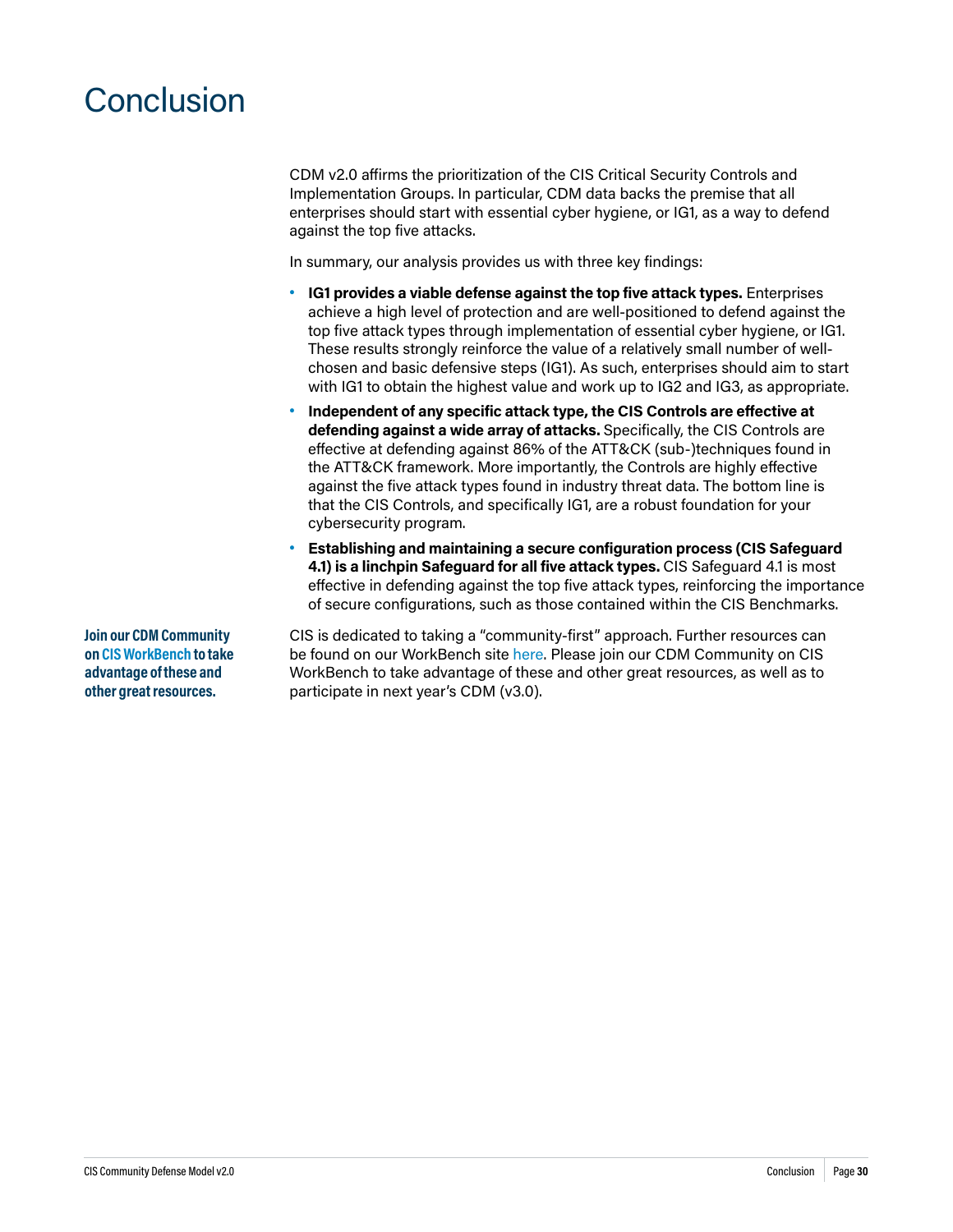# <span id="page-33-0"></span>Closing Notes

As a nonprofit organization driven by its volunteers, we are always in the process of looking for new topics and assistance in creating cybersecurity guidance. If you are interested in volunteering and/or have questions, comments, or have identified ways to improve this guide, please write us at: [controlsinfo@cisecurity.org.](mailto:controlsinfo%40cisecurity.org?subject=)

All references to tools or other products in this guide are provided for informational purposes only, and do not represent the endorsement by CIS of any particular company, product, or technology.

#### **Contact Information**

Center for Internet Security 31 Tech Valley Drive East Greenbush, NY 12061 518.266.3460 [controlsinfo@cisecurity.org](mailto:controlsinfo%40cisecurity.org?subject=)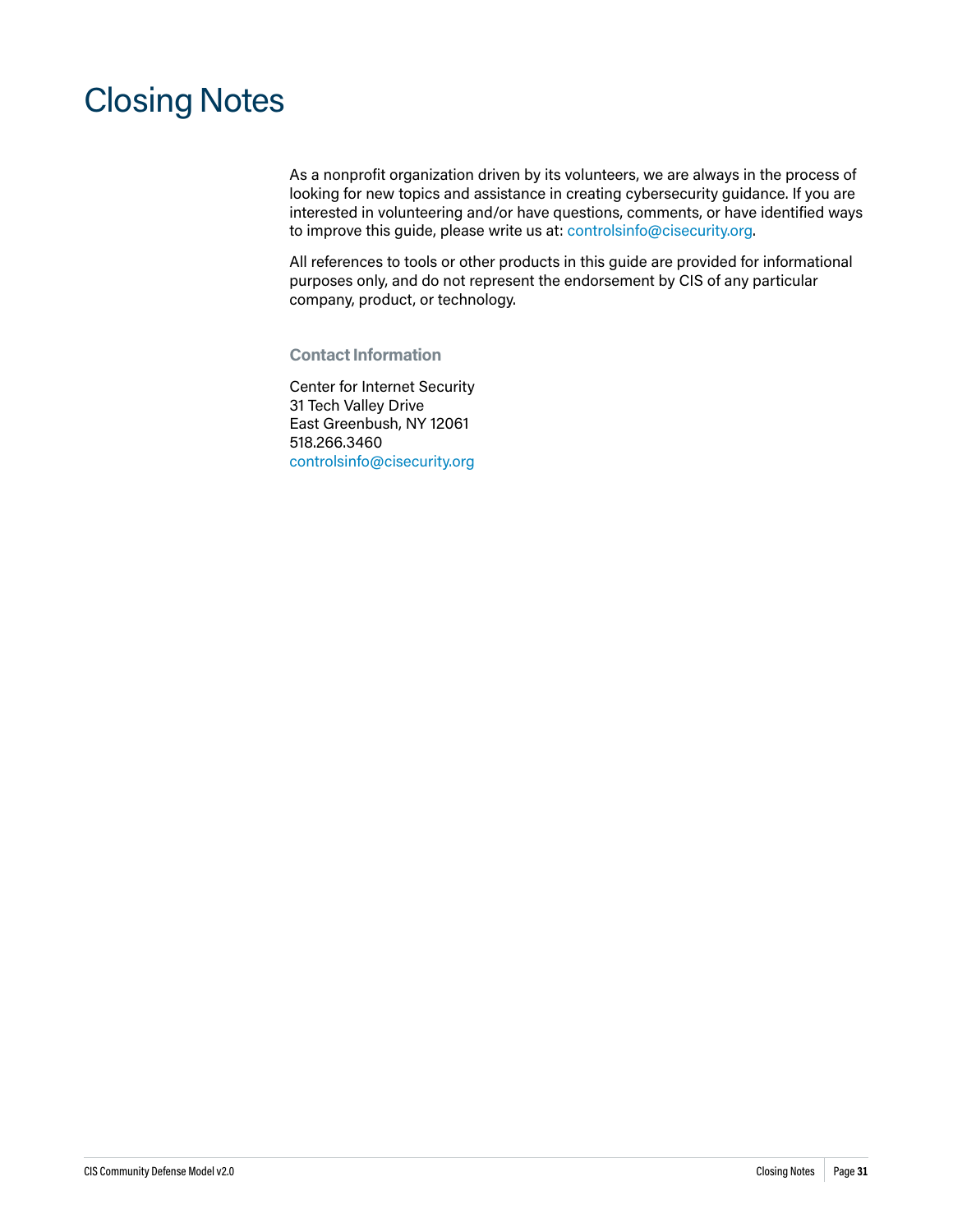## <span id="page-34-0"></span>Future Work

The CDM is very much a continuous process, and will change as new threats emerge, new technologies are released, and new data is published. Our work is dynamic, and for all the right reasons. Results of this work feed into the evolution of the CIS Controls, as well as other CIS products and services.

For CDM v3.0, we hope to address the following:

- **• Additional data sources.** Find additional data sources for the top attack types and patterns. This will help to further strengthen our analysis and provide additional insight to other sectors that may not be represented in the current data sources.
- **Re-categorization of top attack types.** During the writing of v2.0, and after analysis was completed, the 2021 Verizon DBIR was published along with their new categorization for attack patterns (what we call attack types). These attack patterns take a whole new approach to the way that attacks are viewed. We hope to further review the DBIR categorization schemas, as well as other data sources, to continually improve our categorization of attack types.
- **• More specific analyses.** As we evolve with future versions of the CDM, our analysis will seek to perform even more in-depth analyses, to answer questions such as: "What is the specific 'point' in an attack where it can be thwarted completely?" and "What are the minimal set of Safeguards within IG1 that I need to implement to stop that attack?"
- **• More collaboration and correlation.** As CIS Security Best Practices continues to mature our mappings to ATT&CK, we hope to incorporate CIS Benchmark mappings in next year's CDM.
- **• More external stakeholder engagement.** As we all know, CIS is appreciative of our many volunteers within the CIS Community. None of this is possible without all of you. Next year, we will look to collaborate with even more enterprises to enhance and evolve future versions of the CDM.

We believe that future versions of the CDM can also provide a foundation for more detailed and specific analyses. For example, combined with other information (e.g., cost estimates for CIS Safeguards or through using different data sets), we could answer questions, such as:

- **•** What is the most cost-effective way to obtain the security value of IG1?
- **•** How can I make best security use of what I already own before I add technology, expense, and processes?
- **•** If I use attack data that is unique to my industry sector, or threat intelligence that is unique to my company, which Safeguards should I implement to achieve an appropriate defensive strategy?
- **•** Will my defenses be effective at multiple steps or tactics of the attack lifecycle?
- **•** If I know the effectiveness of a specific CIS Safeguard (or its absence), can I intelligently 'tailor' my defenses to accommodate specific operational constraints (like the need to run legacy applications)?

We encourage readers to join our communities on [CIS WorkBench](https://workbench.cisecurity.org/) to get updates, as well as contribute to future versions of the CDM. Email [controlsinfo@cisecurity.org](mailto:controlsinfo@cisecurity.org) to get information on how to become a community member and more.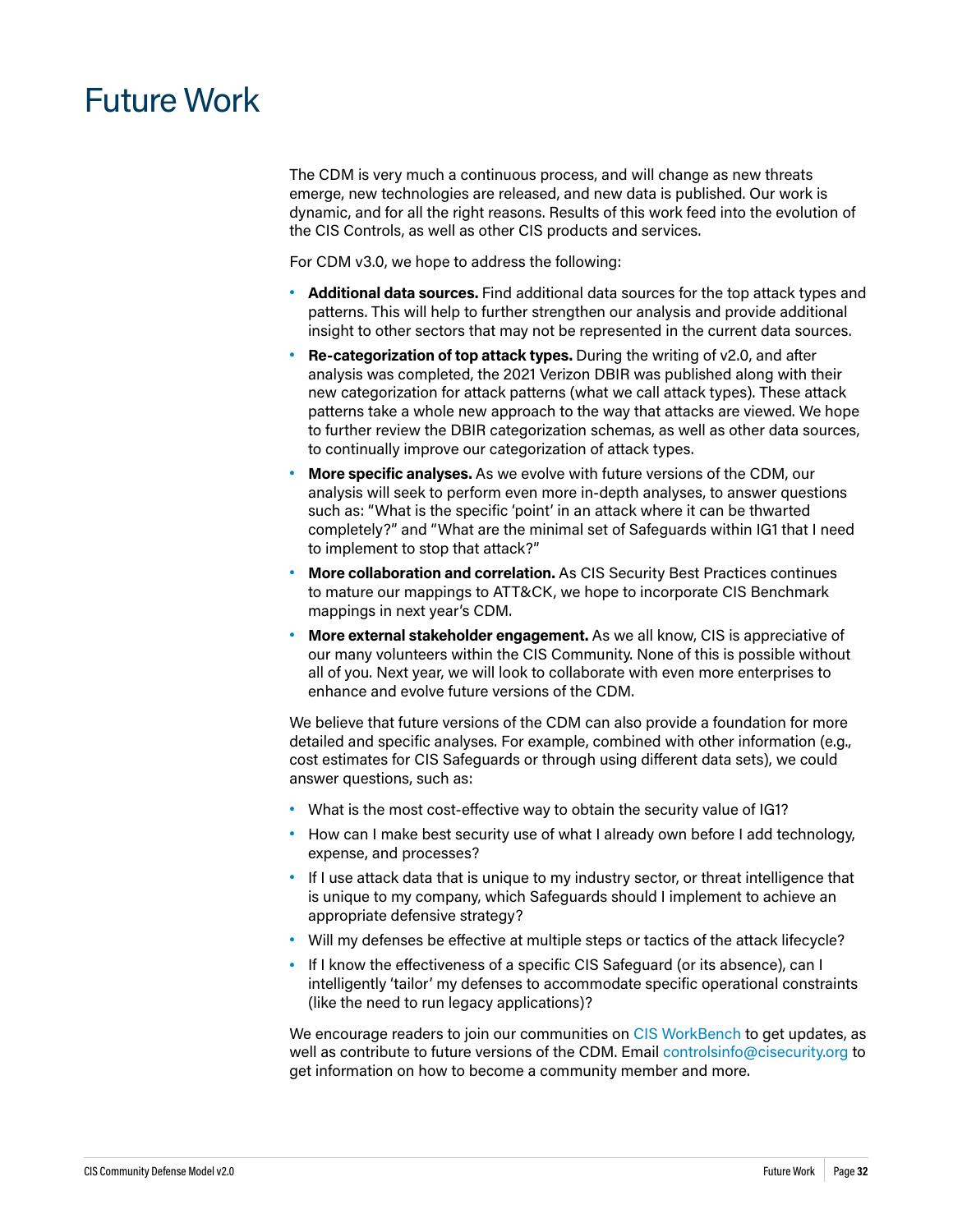### <span id="page-35-0"></span>**APPENDIX A**

# Acronyms and Abbreviations

| <b>ATT&amp;CK (sub-)techniques</b> | ATT&CK techniques + ATT&CK sub-techniques                              |  |  |  |  |  |  |
|------------------------------------|------------------------------------------------------------------------|--|--|--|--|--|--|
| CDM                                | <b>Community Defense Model</b>                                         |  |  |  |  |  |  |
| <b>CISA®</b>                       | Cybersecurity and Infrastructure Security Agency                       |  |  |  |  |  |  |
| <b>CWE</b>                         | <b>Common Weakness Enumeration</b>                                     |  |  |  |  |  |  |
| <b>DMARC</b>                       | Domain-based Message Authentication, Reporting & Conformance           |  |  |  |  |  |  |
| <b>DNS</b>                         | Domain Name System                                                     |  |  |  |  |  |  |
| <b>DoS</b>                         | <b>Denial of Service</b>                                               |  |  |  |  |  |  |
| <b>EDR</b>                         | <b>Endpoint Detection and Response</b>                                 |  |  |  |  |  |  |
| <b>ENISA</b>                       | European Network and Information Security Agency                       |  |  |  |  |  |  |
| <b>ESET</b>                        | Executive Security & Engineering Technologies, Inc.                    |  |  |  |  |  |  |
| <b>IBM</b>                         | <b>International Business Machines Corporation</b>                     |  |  |  |  |  |  |
| <b>ICS</b>                         | <b>Industrial Control Systems</b>                                      |  |  |  |  |  |  |
| IG                                 | <b>Implementation Group</b>                                            |  |  |  |  |  |  |
| IG1                                | Implementation Group 1                                                 |  |  |  |  |  |  |
| <b>JSON</b>                        | JavaScript Object Notation                                             |  |  |  |  |  |  |
| LotL                               | Living off the Land                                                    |  |  |  |  |  |  |
| <b>MBR</b>                         | <b>Master Boot Record</b>                                              |  |  |  |  |  |  |
| <b>MFA</b>                         | <b>Multi-Factor Authentication</b>                                     |  |  |  |  |  |  |
| <b>MIB</b>                         | <b>Management Information Base</b>                                     |  |  |  |  |  |  |
| <b>MS-ISAC</b>                     | Multi-State Information Sharing and Analysis Center                    |  |  |  |  |  |  |
| <b>NIST®CSF</b>                    | National Institute of Standards and Technology Cybersecurity Framework |  |  |  |  |  |  |
| OS.                                | <b>Operating System</b>                                                |  |  |  |  |  |  |
| 0T                                 | Occupational Technology                                                |  |  |  |  |  |  |
| <b>OWASP®</b>                      | Open Web Application Security Project®                                 |  |  |  |  |  |  |
| <b>RDP</b>                         | Remote Desktop Protocol                                                |  |  |  |  |  |  |
| <b>SLTT</b>                        | State, Local, Tribal, and Territorial                                  |  |  |  |  |  |  |
| <b>SNMP</b>                        | Simple Network Management Protocol                                     |  |  |  |  |  |  |
| SQL                                | <b>Structured Query Language</b>                                       |  |  |  |  |  |  |
| <b>SSL</b>                         | Secure Sockets Layer                                                   |  |  |  |  |  |  |
| <b>TFTP</b>                        | <b>Trivial File Transfer Protocol</b>                                  |  |  |  |  |  |  |
| <b>TLS</b>                         | <b>Transport Layer Security</b>                                        |  |  |  |  |  |  |
| <b>TTP</b>                         | Tactics, Techniques, and Procedures                                    |  |  |  |  |  |  |
| <b>URL</b>                         | Uniform Resource Locator                                               |  |  |  |  |  |  |
| <b>VERIS Community Database</b>    | Vocabulary for Event Recording and Incident Sharing Community Database |  |  |  |  |  |  |
| <b>Verizon DBIR</b>                | Verizon Data Breach Investigations Report                              |  |  |  |  |  |  |
| <b>VNC</b>                         | <b>Virtual Network Computing</b>                                       |  |  |  |  |  |  |
| <b>XSS</b>                         | <b>Cross-Site Scripting</b>                                            |  |  |  |  |  |  |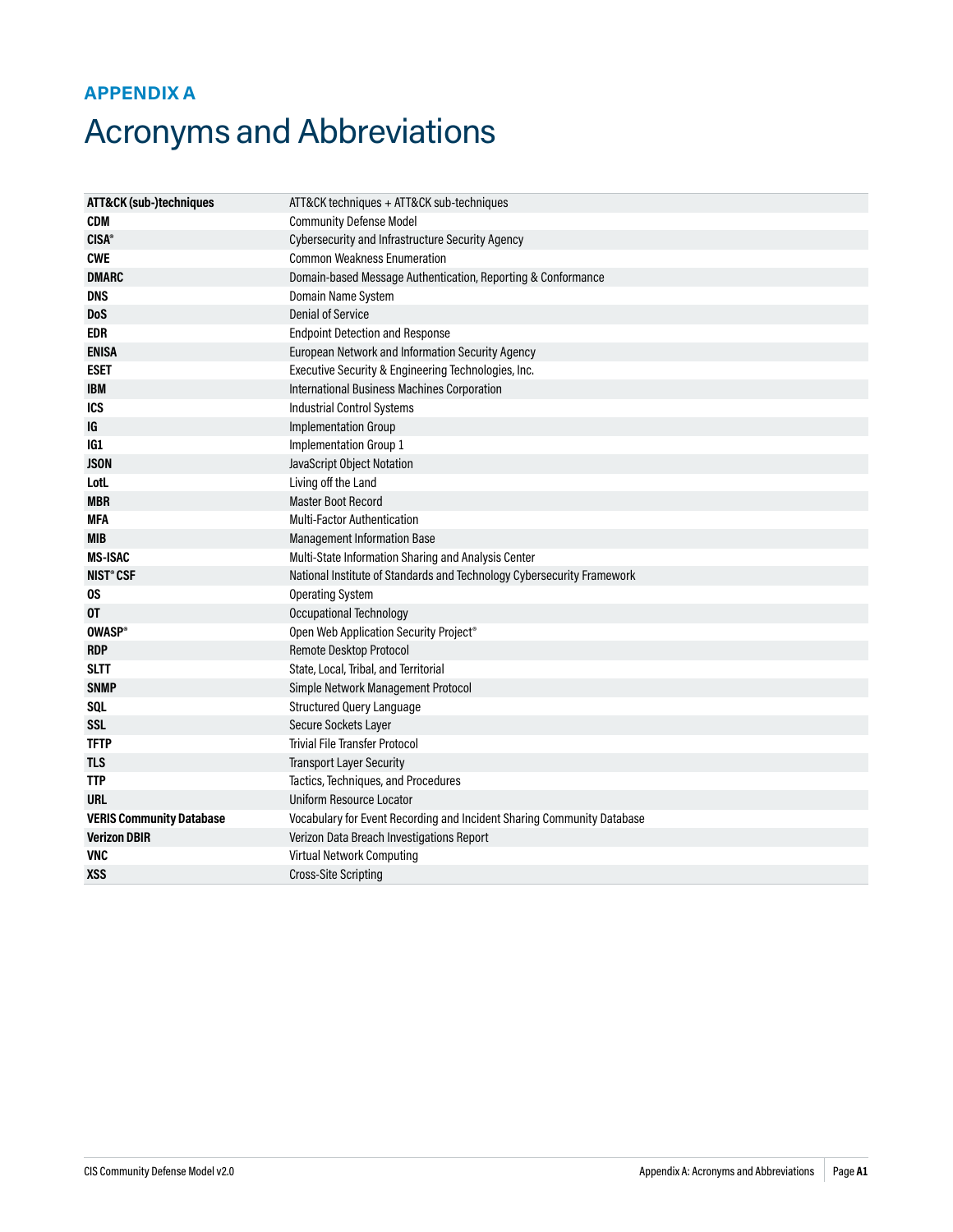### <span id="page-36-0"></span>**APPENDIX B**

### Links and Resources

- **•** CIS Controls: <https://www.cisecurity.org/controls/>
- **•** MITRE ATT&CK: <https://attack.mitre.org/>
- **•** CIS Critical Security Controls v8: [https://www.](https://www.cisecurity.org/controls/v8/) [cisecurity.org/controls/v8/](https://www.cisecurity.org/controls/v8/)
- **•** CDM v1.0: [https://www.cisecurity.org/white-papers/](https://www.cisecurity.org/white-papers/cis-community-defense-model/) [cis-community-defense-model/](https://www.cisecurity.org/white-papers/cis-community-defense-model/)
- **•** CIS WorkBench:<https://workbench.cisecurity.org/>
- **•** CIS Controls Navigator: [https://www.cisecurity.org/](https://www.cisecurity.org/controls/cis-controls-navigator/) [controls/cis-controls-navigator/](https://www.cisecurity.org/controls/cis-controls-navigator/)
- **•** CIS Controls Guide: Exploited Protocols: Remote Desktop Protocol: [https://www.cisecurity.org/](https://www.cisecurity.org/white-papers/exploited-protocols-remote-desktop-protocol-rdp/) [white-papers/exploited-protocols-remote-desktop](https://www.cisecurity.org/white-papers/exploited-protocols-remote-desktop-protocol-rdp/)[protocol-rdp/](https://www.cisecurity.org/white-papers/exploited-protocols-remote-desktop-protocol-rdp/)
- **2020 Verizon<sup>1</sup> Data Breach Investigations Report** (DBIR): [https://enterprise.verizon.com/resources/](https://enterprise.verizon.com/resources/reports/dbir/2020/introduction/) [reports/dbir/2020/introduction/](https://enterprise.verizon.com/resources/reports/dbir/2020/introduction/)
- **•** IBM X-Force**<sup>2</sup>** Threat Intelligence Index 2021: [https://www.ibm.com/security/data-breach/threat](https://www.ibm.com/security/data-breach/threat-intelligence)[intelligence](https://www.ibm.com/security/data-breach/threat-intelligence)
- **•** ENISA Threat Landscape–The Year in Review (Published October 20, 2020): [https://www.enisa.](https://www.enisa.europa.eu/publications/year-in-review) [europa.eu/publications/year-in-review](https://www.enisa.europa.eu/publications/year-in-review)
- **•** CrowdStrike Services Cyber Front Lines Report 2020: [https://www.crowdstrike.com/services/cyber](https://www.crowdstrike.com/services/cyber-front-lines/)[front-lines/](https://www.crowdstrike.com/services/cyber-front-lines/)
- **•** Akamai The State of the Internet: A Year in Review 2020: [https://www.akamai.com/our-thinking/the](https://www.akamai.com/our-thinking/the-state-of-the-internet)[state-of-the-internet](https://www.akamai.com/our-thinking/the-state-of-the-internet)
- **•** Bitdefender**<sup>3</sup>** Mid-Year Threat Landscape Report 2020: [https://www.bitdefender.com/files/News/](https://www.bitdefender.com/files/News/CaseStudies/study/366/Bitdefender-Mid-Year-Threat-Landscape-Report-2020.pdf) [CaseStudies/study/366/Bitdefender-Mid-Year-](https://www.bitdefender.com/files/News/CaseStudies/study/366/Bitdefender-Mid-Year-Threat-Landscape-Report-2020.pdf)[Threat-Landscape-Report-2020.pdf](https://www.bitdefender.com/files/News/CaseStudies/study/366/Bitdefender-Mid-Year-Threat-Landscape-Report-2020.pdf)
- **•** Multi-State Information Sharing and Analysis Center (MS-ISAC) Top 10 Malware: [https://www.cisecurity.](https://www.cisecurity.org/ms-isac/) [org/ms-isac/](https://www.cisecurity.org/ms-isac/)
- **•** CrowdStrike 2021 Global Threat Report: [https://](https://www.crowdstrike.com/resources/reports/global-threat-report/) [www.crowdstrike.com/resources/reports/global](https://www.crowdstrike.com/resources/reports/global-threat-report/)[threat-report/](https://www.crowdstrike.com/resources/reports/global-threat-report/)
- **•** ESET Threat Report Q4 2020: [https://www.](https://www.welivesecurity.com/wp-content/uploads/2021/02/ESET_Threat_Report_Q42020.pdf) [welivesecurity.com/wp-content/uploads/2021/02/](https://www.welivesecurity.com/wp-content/uploads/2021/02/ESET_Threat_Report_Q42020.pdf) [ESET\\_Threat\\_Report\\_Q42020.pdf](https://www.welivesecurity.com/wp-content/uploads/2021/02/ESET_Threat_Report_Q42020.pdf)
- **•** Check Point 2021 Cyber Security Report: [https://](https://www.checkpoint.com/pages/cyber-security-report-2021/) [www.checkpoint.com/pages/cyber-security](https://www.checkpoint.com/pages/cyber-security-report-2021/)[report-2021/](https://www.checkpoint.com/pages/cyber-security-report-2021/)
- **•** Group-IB Ransomware Uncovered 2020–2021: [https://www.group-ib.com/resources/threat](https://www.group-ib.com/resources/threat-research/ransomware-2021.html)[research/ransomware-2021.html](https://www.group-ib.com/resources/threat-research/ransomware-2021.html)
- **•** OWASP Top 10**<sup>4</sup>** : [https://owasp.org/www](https://owasp.org/www-project-top-ten/)[project-top-ten/](https://owasp.org/www-project-top-ten/)
- **•** 2020 CWE Top 25: [https://cwe.mitre.org/top25/](https://cwe.mitre.org/top25/archive/2020/2020_cwe_top25.html) [archive/2020/2020\\_cwe\\_top25.html](https://cwe.mitre.org/top25/archive/2020/2020_cwe_top25.html)
- **•** Verizon Insider Threat Report 2019: [https://](https://enterprise.verizon.com/resources/reports/insider-threat-report/) [enterprise.verizon.com/resources/reports/insider](https://enterprise.verizon.com/resources/reports/insider-threat-report/)[threat-report/](https://enterprise.verizon.com/resources/reports/insider-threat-report/)
- **•** Securonix 2020 Insider Threat Report: [https://](https://www.securonix.com/resources/2020-insider-threat-report/) [www.securonix.com/resources/2020-insider](https://www.securonix.com/resources/2020-insider-threat-report/)[threat-report/](https://www.securonix.com/resources/2020-insider-threat-report/)
- **•** G-Research Introducing the Insider Attack Matrix: [https://www.gresearch.co.uk/article/introducing](https://www.gresearch.co.uk/article/introducing-the-insider-attack-matrix/)[the-insider-attack-matrix/](https://www.gresearch.co.uk/article/introducing-the-insider-attack-matrix/)
- **•** CISA SolarWinds and Active Directory/M365 Compromise Threat Report: [https://us-cert.cisa.](https://us-cert.cisa.gov/sites/default/files/publications/Supply_Chain_Compromise_Detecting_APT_Activity_from_known_TTPs.pdf) [gov/sites/default/files/publications/Supply\\_Chain\\_](https://us-cert.cisa.gov/sites/default/files/publications/Supply_Chain_Compromise_Detecting_APT_Activity_from_known_TTPs.pdf) [Compromise\\_Detecting\\_APT\\_Activity\\_from\\_](https://us-cert.cisa.gov/sites/default/files/publications/Supply_Chain_Compromise_Detecting_APT_Activity_from_known_TTPs.pdf) [known\\_TTPs.pdf](https://us-cert.cisa.gov/sites/default/files/publications/Supply_Chain_Compromise_Detecting_APT_Activity_from_known_TTPs.pdf)

- 2 IBM and X-Force are registered trademarks of International Business Machines Corporation.
- 3 Bitdefender is a registered trademark of Bitdefender IPR Management Ltd.
- 4 OWASP is a registered trademark of OWASP Foundation, Inc.

<sup>1</sup> Verizon is a registered trademark of Verizon Trademark Services, LLC.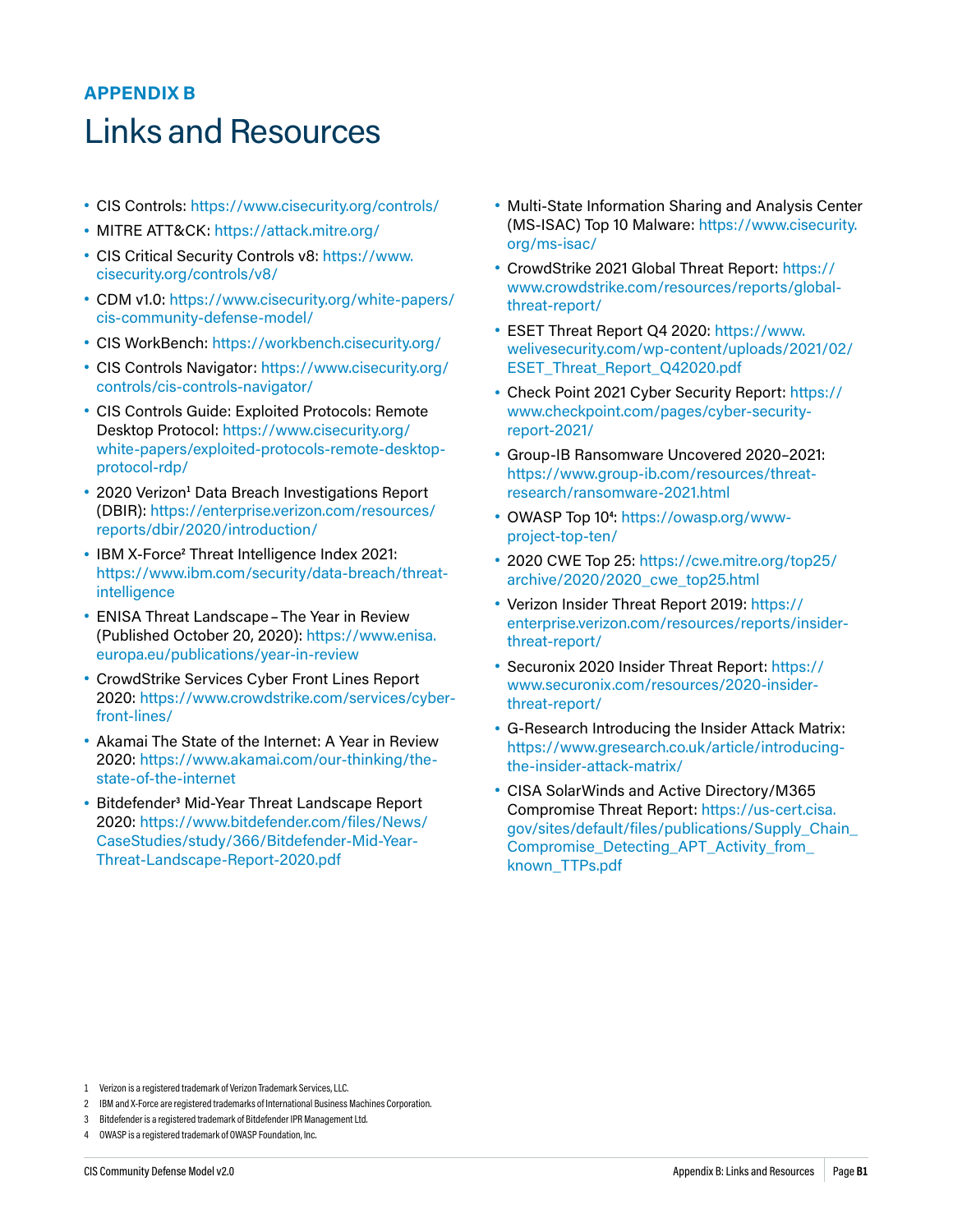### <span id="page-37-0"></span>**APPENDIX C Background**

The CIS Critical Security Controls (CIS Controls) are a prioritized set of CIS Safeguards to mitigate the most common cyber-attacks against systems and networks. The volunteer experts who develop the CIS Controls come from a wide range of sectors including defense, education, government, healthcare, manufacturing, retail, transportation, and others.

The earliest versions of the CIS Controls were based on the consensus judgment of a relatively small number of experienced people and validated with public feedback from across the industry. The analysis was supported by a simple list of important attacks against which to examine possible CIS Controls. Over more recent versions, CIS has started to develop more data and rigor to underpin the process.

CIS started by working with the emerging marketplace of authoritative summaries of "real world" data about attacks—beginning with the Verizon Data Breach Investigations Report (DBIR) in 2013. After the Verizon® team completed their initial attack analysis, a CIS volunteer team worked with Verizon to map the most important categories or types of attacks seen in the prior year's data to the CIS Controls, and this map became part of the Verizon DBIR Recommendations. Over the next couple of years, we repeated this process with several other security vendors.

While this approach is useful and based on summaries of data derived by each vendor from their own business model, there were several areas that had to be resolved:

- **•** The vendor reports typically came from marketing departments, so the use of language was inconsistent across vendors and tended to be buzzword heavy
- **•** There was no rigorous way to normalize the data and conclusions across different vendors
- **•** The mapping from summaries and patterns of attack to the CIS Controls was still informal and based on the judgment of relatively few people

In our next step (in 2016), we developed the CIS Community Attack Model as a way to structure the discussion and the mapping from classes of attacks to the CIS Controls. Our goal was to create an open, high-level model in which classes of countermeasures (CIS Safeguards) were organized in two dimensions:

- **1** Steps of the attacker's lifecycle (similar to the wellknown Lockheed Martin Cyber Kill Chain)
- **2** Categories of defensive effect, for which we used the Core Functions of the National Institute of Standards and Technology Cybersecurity Framework (NIST CSF)

This approach helped CIS focus on questions like, "What types of countermeasures could help prevent the delivery phase of an attacker's lifecycle?"

You could also take a strategic view of defense by asking: "Am I over-invested in tools for detecting and preventing the early stages of attack, and underinvested if the initial steps of an attack succeed?"

While it was never fully operationalized, the Community Attack Model was a useful way to structure and capture the discussion about the value of Control selection. Ultimately, the Community Attack Model laid the groundwork for what we now know to be the Community Defense Model.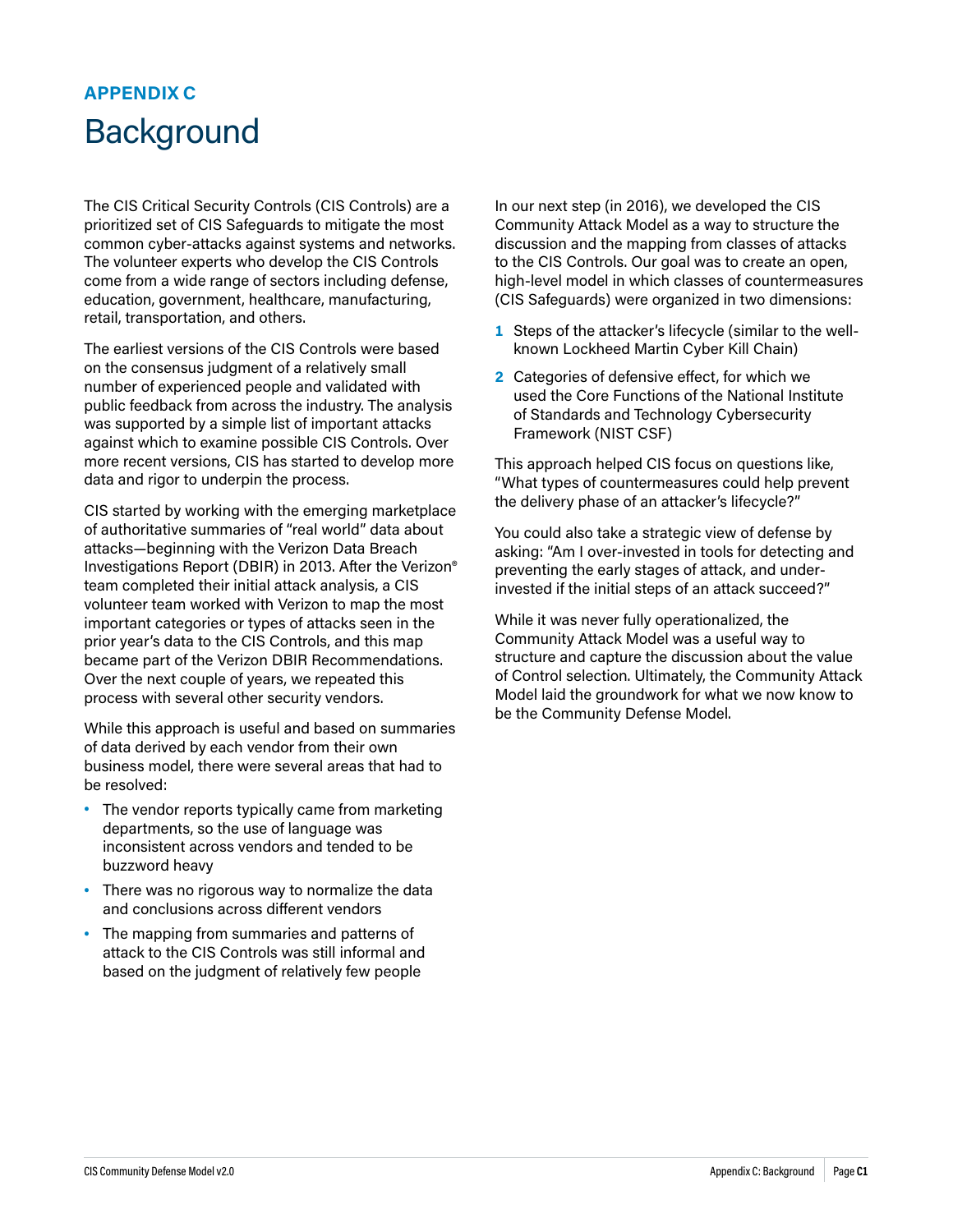### <span id="page-38-1"></span><span id="page-38-0"></span>**APPENDIX D**

# ATT&CK (Sub-)Techniques With No Mapping to CIS Safeguards

The following ATT&CK (sub-)techniques were assigned to an ATT&CK mitigation; however, they had no mapping back to a CIS Safeguard.

| ATT&CK (sub-)<br>technique ID | ATT&CK (sub-)technique Name |
|-------------------------------|-----------------------------|
| T1090.004                     | Domain Fronting             |
| T1480                         | <b>Execution Guardrails</b> |
| T1480.001                     | <b>Environmental Keying</b> |
| T1583                         | Acquire Infrastructure      |
| T1583.001                     | Domains                     |
| T1583.002                     | <b>DNS Server</b>           |
| T1583.003                     | Virtual Private Server      |
| T1583.004                     | Server                      |
| T1583.005                     | <b>Botnet</b>               |
| T1583.006                     | <b>Web Services</b>         |
| T1584                         | Compromise Infrastructure   |
| T1584.001                     | Domains                     |
| T1584.002                     | <b>DNS Server</b>           |
| T1584.003                     | Virtual Private Server      |
| T1584.004                     | Server                      |
| T1584.005                     | <b>Botnet</b>               |
| T1584.006                     | <b>Web Services</b>         |
| T1585                         | <b>Establish Accounts</b>   |
| T1585.001                     | Social Media Accounts       |
| T1585.002                     | <b>Email Accounts</b>       |
| T1586                         | <b>Compromise Accounts</b>  |

| ATT&CK (sub-)<br>technique ID | ATT&CK (sub-)technique Name         |
|-------------------------------|-------------------------------------|
| T1586.001                     | Social Media Accounts               |
| T1586.002                     | <b>Email Accounts</b>               |
| T1587                         | <b>Develop Capabilities</b>         |
| T1587.001                     | Malware                             |
| T1587.002                     | <b>Code Signing Certificates</b>    |
| T1587.003                     | <b>Digital Certificates</b>         |
| T1587.004                     | <b>Exploits</b>                     |
| T1588                         | <b>Obtain Capabilities</b>          |
| T1588.001                     | Malware                             |
| T1588.002                     | Tool                                |
| T1588.003                     | <b>Code Signing Certificates</b>    |
| T1588.004                     | <b>Digital Certificates</b>         |
| T1588.005                     | <b>Exploits</b>                     |
| T1588.006                     | Vulnerabilities                     |
| T1589                         | Gather Victim Identity Information  |
| T1589.001                     | Credentials                         |
| T1589.002                     | <b>Fmail Addresses</b>              |
| T1589.003                     | <b>Employee Names</b>               |
| T1590.003                     | <b>Network Trust Dependencies</b>   |
| T1591                         | Gather Victim Org Information       |
| T1591.001                     | <b>Determine Physical Locations</b> |

| ATT&CK (sub-)<br>technique ID | ATT&CK (sub-)technique Name           |
|-------------------------------|---------------------------------------|
| T1591.002                     | <b>Business Relationships</b>         |
| T1591.003                     | <b>Identify Business Tempo</b>        |
| T1591.004                     | <b>Identify Roles</b>                 |
| T1592                         | <b>Gather Victim Host Information</b> |
| T1592.001                     | Hardware                              |
| T1592.002                     | Software                              |
| T1592.003                     | Firmware                              |
| T1592.004                     | <b>Client Configurations</b>          |
| T1593                         | Search Open Websites/Domains          |
| T1593.001                     | Social Media                          |
| T1593.002                     | <b>Search Engines</b>                 |
| T1594                         | Search Victim-Owned Websites          |
| T1596                         | Search Open Technical Databases       |
| T1596.001                     | DNS/Passive DNS                       |
| T1596.002                     | <b>WHOIS</b>                          |
| T1596.003                     | <b>Digital Certificates</b>           |
| T1596.004                     | CDN <sub>S</sub>                      |
| T1596.005                     | Scan Databases                        |
| T1597                         | <b>Search Closed Sources</b>          |
| T1597.001                     | <b>Threat Intel Vendors</b>           |
| T1597.002                     | <b>Purchase Technical Data</b>        |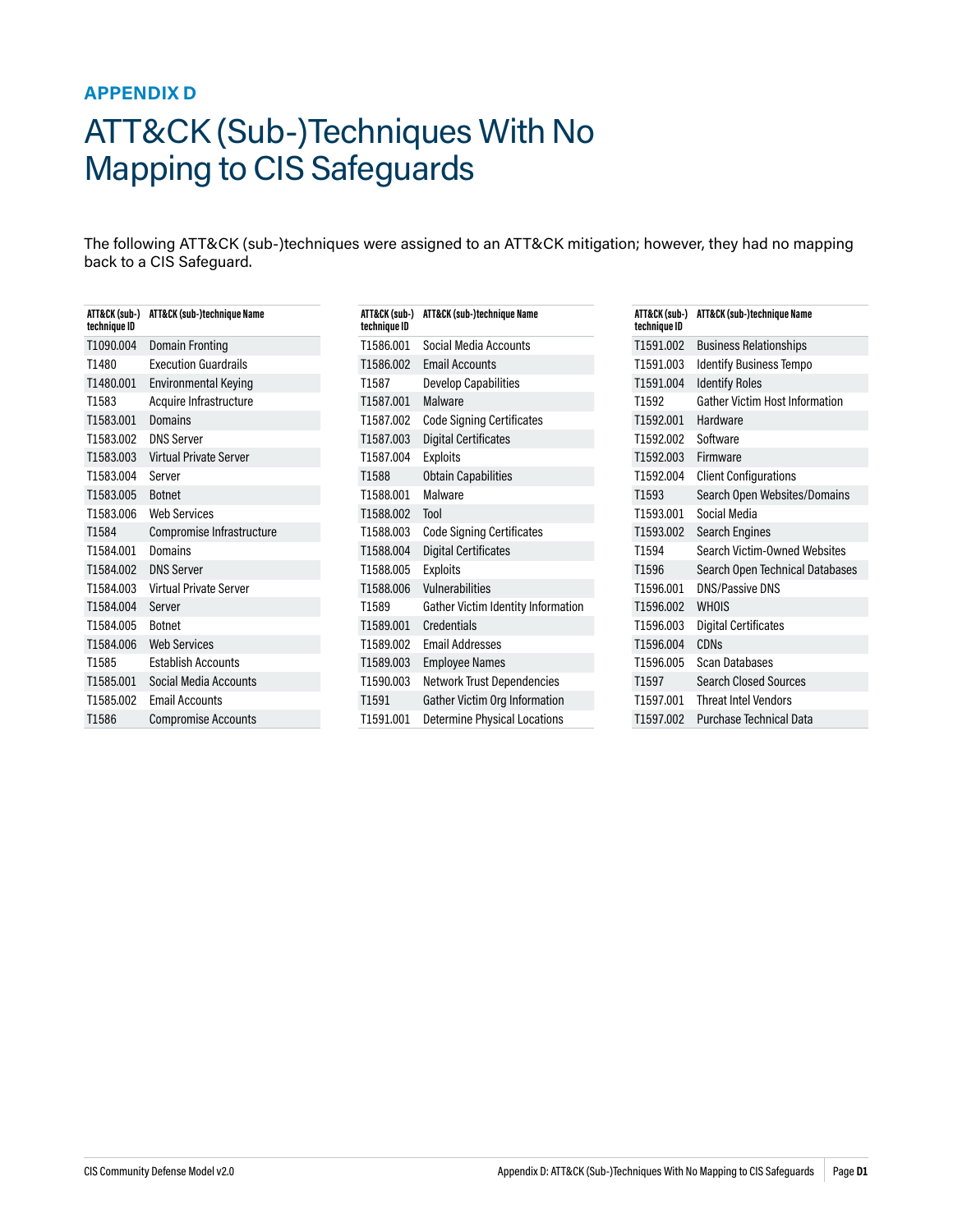### <span id="page-39-1"></span><span id="page-39-0"></span>**APPENDIX E**

# ATT&CK (Sub-)Techniques With No Mapping to ATT&CK Mitigations

The following are the 84 MITRE ATT&CK (sub-)techniques that had no assignment to an ATT&CK mitigation. As per MITRE, these ATT&CK (sub-)techniques "cannot be easily mitigated with preventative controls since it is based on the abuse of system features," and therefore had no mapping to a CIS Safeguard (MITRE, 2021)**<sup>1</sup>** .

| ATT&CK (sub-)<br><b>Technique ID</b> | ATT&CK (sub-)technique Name         |
|--------------------------------------|-------------------------------------|
| T1005                                | Data from Local System              |
| T1006                                | <b>Direct Volume Access</b>         |
| T1007                                | <b>System Service Discovery</b>     |
| T1010                                | <b>Application Window Discovery</b> |
| T1012                                | <b>Query Registry</b>               |
| T1014                                | Rootkit                             |
| T1016                                | System Network Config. Discovery    |
| T1018                                | Remote System Discovery             |
| T1020                                | <b>Automated Exfiltration</b>       |
| T1025                                | Data from Removable Media           |
| T1027.001                            | <b>Binary Padding</b>               |
| T1027.003                            | Steganography                       |
| T1027.004                            | <b>Compile After Delivery</b>       |
| T1027.005                            | <b>Indicator Removal from Tools</b> |
| T1033                                | System Owner/User Discovery         |
| T1036.002                            | Right-to-Left Override              |
| T1036.004                            | Masquerade Task or Service          |
| T1036.006                            | Space after Filename                |
| T1039                                | Data from Network Shared Drive      |
| T1049                                | System Network Conn. Discovery      |
| T1056                                | <b>Input Capture</b>                |
| T1586.001                            | Social Media Accounts               |
| T1586.002                            | <b>Email Accounts</b>               |
| T1056.001                            | Keylogging                          |
| T1056.004                            | <b>Credential API Hooking</b>       |
| T1057                                | Process Discovery                   |
| T1069                                | Permission Groups Discovery         |
| T1069.001                            | Local Groups                        |
| T1069.002                            | <b>Domain Groups</b>                |

| ATT&CK (sub-)<br><b>Technique ID</b> | ATT&CK (sub-)technique Name         |
|--------------------------------------|-------------------------------------|
| T1069.003                            | <b>Cloud Groups</b>                 |
| T1070.004                            | <b>File Deletion</b>                |
| T1070.005                            | Network Share Conn, Removal         |
| T1070.006                            | Timestomp                           |
| T1074                                | Data Staged                         |
| T1074.001                            | Local Data Staging                  |
| T1074.002                            | Remote Data Staging                 |
| T1082                                | <b>System Information Discovery</b> |
| T1083                                | <b>File and Directory Discovery</b> |
| T1087.003                            | <b>Fmail Account</b>                |
| T1113                                | <b>Screen Capture</b>               |
| T1115                                | <b>Clipboard Data</b>               |
| T1120                                | Peripheral Device Discovery         |
| T1123                                | <b>Audio Capture</b>                |
| T1124                                | System Time Discovery               |
| T1125                                | Video Capture                       |
| T1134.004                            | Parent PID Spoofing                 |
| T1137.006                            | Add-ins                             |
| T1140                                | Deobfuscate/Decode Files or Info.   |
| T1202                                | <b>Indirect Command Execution</b>   |
| T1207                                | <b>Roque Domain Controller</b>      |
| T1217                                | <b>Browser Bookmark Discovery</b>   |
| T1496                                | Resource Hijacking                  |
| T1497                                | Virtualization/Sandbox Evasion      |
| T1497.001                            | <b>System Checks</b>                |
| T1497.002                            | <b>User Activity Based Checks</b>   |
| T1497.003                            | <b>Time Based Evasion</b>           |
| T1505.003                            | <b>Web Shell</b>                    |
| T1518                                | Software Discovery                  |

| ATT&CK (sub-)<br>Technique ID | ATT&CK (sub-)technique Name            |
|-------------------------------|----------------------------------------|
| T1518.001                     | <b>Security Software Discovery</b>     |
| T1526                         | <b>Cloud Service Discovery</b>         |
| T1529                         | System Shutdown/Reboot                 |
| T1531                         | <b>Account Access Removal</b>          |
| T1534                         | Internal Spearphishing                 |
| T1542.002                     | <b>Component Firmware</b>              |
| T1546                         | <b>Event Triggered Execution</b>       |
| T1546.001                     | <b>Change Default File Association</b> |
| T1546.005                     | Trap                                   |
| T1546.007                     | Netsh Helper DLL                       |
| T1546.012                     | Image File Exec. Options Injection     |
| T1546.015                     | Component Obj. Model Hijacking         |
| T1547                         | Boot or Logon Autostart Execution      |
| T1547.001                     | Registry Run Keys / Startup Folder     |
| T1547.010                     | <b>Port Monitors</b>                   |
| T1553.002                     | Code Signing                           |
| T1555.002                     | <b>Securityd Memory</b>                |
| T1560.002                     | Archive via Library                    |
| T1560.003                     | Archive via Custom Method              |
| T1564                         | <b>Hide Artifacts</b>                  |
| T1564.001                     | <b>Hidden Files and Directories</b>    |
| T1564.005                     | Hidden File System                     |
| T1568.001                     | <b>Fast Flux DNS</b>                   |
| T1568.003                     | <b>DNS Calculation</b>                 |
| T1578.004                     | <b>Revert Cloud Instance</b>           |
| T1600                         | <b>Weaken Encryption</b>               |
| T1600.001                     | <b>Reduce Key Space</b>                |
| T1600.002                     | Disable Crypto Hardware                |

<sup>1</sup> MITRE ATT&CK<https://attack.mitre.org/>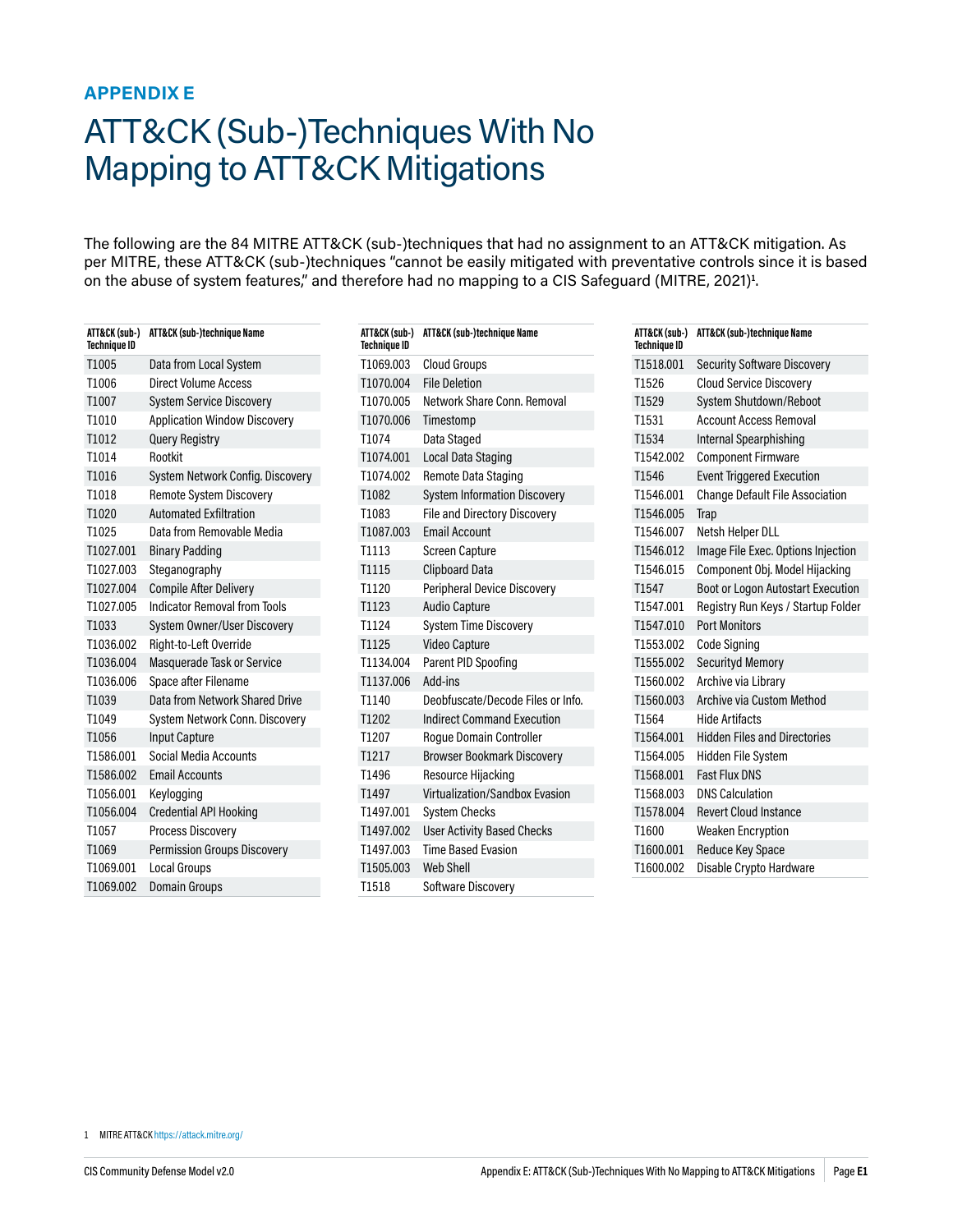### <span id="page-40-1"></span><span id="page-40-0"></span>**APPENDIX F**

# Unmapped CIS Safeguards to ATT&CK Framework

The following CIS Safeguards had no mapping to an ATT&CK mitigation or (sub-)technique.

| Control        | Safeguard | <b>Title</b>                                                                                                       | 161 | IG <sub>2</sub> | IG3          |
|----------------|-----------|--------------------------------------------------------------------------------------------------------------------|-----|-----------------|--------------|
| 1              | 1.3       | Utilize an Active Discovery Tool                                                                                   |     | √               | ✓            |
| $\mathbf{1}$   | 1.5       | Use a Passive Asset Discovery Tool                                                                                 |     |                 | √            |
| 3              | 3.5       | Securely Dispose of Data                                                                                           | √   | √               | ✓            |
| 3              | 3.7       | <b>Establish and Maintain a Data</b><br><b>Classification Scheme</b>                                               |     |                 | ✓            |
| 3              | 3.8       | <b>Document Data Flows</b>                                                                                         |     | ✓               | √            |
| 3              | 3.9       | Encrypt Data on Removable Media                                                                                    |     |                 | $\checkmark$ |
| 3              | 3.13      | Deploy a Data Loss Prevention Solution                                                                             |     |                 | $\checkmark$ |
| 3              | 3.14      | Log Sensitive Data Access                                                                                          |     |                 | ✓            |
| 4              | 4.3       | Configure Automatic Session Locking on<br><b>Enterprise Assets</b>                                                 |     |                 |              |
| $\overline{4}$ | 4.11      | Enforce Remote Wipe Capability on<br><b>Portable End-User Devices</b>                                              |     | √               |              |
| 4              | 4.12      | Separate Enterprise Workspaces on Mobile<br><b>Fnd-User Devices</b>                                                |     |                 |              |
| 5              | 5.6       | <b>Centralize Account Management</b>                                                                               |     | ✓               |              |
| 6              | 6.6       | Establish and Maintain an Inventory of<br>Authentication and Authorization Systems                                 |     |                 |              |
| 6              | 6.7       | <b>Centralize Access Control</b>                                                                                   |     | ✓               | √            |
| 8              | 8.4       | Standardize Time Synchronization                                                                                   |     | √               | ✓            |
| 8              | 8.6       | <b>Collect DNS Query Audit Logs</b>                                                                                |     | ✓               | √            |
| 8              | 8.7       | <b>Collect URL Request Audit Logs</b>                                                                              |     | √               | ✓            |
| 8              | 8.8       | <b>Collect Command-Line Audit Logs</b>                                                                             |     | √               | √            |
| 8              | 8.12      | <b>Collect Service Provider Logs</b>                                                                               |     |                 | ✓            |
| 9              | 9.5       | <b>Implement DMARC</b>                                                                                             |     | √               | √            |
| 10             | 10.4      | Configure Automatic Anti-Malware<br>Scanning of Removable Media                                                    |     | ✓               |              |
| 10             | 10.6      | Centrally Manage Anti-Malware Software                                                                             |     | √               | √            |
| 12             | 12.3      | Securely Manage Network Infrastructure                                                                             |     |                 |              |
| 12             | 12.4      | <b>Establish and Maintain Architecture</b><br>Diagram(s)                                                           |     |                 |              |
| 13             | 13.1      | <b>Centralize Security Event Alerting</b>                                                                          |     | √               |              |
| 13             | 13.6      | <b>Collect Network Traffic Flow Logs</b>                                                                           |     |                 | ✓            |
| 13             | 13.11     | Tune Security Event Alerting Thresholds                                                                            |     |                 |              |
| 14             | 14.7      | Train Workforce on How to Identify and<br>Report if Their Enterprise Assets are<br><b>Missing Security Updates</b> |     |                 |              |

| Control | Safeguard | <b>Title</b>                                                                                                  | <b>IG1</b> | IG <sub>2</sub> | IG3 |
|---------|-----------|---------------------------------------------------------------------------------------------------------------|------------|-----------------|-----|
| 14      | 14.8      | Train Workforce on the Dangers of<br>Connecting to and Transmitting Enterprise<br>Data Over Insecure Networks | √          | √               |     |
| 15      | 15.1      | Establish and Maintain an Inventory of<br><b>Service Providers</b>                                            |            |                 |     |
| 15      | 15.2      | Establish and Maintain a Service Provider<br><b>Management Policy</b>                                         |            |                 |     |
| 15      | 15.3      | <b>Classify Service Providers</b>                                                                             |            |                 |     |
| 15      | 15.4      | <b>Ensure Service Provider Contracts Include</b><br><b>Security Requirements</b>                              |            |                 |     |
| 15      | 15.5      | <b>Assess Service Providers</b>                                                                               |            |                 |     |
| 15      | 15.6      | <b>Monitor Service Providers</b>                                                                              |            |                 |     |
| 16      | 16.6      | <b>Establish and Maintain a Severity Rating</b><br>System and Process for Application<br>Vulnerabilities      |            |                 |     |
| 16      | 16.7      | Use Standard Hardening Configuration<br>Templates for Application Infrastructure                              |            |                 |     |
| 16      | 16.10     | Apply Secure Design Principles in<br><b>Application Architectures</b>                                         |            |                 |     |
| 16      | 16.14     | <b>Conduct Threat Modeling</b>                                                                                |            |                 |     |
| 17      | 17.1      | Designate Personnel to Manage Incident<br>Handling                                                            | ✓          |                 |     |
| 17      | 17.2      | <b>Establish and Maintain Contact Information</b><br>for Reporting Security Incidents                         | ✓          |                 |     |
| 17      | 17.3      | Establish and Maintain an Enterprise<br><b>Process for Reporting Incidents</b>                                |            |                 |     |
| 17      | 17.4      | <b>Establish and Maintain an Incident</b><br><b>Response Process</b>                                          |            |                 |     |
| 17      | 17.5      | Assign Key Roles and Responsibilities                                                                         |            |                 |     |
| 17      | 17.6      | Define Mechanisms for Communicating<br>During Incident Response                                               |            |                 |     |
| 17      | 17.7      | <b>Conduct Routine Incident Response</b><br>Exercises                                                         |            |                 |     |
| 17      | 17.8      | <b>Conduct Post-Incident Reviews</b>                                                                          |            |                 |     |
| 17      | 17.9      | <b>Establish and Maintain Security Incident</b><br><b>Thresholds</b>                                          |            |                 |     |
| 18      | 18.4      | <b>Validate Security Measures</b>                                                                             |            |                 |     |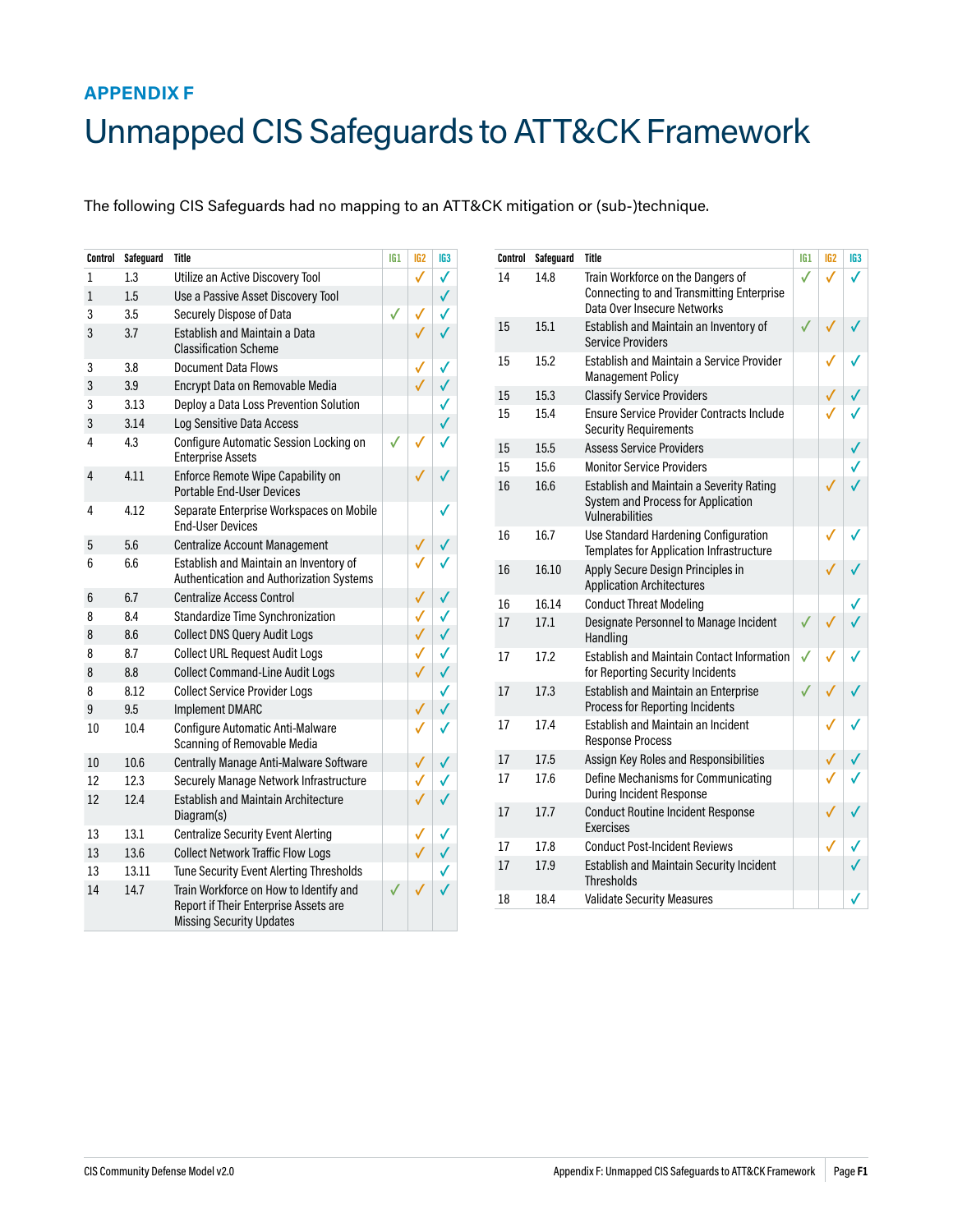# <span id="page-41-0"></span>**APPENDIX G** ATT&CK Navigator**<sup>1</sup>** Visualizations for Attack Patterns

A full listing of JavaScript Object Notation (JSON) files can be found on CIS WorkBench [here.](https://workbench.cisecurity.org/community/85/files)

**TA0040: Impact T1531: Account Access Removal T1485: Data Destruction T1486: Data Encrypted for Impact T1565: Data Manipulation T1491: Defacement T1561: Disk Wipe T1499: Endpoint Denial Service T1495: Firmware Corruption T1490: Inhibit System Recovery T1498: Network Denial of**  Service<br>T1496: Res **T1496: Resource Hijacking T1489: Service Stop T1529: System Shutdown/**

**Reboot**



| <b>TA0009: Collection</b>          | TA0011: Commar         |
|------------------------------------|------------------------|
| T1560: Archive Collected Data      | T1071: Applicatio      |
| T1560.003: Archive via Custom      | Protocol               |
| Method                             | T1071.004: DN:         |
| T1560.002: Archive via Library     | T1071.002: File        |
| T1560.001: Archive via Utility     | Protocols              |
| T1123: Audio Capture               | T1071.003: Mai         |
| <b>T1119: Automated Collection</b> | T1071.001: Wel         |
| T1115: Clipboard Data              | T1092: Communic        |
| T1602: Data from Configuration     | <b>Removable Media</b> |
| Repository                         | T1132: Data Enco       |
| T1213: Data from Information       | T1132.002: Nor         |
| <b>Repositories</b>                | Encodina               |
| T1005: Data from Local System      | T1132.001: Sta         |
| T1039: Data from Network           | T1001: Data Obfus      |
| <b>Shared Drive</b>                | T1568: Dynamic F       |
| T1025: Data from Removable         | T1568.003: DN:         |
| Media                              | T1568.002: Dor         |
| T1074: Data Staged                 | <b>Algorithms</b>      |
| T1074.001: Local Data Staging      | T1568.001: Fas         |
| T1074.002: Remote Data             | T1573: Encrypted       |
| Staging                            | T1573.002: Asy         |
| <b>T1114: Email Collection</b>     | Cryptography           |
| T1114.003: Email Forwarding        | T1573.001: Svn         |
| Rule                               | Cryptography           |
| T1114,001: Local Email             | T1008: Fallback C      |
| Collection                         | T1105: Ingress To      |
| T1114.002: Remote Email            | T1104: Multi-Stag      |
| Collection                         | T1095: Non-Applio      |
| T1056: Input Capture               | Protocol               |
| T1185: Man in the Browser          | T1571: Non-Stand       |
| T1557: Man-in-the-Middle           | T1572: Protocol T      |
| T1113: Screen Capture              | <b>T1090: Proxy</b>    |
| T1125: Video Capture               | T1090.004: Dor         |

| <b>TA0011: Command and Control</b>          |     |
|---------------------------------------------|-----|
| T1071: Application Laver                    | T1  |
| Protocol                                    | T1  |
| T1071.004: DNS                              | T1  |
| T1071.002: File Transfer                    | Alt |
| Protocols                                   |     |
| T1071.003: Mail Protocols                   |     |
| T1071.001: Web Protocols                    |     |
| T1092: Communication Through                |     |
| Removable Media                             |     |
| T1132: Data Encoding                        |     |
| T1132.002: Non-Standard                     |     |
| Encodina                                    |     |
| T1132.001: Standard Encoding                |     |
| T1001: Data Obfuscation                     | T1  |
| T1568: Dynamic Resolution                   | Ch  |
| T1568.003: DNS Calculation                  | T1  |
| T1568.002: Domain Generation                | Ne  |
| <b>Algorithms</b>                           | T1  |
| T1568.001: Fast Flux DNS                    | Me  |
| T1573: Encrypted Channel                    | T1  |
| T1573.002: Asymmetric                       | Se  |
| Cryptography                                |     |
| T1573.001: Symmetric                        |     |
| Cryptography                                |     |
| T1008: Fallback Channels                    |     |
| T1105: Ingress Tool Transfer                | T1( |
| T1104: Multi-Stage Channels                 |     |
| T1095: Non-Application Layer                |     |
| <b>Protocol</b><br>T1571: Non-Standard Port |     |
| T1572: Protocol Tunneling                   |     |
| <b>T1090: Proxy</b>                         |     |
| T1090.004: Domain Fronting                  |     |
| T1090.002: External Proxy                   |     |
| T1090.001: Internal Proxy                   |     |
| T1090.003: Multi-hop Proxy                  |     |
| T1219: Remote Access Software               |     |
| T1205: Traffic Signaling                    |     |
|                                             |     |

**T1205: Traffic Signaling T1102: Web Service** T1102.002: Bidirectional Communication T1102.001: Dead Drop Resolver T1102.003: One-Way Communication

**TA0010: Exfiltration T1020: Automated Exfiltration T1030: Data Transfer Size Limits T1048: Exfiltration Over Alternative Protocol** T1048.002: Exfiltration Over Asymmetric Encrypted Non-C2 Protocol T1048.001: Exfiltration Over Symmetric Encrypted Non-C2 Protocol T1048.003: Exfiltration Over Unencrypted/Obfuscated Non-C2 Protocol **T1041: Exfiltration Over C2 Channel T1011: Exfiltration Over Other Network Medium T1052: Exfiltration Over Physical Medium T1567: Exfiltration Over Web Service** T1567.002: Exfiltration to Cloud Storage T1567.001: Exfiltration to Code

Repository **T1029: Scheduled Transfer**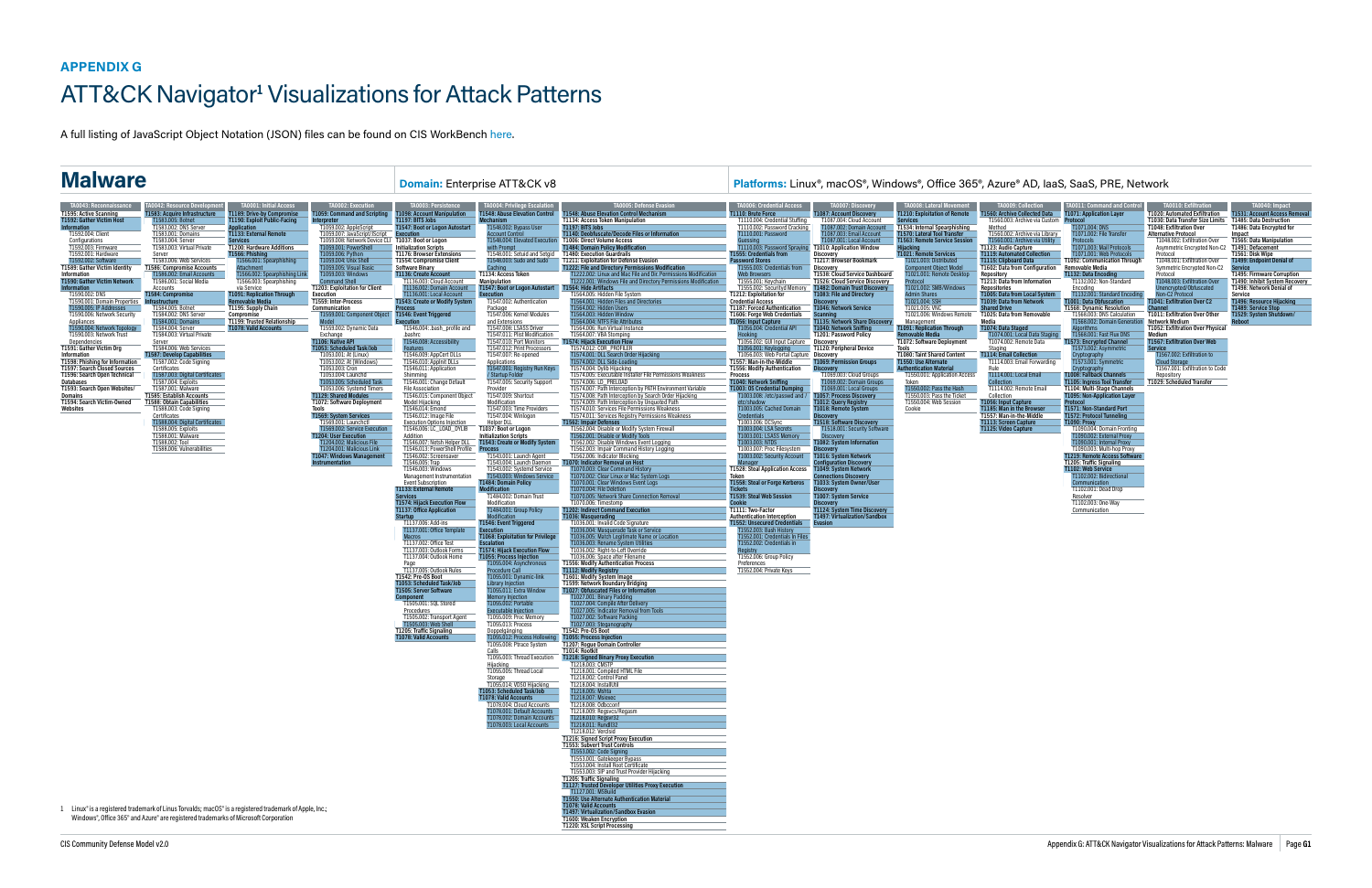### <span id="page-42-0"></span>**Ransomware Domain:** Enterprise ATT&CK v8 **Platforms:** Linux®, macOS®, Windows®, Office 365®, Azure® AD, IaaS, SaaS, PRE, Network

| TA0043: Reconnaissance                                      | TA0042: Resource                                          | <b>TA0001: Initial Access</b>                               | <b>TA0002: Execution</b>                                      | TA0003: Persistence                                                   |                                 | <b>TA0004: Privilege Escalation</b>                                                      | <b>TA0005: Defense Evasion</b>                                                                          | <b>TA0006: Credential Access</b>                               | TA0007: Discovery                                               |
|-------------------------------------------------------------|-----------------------------------------------------------|-------------------------------------------------------------|---------------------------------------------------------------|-----------------------------------------------------------------------|---------------------------------|------------------------------------------------------------------------------------------|---------------------------------------------------------------------------------------------------------|----------------------------------------------------------------|-----------------------------------------------------------------|
| T1595: Active Scanning                                      | <b>Development</b>                                        | T1189: Drive-by Compromise                                  | <b>T1059: Command and Scripting</b>                           | <b>T1098: Account Manipulation</b>                                    |                                 | <b>T1548: Abuse Elevation Control Mechanism</b>                                          | <b>1548: Abuse Elevation Control Mechanism</b>                                                          | T1110: Brute Force                                             | T1087: Account Discovery                                        |
| T1592: Gather Victim Host<br>Information                    | <b>T1583: Acquire Infrastructure</b><br>T1583.005: Botnet | <b>T1190: Exploit Public-Facing</b><br><b>Application</b>   | <b>Interpreter</b><br>T1059.002: AppleScript                  | T1197: BITS Jobs<br>T1547: Boot or Logon Autostart                    |                                 | T1548.002: Bypass User Account Control<br>1548.004: Elevated Execution with Prompt       | <b>T1134: Access Token Manipulation</b><br>T1134.002: Create Process with Token                         | T1110.004: Credential<br>Stuffina                              | <b>T1010: Application Window</b><br><b>Discovery</b>            |
| T1592.004: Client                                           | T1583.002: DNS Server                                     | <b>T1133: External Remote</b>                               | T1059.007: JavaScript/JScript                                 | <b>Execution</b>                                                      |                                 | 1548.001: Setuid and Setgid                                                              | T1134.003: Make and Impersonate Token                                                                   | T1110.002: Password                                            | <b>T1217: Browser Bookmark</b>                                  |
| <b>Configurations</b><br>T1592.003: Firmware                | T1583.001: Domains<br>T1583.004: Server                   | <b>Services</b><br>T1200: Hardware Additions                | T1059.008: Network<br>Device CLI                              | T1037: Boot or Logon<br><b>Initialization Scripts</b>                 |                                 | [1548.003: Sudo and Sudo Caching<br><b>T1134: Access Token Manipulation</b>              | T1134.004: Parent PID Spoofing<br>T1134.005: SID-History Injection                                      | Cracking<br>T1110.001: Password                                | Discovery<br>T1538: Cloud Service                               |
| T1592.001: Hardware                                         | T1583.003: Virtual Private                                | T1566: Phishing                                             | T1059.001: PowerShell                                         | T1037.002: Logon Script                                               |                                 | T1134.002: Create Process with Token                                                     | T1134.001: Token Impersonation/Thef                                                                     | Guessing                                                       | Dashboard                                                       |
| T1592.002: Software<br>[1589: Gather Victim Identity        | Server<br>T1583.006: Web Services                         | T1566.001: Spearphishing<br>Attachment                      | T1059.006: Python<br>T1059.004: Unix Shell                    | (Mac)<br>T1037.001: Logon Script                                      |                                 | T1134.003: Make and Impersonate Token<br>1134.004: Parent PID Spoofing                   | T1197: BITS Jobs<br>T1140: Deobfuscate/Decode Files or Information                                      | T1110.003: Password<br>Spraying                                | T1526: Cloud Service Disco<br><b>T1482: Domain Trust Discov</b> |
| Information                                                 | T1586: Compromise Accounts                                | T1566.002: Spearphishing                                    | T1059.005: Visual Basic                                       | (Windows)                                                             |                                 | T1134.005: SID-History Injection                                                         | T1006: Direct Volume Access                                                                             | <b>1555: Credentials from</b>                                  | T1083: File and Directory                                       |
| T1589.001: Credentials<br>T1589.002: Email Addresses        | T1584: Compromise<br><b>Infrastructure</b>                | T1566.003: Spearphishing                                    | T1059.003: Windows<br><b>Command Shell</b>                    | T1037.003: Network Logon<br>Script                                    |                                 | [1134.001: Token Impersonation/Theft<br><b>T1547: Boot or Logon Autostart Execution</b>  | <b>T1484: Domain Policy Modification</b><br>T1484.002: Domain Trust Modification                        | Password Stores<br>T1555.003: Credentials from                 | <b>Discovery</b><br>T1046: Network Service                      |
| T1589.003: Employee Names                                   | <b>T1587: Develop Capabilities</b>                        | via Service                                                 | <b>T1203: Exploitation for Client</b>                         | T1037.004: Rc.common                                                  |                                 | T1547.002: Authentication Package                                                        | [1484.001: Group Policy Modification                                                                    | <b>Web Browsers</b>                                            | <b>Scanning</b>                                                 |
| T1590: Gather Victim Network<br>Information                 | T1587.002: Code Signing<br>Certificates                   | <b>T1091: Replication Through</b><br><b>Removable Media</b> | <b>Execution</b><br>T1559: Inter-Process                      | T1037.005: Startup Items<br>T1176: Browser Extensions                 |                                 | [1547.006: Kernel Modules and Extensions                                                 | <b>T1480: Execution Guardrails</b><br><b>T1211: Exploitation for Defense Evasion</b>                    | T1555.001: Keychain                                            | T1135: Network Share                                            |
| T1591: Gather Victim Org                                    | T1587.003: Digital Certificates                           | T1195: Supply Chain                                         | Communication                                                 | T1554: Compromise Client                                              |                                 | T1547.008: LSASS Driver<br>[1547.011: Plist Modification                                 | T1222: File and Directory Permissions Modification                                                      | T1555.002: Securityd Memor<br><b>T1212: Exploitation for</b>   | <b>Discovery</b><br>T1040: Network Sniffing                     |
| Information                                                 | T1587.004: Exploits                                       | Compromise                                                  | T1106: Native API                                             | <b>Software Binary</b>                                                |                                 | T1547.010: Port Monitors                                                                 | T1564: Hide Artifacts<br>T1564.005: Hidden File System                                                  | <b>Credential Access</b>                                       | T1201: Password Policy                                          |
| T1598: Phishing for Information<br>T1598.002: Spearphishing | T1587.001: Malware<br><b>T1585: Establish Accounts</b>    | T1195.003: Compromise<br>Hardware Supply Chain              | T1053: Scheduled Task/Job<br><b>T1129: Shared Modules</b>     | <b>T1136: Create Account</b><br><b>T1543: Create or Modify System</b> |                                 | T1547.012: Print Processors<br>T1547.007: Re-opened Applications                         | T1564.001: Hidden Files and Directories                                                                 | T1187: Forced Authentication<br>T1606: Forge Web Credentials   | Discovery<br><b>T1120: Peripheral Device</b>                    |
| Attachment                                                  | <b>T1588: Obtain Capabilities</b>                         | T1195.001: Compromise                                       | T1072: Software Deployment                                    | <b>Process</b>                                                        |                                 | T1547.001: Registry Run Keys / Startup Folder                                            | T1564.002: Hidden Users                                                                                 | <b>T1056: Input Capture</b>                                    | <b>Discovery</b>                                                |
| T1598.003: Spearphishing<br>l ink                           | T1588.003: Code Signing<br><b>Certificates</b>            | Software Dependencies and<br><b>Development Tools</b>       | Tools<br>T1569: System Services                               | T1546: Event Triggered<br>Execution                                   |                                 | T1547.005: Security Support Provider<br>T1547.009: Shortcut Modification                 | T1564.003: Hidden Window<br>T1564.004: NTFS File Attributes                                             | T1056.004: Credential API<br>Hookina                           | <b>T1069: Permission Groups</b><br><b>Discovery</b>             |
| T1598.001: Spearphishing                                    | [1588.004: Digital Certificates                           | T1195.002: Compromise                                       | T1569.001: Launchctl                                          | T1133: External Remote                                                |                                 | T1547.003: Time Providers                                                                | T1564.006: Run Virtual Instance                                                                         | T1056.002: GUI Input Capture                                   | T1069.003: Cloud Groups                                         |
| Service<br>[1597: Search Closed Sources                     | T1588.005: Exploits<br>[1588.001: Malware                 | Software Supply Chain<br><b>T1199: Trusted Relationship</b> | T1569.002: Service Execution<br><b>T1204: User Execution</b>  | <b>Services</b><br><b>T1574: Hijack Execution Flow</b>                |                                 | T1547.004: Winlogon Helper DLL<br>T1037: Boot or Logon Initialization Scripts            | T1564.007: VBA Stomping<br><b>T1574: Hijack Execution Flow</b>                                          | 1056.001: Keylogging<br>T1056.003: Web Portal                  | T1069.002: Domain Group<br>T1069.001: Local Groups              |
| T1596: Search Open Technical                                | T1588.002: Tool                                           | <b>T1078: Valid Accounts</b>                                | T1204.002: Malicious File                                     | <b>T1137: Office Application</b>                                      |                                 | T1543: Create or Modify System Process                                                   | T1574.012: COR PROFILER                                                                                 | Capture                                                        | <b>T1057: Process Discovery</b>                                 |
| Databases<br>T1593: Search Open Websites/                   | T1588.006: Vulnerabilities                                | T1078.004: Cloud Accounts<br>T1078.001: Default Accounts    | T1204.001: Malicious Link<br><b>T1047: Windows Management</b> | <b>Startup</b><br>T1137.006: Add-ins                                  |                                 | T1543.001: Launch Agent<br>[1543.004: Launch Daemon                                      | T1574.001: DLL Search Order Hijacking<br>T1574.002: DLL Side-Loading                                    | T1557: Man-in-the-Middle<br>T1557.002: ARP Cache               | <b>T1012: Query Registry</b><br>T1018: Remote System            |
| Domains                                                     |                                                           | T1078.002: Domain Accounts                                  | Instrumentation                                               | T1137.001: Office Template                                            |                                 | T1543.002: Systemd Service                                                               | T1574.004: Dylib Hijacking                                                                              | Poisonina                                                      | <b>Discovery</b>                                                |
| T1594: Search Victim-Owned<br>Websites                      |                                                           | T1078.003: Local Accounts                                   |                                                               | <b>Macros</b><br>T1137.002: Office Test                               |                                 | T1543.003: Windows Service<br>T1484: Domain Policy Modification                          | T1574.005: Executable Installer File Permissions Weakness<br>T1574.006: LD PRELOAD                      | T1557.001: LLMNR/NBT-NS<br>Poisoning and SMB Relay             | <b>T1518: Software Discovery</b><br>T1518.001: Security Softw   |
|                                                             |                                                           |                                                             |                                                               | T1137.003: Outlook Forms                                              |                                 | T1546: Event Triggered Execution                                                         | T1574.007: Path Interception by PATH Environment Variable                                               | <b>T1556: Modify Authentication</b>                            | <b>Discovery</b>                                                |
|                                                             |                                                           |                                                             |                                                               | T1137.004: Outlook Home<br>Page                                       |                                 | T1546.004: .bash profile and .bashrc<br>T1546.008: Accessibility Features                | T1574.008: Path Interception by Search Order Hijacking<br>T1574.009: Path Interception by Unquoted Path | Process<br>T1040: Network Sniffing                             | <b>T1082: System Information</b><br><b>Discovery</b>            |
|                                                             |                                                           |                                                             |                                                               | T1137.005: Outlook Rules                                              |                                 | T1546.009: AppCert DLLs                                                                  | T1574.010: Services File Permissions Weakness                                                           | <b>T1003: OS Credential Dumping</b>                            | T1016: System Network                                           |
|                                                             |                                                           |                                                             |                                                               | <b>T1542: Pre-OS Boot</b><br>T1053: Scheduled Task/Job                |                                 | [1546.010: Applnit DLLs<br>T1546.011: Application Shimming                               | T1574.011: Services Registry Permissions Weakness<br><b>[1562: Impair Defenses</b>                      | T1003.008: /etc/passwd and<br>/etc/shadow                      | <b>Configuration Discovery</b>                                  |
|                                                             |                                                           |                                                             |                                                               | T1505: Server Software                                                |                                 | [1546.001: Change Default File Association                                               | T1562.004: Disable or Modify System Firewall                                                            | T1003.005: Cached Domain                                       | <b>T1049: System Network</b><br><b>Connections Discoverv</b>    |
|                                                             |                                                           |                                                             |                                                               | Component<br>T1505.001: SQL Stored                                    | T1546.014: Emond                | [1546.015: Component Object Model Hijacking                                              | T1562.001: Disable or Modify Tools<br>T1562.002: Disable Windows Event Logging                          | <b>Credentials</b><br>T1003.006: DCSync                        | T1033: System Owner/User                                        |
|                                                             |                                                           |                                                             |                                                               | Procedures                                                            |                                 | T1546.012: Image File Execution Options                                                  | T1562.003: Impair Command History Logging                                                               | 1003.004: LSA Secrets                                          | Discovery<br><b>T1007: System Service</b>                       |
|                                                             |                                                           |                                                             |                                                               | T1505.002: Transport Agent<br>T1505.003: Web Shell                    | Iniection                       | T1546.006: LC_LOAD_DYLIB Addition                                                        | T1562.006: Indicator Blocking<br>T1070: Indicator Removal on Host                                       | 1003.001: LSASS Memory<br>T1003.003: NTDS                      | <b>Discovery</b>                                                |
|                                                             |                                                           |                                                             |                                                               | T1205: Traffic Signaling                                              |                                 | [1546.007: Netsh Helper DLL                                                              | T1070.003: Clear Command History                                                                        | T1003.007: Proc Filesystem                                     | T1124: System Time Discov<br><b>T1497: Virtualization/Sandb</b> |
|                                                             |                                                           |                                                             |                                                               | <b>T1078: Valid Accounts</b>                                          |                                 | T1546.013: PowerShell Profile                                                            | T1070.002: Clear Linux or Mac System Logs                                                               | T1003.002: Security Account                                    | <b>Evasion</b>                                                  |
|                                                             |                                                           |                                                             |                                                               |                                                                       | Г1546.005: Trap                 | [1546.002: Screensaver                                                                   | T1070.001: Clear Windows Event Logs<br>T1070.004: File Deletion                                         | Manager<br><b>T1528: Steal Application</b>                     |                                                                 |
|                                                             |                                                           |                                                             |                                                               |                                                                       |                                 | [1546.003: Windows Management                                                            | T1070.005: Network Share Connection Removal                                                             | <b>Access Token</b>                                            |                                                                 |
|                                                             |                                                           |                                                             |                                                               |                                                                       |                                 | nstrumentation Event Subscription<br><b>T1068: Exploitation for Privilege Escalation</b> | T1070.006: Timestomp<br><b>T1202: Indirect Command Execution</b>                                        | T1558: Steal or Forge Kerberos<br>Tickets                      |                                                                 |
|                                                             |                                                           |                                                             |                                                               |                                                                       |                                 | <b>T1574: Hijack Execution Flow</b>                                                      | T1036: Masquerading                                                                                     | T1539: Steal Web Session                                       |                                                                 |
|                                                             |                                                           |                                                             |                                                               |                                                                       | <b>T1055: Process Injection</b> | T1055.004: Asynchronous Procedure Call                                                   | T1036.001: Invalid Code Signature<br>T1036.004: Masquerade Task or Service                              | Cookie<br>T1111: Two-Factor                                    |                                                                 |
|                                                             |                                                           |                                                             |                                                               |                                                                       |                                 | T1055.001: Dynamic-link Library Injection                                                | T1036.005: Match Legitimate Name or Location                                                            | <b>Authentication Interception</b>                             |                                                                 |
|                                                             |                                                           |                                                             |                                                               |                                                                       |                                 | T1055.011: Extra Window Memory Injection<br>T1055.002: Portable Executable Injection     | T1036.003: Rename System Utilities<br>T1036.002: Right-to-Left Override                                 | <b>T1552: Unsecured Credentials</b><br>T1552.003: Bash History |                                                                 |
|                                                             |                                                           |                                                             |                                                               |                                                                       |                                 | T1055.009: Proc Memory                                                                   | T1036.006: Space after Filename                                                                         | T1552.001: Credentials                                         |                                                                 |
|                                                             |                                                           |                                                             |                                                               |                                                                       |                                 | T1055.013: Process Doppelgänging<br>T1055.012: Process Hollowing                         | T1556: Modify Authentication Process<br>T1556.001: Domain Controller Authentication                     | In Files<br>T1552.002: Credentials in                          |                                                                 |
|                                                             |                                                           |                                                             |                                                               |                                                                       |                                 | T1055.008: Ptrace System Calls                                                           | T1556.004: Network Device Auther                                                                        | Registry                                                       |                                                                 |
|                                                             |                                                           |                                                             |                                                               |                                                                       |                                 | T1055.003: Thread Execution Hijacking                                                    | T1556.002: Password Filter DLL                                                                          | T1552.006: Group Policy                                        |                                                                 |
|                                                             |                                                           |                                                             |                                                               |                                                                       |                                 | T1055.005: Thread Local Storage<br>T1055.014: VDSO Hijacking                             | T1556.003: Pluggable Authentication Modules<br><b>T1112: Modify Registry</b>                            | Preferences<br>T1552.004: Private Keys                         |                                                                 |
|                                                             |                                                           |                                                             |                                                               |                                                                       |                                 | T1053: Scheduled Task/Job                                                                | T1601: Modify System Image                                                                              |                                                                |                                                                 |
|                                                             |                                                           |                                                             |                                                               |                                                                       |                                 | T1053.001: At (Linux)<br>T1053.002: At (Windows                                          | T1599: Network Boundary Bridging<br><b>T1027: Obfuscated Files or Information</b>                       |                                                                |                                                                 |
|                                                             |                                                           |                                                             |                                                               |                                                                       | T1053.003: Cron                 |                                                                                          | T1027.001: Binary Padding                                                                               |                                                                |                                                                 |
|                                                             |                                                           |                                                             |                                                               |                                                                       |                                 | [1053.004: Launchd<br>T1053.005: Scheduled Task                                          | [1027.004: Compile After Delivery<br>T1027.005: Indicator Removal from Tools                            |                                                                |                                                                 |
|                                                             |                                                           |                                                             |                                                               |                                                                       |                                 | [1053.006: Systemd Timers                                                                | [1027.002: Software Packing                                                                             |                                                                |                                                                 |
|                                                             |                                                           |                                                             |                                                               |                                                                       | <b>T1078: Valid Accounts</b>    |                                                                                          | T1027.003: Steganography<br>T1542: Pre-OS Boot                                                          |                                                                |                                                                 |
|                                                             |                                                           |                                                             |                                                               |                                                                       |                                 |                                                                                          | l 1055: Process Injection                                                                               |                                                                |                                                                 |
|                                                             |                                                           |                                                             |                                                               |                                                                       |                                 |                                                                                          | <b>T1207: Roque Domain Controller</b><br>T1014: Rootkit                                                 |                                                                |                                                                 |
|                                                             |                                                           |                                                             |                                                               |                                                                       |                                 |                                                                                          | <b>T1218: Signed Binary Proxy Execution</b>                                                             |                                                                |                                                                 |
|                                                             |                                                           |                                                             |                                                               |                                                                       |                                 |                                                                                          | T1218.003: CMSTP<br>T1218.001: Compiled HTML File                                                       |                                                                |                                                                 |
|                                                             |                                                           |                                                             |                                                               |                                                                       |                                 |                                                                                          | T1218.002: Control Panel                                                                                |                                                                |                                                                 |
|                                                             |                                                           |                                                             |                                                               |                                                                       |                                 |                                                                                          | T1218.004: InstallUtil<br>T1218.005: Mshta                                                              |                                                                |                                                                 |
|                                                             |                                                           |                                                             |                                                               |                                                                       |                                 |                                                                                          | T1218.007: Msiexec                                                                                      |                                                                |                                                                 |
|                                                             |                                                           |                                                             |                                                               |                                                                       |                                 |                                                                                          | T1218.008: Odbcconf                                                                                     |                                                                |                                                                 |
|                                                             |                                                           |                                                             |                                                               |                                                                       |                                 |                                                                                          | T1218.009: Regsvcs/Regasm<br>T1218.010: Regsvr32                                                        |                                                                |                                                                 |
|                                                             |                                                           |                                                             |                                                               |                                                                       |                                 |                                                                                          | T1218.011: Rundll32                                                                                     |                                                                |                                                                 |
|                                                             |                                                           |                                                             |                                                               |                                                                       |                                 |                                                                                          | T1218.012: Verclsid<br>T1216: Signed Script Proxy Execution                                             |                                                                |                                                                 |
|                                                             |                                                           |                                                             |                                                               |                                                                       |                                 |                                                                                          | T1553: Subvert Trust Controls                                                                           |                                                                |                                                                 |
|                                                             |                                                           |                                                             |                                                               |                                                                       |                                 |                                                                                          | T1553.002: Code Signing<br>T1553.001: Gatekeeper Bypass                                                 |                                                                |                                                                 |
|                                                             |                                                           |                                                             |                                                               |                                                                       |                                 |                                                                                          | T1553.004: Install Root Certificate                                                                     |                                                                |                                                                 |
|                                                             |                                                           |                                                             |                                                               |                                                                       |                                 |                                                                                          | T1553.003: SIP and Trust Provider Hijacking<br>T1221: Template Injection                                |                                                                |                                                                 |
|                                                             |                                                           |                                                             |                                                               |                                                                       |                                 |                                                                                          | T1205: Traffic Signaling                                                                                |                                                                |                                                                 |
|                                                             |                                                           |                                                             |                                                               |                                                                       |                                 |                                                                                          | <b>T1127: Trusted Developer Utilities Proxy Execution</b><br>T1127.001: MSBuild                         |                                                                |                                                                 |
|                                                             |                                                           |                                                             |                                                               |                                                                       |                                 |                                                                                          | <b>T1550: Use Alternate Authentication Material</b>                                                     |                                                                |                                                                 |
|                                                             |                                                           |                                                             |                                                               |                                                                       |                                 |                                                                                          | T1550.001: Application Access Token<br>T1550.002: Pass the Hash                                         |                                                                |                                                                 |
|                                                             |                                                           |                                                             |                                                               |                                                                       |                                 |                                                                                          | T1550,003: Pass the Ticket                                                                              |                                                                |                                                                 |
|                                                             |                                                           |                                                             |                                                               |                                                                       |                                 |                                                                                          | T1550.004: Web Session Cookie<br><b>T1078: Valid Accounts</b>                                           |                                                                |                                                                 |
|                                                             |                                                           |                                                             |                                                               |                                                                       |                                 |                                                                                          | <b>T1497: Virtualization/Sandbox Evasion</b>                                                            |                                                                |                                                                 |
|                                                             |                                                           |                                                             |                                                               |                                                                       |                                 |                                                                                          | T1497.001: System Checks<br>T1497.003: Time Based Evasion                                               |                                                                |                                                                 |
|                                                             |                                                           |                                                             |                                                               |                                                                       |                                 |                                                                                          | T1497.002: User Activity Based Checks                                                                   |                                                                |                                                                 |
|                                                             |                                                           |                                                             |                                                               |                                                                       |                                 |                                                                                          | <b>T1600: Weaken Encryption</b>                                                                         |                                                                |                                                                 |
|                                                             |                                                           |                                                             |                                                               |                                                                       |                                 |                                                                                          | T1600.002: Disable Crypto Hardware<br>T1600.001: Reduce Key Space                                       |                                                                |                                                                 |
| NG Community Defense Model v2 0                             |                                                           |                                                             |                                                               |                                                                       |                                 |                                                                                          | <b>T1220: XSL Script Processing</b>                                                                     |                                                                |                                                                 |

Collection **T1056: Input Capture T1185: Man in the Browser T1557: Man-in-the-Middle T1113: Screen Capture T1125: Video** 

**T1021: Re** 

| <b>TA0008: Lateral Movement</b> | <b>TA0009: Collection</b>            | <b>TA0011: Command and Control</b>  | <b>TA0010: Exfiltration</b>           | TA0040: Impact                 |
|---------------------------------|--------------------------------------|-------------------------------------|---------------------------------------|--------------------------------|
| T1210: Exploitation of Remote   | <b>T1560: Archive Collected Data</b> | <b>T1071: Application Layer</b>     | <b>T1020: Automated Exfiltration</b>  | T1531: Account Access          |
| Services                        | T1560.003: Archive via               | Protocol                            | T1030: Data Transfer Size             | Removal                        |
| T1534: Internal Spearphishing   | <b>Custom Method</b>                 | T1071.004: DNS                      | Limits                                | <b>T1485: Data Destruction</b> |
| T1570: Lateral Tool Transfer    | T1560.002: Archive via               | T1071.002: File Transfer            | T1048: Exfiltration Over              | T1486: Data Encrypted for      |
| T1563: Remote Service Session   | Library                              | <b>Protocols</b>                    | <b>Alternative Protocol</b>           | <b>Impact</b>                  |
| Hijacking                       | T1560.001: Archive via Utility       | T1071.003: Mail Protocols           | <b>T1041: Exfiltration Over C2</b>    | T1565: Data Manipulation       |
| T1563.002: RDP Hijacking        | <b>T1123: Audio Capture</b>          | T1071.001: Web Protocols            | <b>Channel</b>                        | T1491: Defacement              |
| T1563.001: SSH Hijacking        | <b>T1119: Automated Collection</b>   | T1092: Communication                | <b>T1011: Exfiltration Over Other</b> | T1561: Disk Wipe               |
| <b>T1021: Remote Services</b>   | T1115: Clipboard Data                | <b>Through Removable Media</b>      | <b>Network Medium</b>                 | T1499: Endpoint Denial of      |
| T1021.003: Distributed          | T1602: Data from Configuration       | <b>T1132: Data Encoding</b>         | T1052: Exfiltration Over              | Service                        |
| <b>Component Object Model</b>   | Repository                           | T1132.002: Non-Standard             | <b>Physical Medium</b>                | T1495: Firmware Corruption     |
| T1021.001: Remote Desktop       | T1213: Data from Information         | Encodina                            | T1567: Exfiltration Over Web          | T1490: Inhibit System Recovery |
| Protocol                        | Repositories                         | T1132.001: Standard                 | Service                               | T1498: Network Denial of       |
| T1021.002: SMB/Windows          | T1213.001: Confluence                | Encodina                            | T1567.002: Exfiltration to            | <b>Service</b>                 |
| <b>Admin Shares</b>             | T1213.002: Sharepoint                | T1001: Data Obfuscation             | <b>Cloud Storage</b>                  | T1496: Resource Hijacking      |
| T1021.004: SSH                  | <b>T1005: Data from Local System</b> | T1001.001: Junk Data                | T1567.001: Exfiltration to            | T1489: Service Stop            |
| T1021.005: VNC                  | <b>T1039: Data from Network</b>      | T1001.003: Protocol                 | <b>Code Repository</b>                | T1529: System Shutdown/        |
| T1021.006: Windows Remote       | <b>Shared Drive</b>                  | Impersonation                       | T1029: Scheduled Transfer             | Reboot                         |
| Management                      | T1025: Data from Removable           | T1001.002: Steganography            |                                       |                                |
| T1091: Replication Through      | Media                                | T1568: Dynamic Resolution           |                                       |                                |
| Removable Media                 | T1074: Data Staged                   | <b>T1573: Encrypted Channel</b>     |                                       |                                |
| T1072: Software Deployment      | <b>T1114: Email Collection</b>       | T1573.002: Asymmetric               |                                       |                                |
| Tools                           | T1114.003: Email Forwarding          | <b>Cryptography</b>                 |                                       |                                |
| T1080: Taint Shared Content     | Rule                                 | T1573.001: Symmetric                |                                       |                                |
| T1550: Use Alternate            | T1114.001: Local Email               | Cryptography                        |                                       |                                |
| <b>Authentication Material</b>  | Collection                           | T1008: Fallback Channels            |                                       |                                |
|                                 | T1114.002: Remote Email              | <b>T1105: Ingress Tool Transfer</b> |                                       |                                |
|                                 | Collection                           | T1104: Multi-Stage Channels         |                                       |                                |
|                                 | T1056: Input Capture                 | <b>T1095: Non-Application Layer</b> |                                       |                                |

**Dashboard T1526: Cloud Service Discovery T1482: Domain Trust Discovery T1083: File and Directory Discovery T1046: Network Service Scanning T1135: Network Share Discovery T1040: Network Sniffing T1201: Password Policy Discovery T1120: Peripheral Device Discovery T1069: Permission Groups** 

**Discovery T1518: Software Discovery** T1518.001: Security Software Discovery **T1082: System Information Discovery T1016: System Network Configuration Discovery T1049: System Network Connections Discovery T1033: System Owner/User Discovery T1007: System Service Discovery T1124: System Time Discovery T1497: Virtualization/Sandbox** 

**Protocol T1571: Non-Standard Port T1572: Protocol Tunneling T1090: Proxy** T1090.004: Domain Fronting T1090.002: External Proxy T1090.001: Internal Proxy T1090.003: Multi-hop Proxy **T1219: Remote Access Software T1205: Traffic Signaling T1102: Web Service**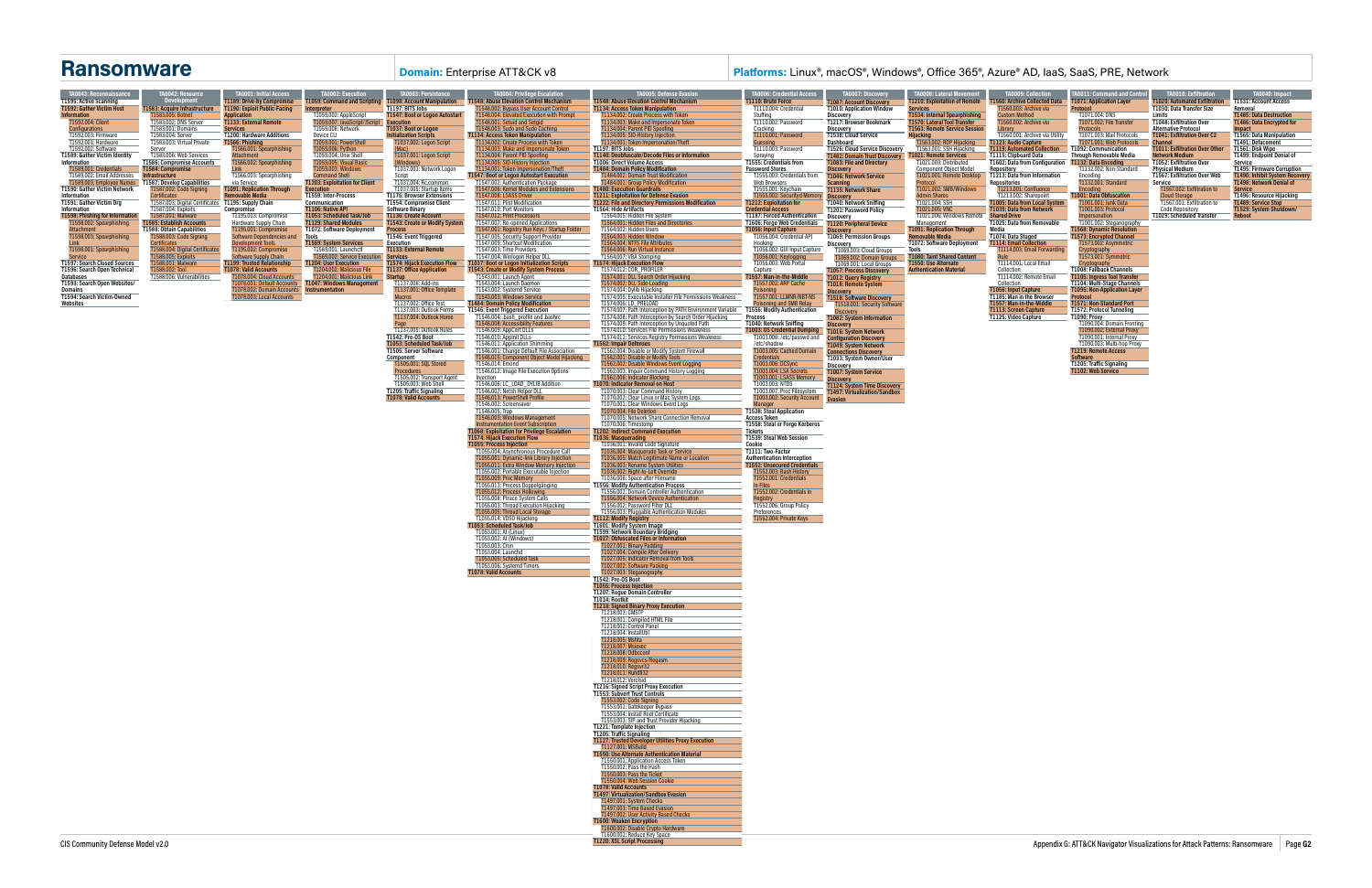### <span id="page-43-0"></span>**Web Application Hacking Domain:** Enterprise ATT&CK v8 **Platforms:** Linux®, macOS®, Windows®, Office 365®, Azure® AD, IaaS, SaaS, PRE, Network

CIS Community Defense Model v2.0 Appendix G: ATT&CK Navigator Visualizations for Attack Patterns: Web Application Hacking Page **G3**



- **T1489: Service Stop T1529: System Shutdown/**
- **Reboot**

| <b>TA0009: Collection</b>      | <b>TA0011: Command and Control</b> | <b>TA0010: Exfiltration</b>         | TA0040: Impact                    |
|--------------------------------|------------------------------------|-------------------------------------|-----------------------------------|
| T1560: Archive Collected Data  | T1071: Application Layer           | T1020: Automated Exfiltration       | T1531: Account Access Removal     |
| T1123: Audio Capture           | Protocol                           | T1030: Data Transfer Size Limits    | <b>T1485: Data Destruction</b>    |
| T1119: Automated Collection    | T1071.004: DNS                     | T1048: Exfiltration Over            | T1486: Data Encrypted for         |
| T1115: Clipboard Data          | T1071.002: File Transfer           | <b>Alternative Protocol</b>         | Impact                            |
| T1530: Data from Cloud Storage | Protocols                          | T1041: Exfiltration Over C2         | <b>T1565: Data Manipulation</b>   |
| Object                         | T1071.003: Mail Protocols          | Channel                             | T1491: Defacement                 |
| T1602: Data from Configuration | T1071.001: Web Protocols           | T1011: Exfiltration Over Other      | T1561: Disk Wipe                  |
| Repository                     | T1092: Communication Through       | Network Medium                      | <b>T1499: Endpoint Denial of</b>  |
| T1213: Data from Information   | <b>Removable Media</b>             | T1052: Exfiltration Over Physical   | <b>Service</b>                    |
| Repositories                   | T1132: Data Encoding               | Medium                              | T1499.003: Application            |
| T1005: Data from Local System  | T1001: Data Obfuscation            | <b>T1567: Exfiltration Over Web</b> | <b>Exhaustion Flood</b>           |
| T1039: Data from Network       | T1568: Dynamic Resolution          | <b>Service</b>                      | T1499.004: Application or         |
| <b>Shared Drive</b>            | T1573: Encrypted Channel           | T1029: Scheduled Transfer           | <b>System Exploitation</b>        |
| T1025: Data from Removable     | T1008: Fallback Channels           | T1537: Transfer Data to Cloud       | T1499.001: OS Exhaustion          |
| Media                          | T1105: Ingress Tool Transfer       | <b>Account</b>                      | Flood                             |
| T1074: Data Staɑed             | T1104: Multi-Stage Channels        |                                     | T1499.002: Service Exhaustion     |
| T1114: Email Collection        | T1095: Non-Application Layer       |                                     | Flood                             |
| T1056: Input Capture           | Protocol                           |                                     | <b>T1495: Firmware Corruption</b> |
| T1185: Man in the Browser      | T1571: Non-Standard Port           |                                     | T1490: Inhibit System Recovery    |
| T1557: Man-in-the-Middle       | T1572: Protocol Tunneling          |                                     | T1498: Network Denial of          |
| T1113: Screen Capture          | <b>T1090: Proxy</b>                |                                     | <b>Service</b>                    |
| T1125: Video Capture           | T1219: Remote Access Software      |                                     | T1498.001: Direct Network         |
|                                | T1205: Traffic Signaling           |                                     | Flood                             |
|                                | T1102: Web Service                 |                                     | T1498.002: Reflection             |
|                                |                                    |                                     | Amplification                     |
|                                |                                    |                                     | T1496: Resource Hijacking         |
|                                |                                    |                                     |                                   |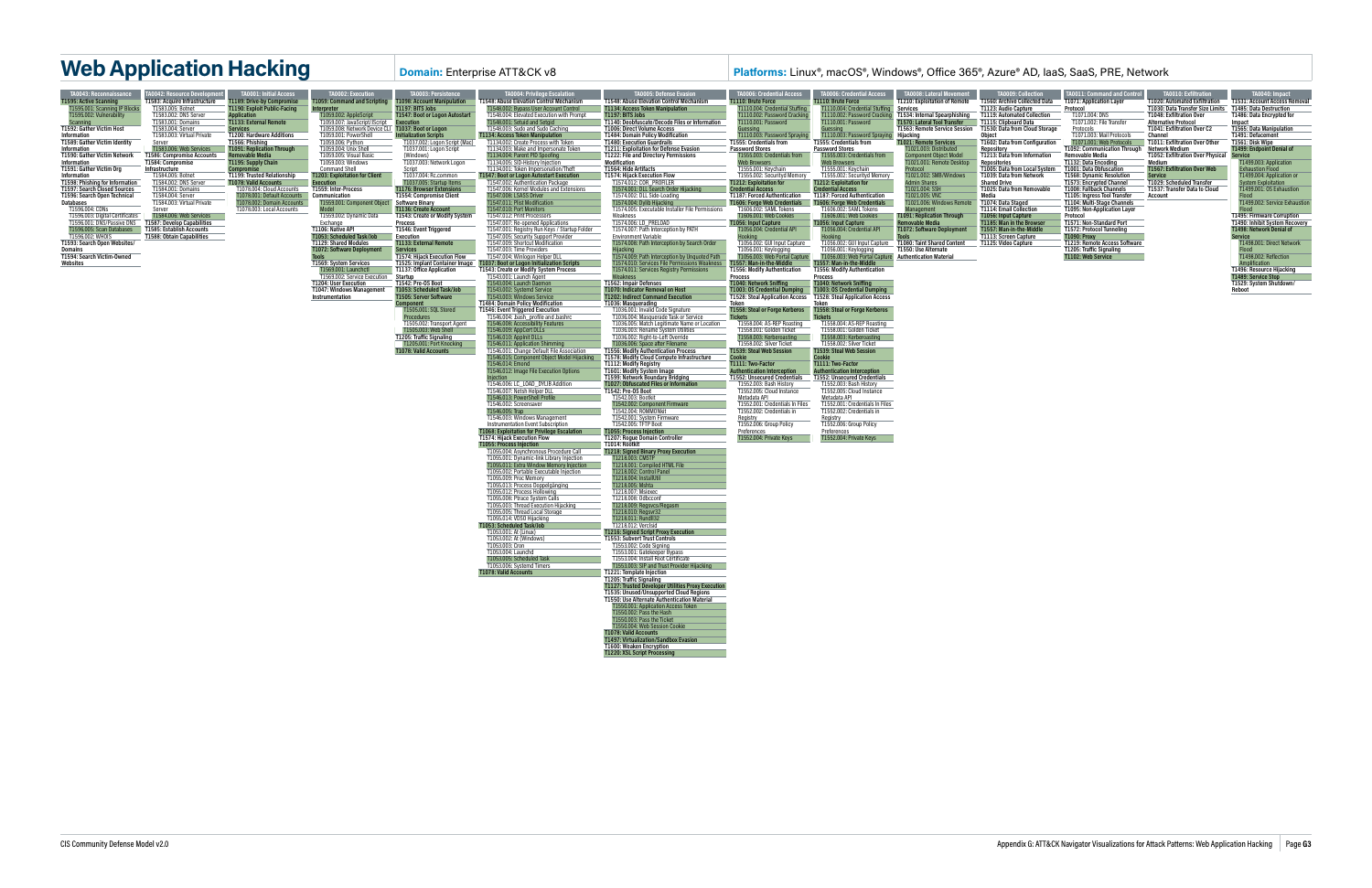| TA0040: Impact                        |  |  |  |  |  |
|---------------------------------------|--|--|--|--|--|
| T1531: Account Access Removal         |  |  |  |  |  |
| <b>T1485: Data Destruction</b>        |  |  |  |  |  |
| T1486: Data Encrypted for             |  |  |  |  |  |
| Impact                                |  |  |  |  |  |
| <b>T1565: Data Manipulation</b>       |  |  |  |  |  |
| T1565.003: Runtime Data               |  |  |  |  |  |
| <b>Manipulation</b>                   |  |  |  |  |  |
| T1565.001: Stored Data                |  |  |  |  |  |
| <b>Manipulation</b>                   |  |  |  |  |  |
| T1565.002: Transmitted Data           |  |  |  |  |  |
| <b>Manipulation</b>                   |  |  |  |  |  |
| T1491: Defacement                     |  |  |  |  |  |
| T1561: Disk Wipe                      |  |  |  |  |  |
| T1561.001: Disk Content Wipe          |  |  |  |  |  |
| T1561.002: Disk Structure             |  |  |  |  |  |
| Wipe                                  |  |  |  |  |  |
| T1499: Endpoint Denial of             |  |  |  |  |  |
| Service                               |  |  |  |  |  |
| T1495: Firmware Corruption            |  |  |  |  |  |
| <b>T1490: Inhibit System Recovery</b> |  |  |  |  |  |
| T1498: Network Denial of              |  |  |  |  |  |
| Service                               |  |  |  |  |  |
| T1496: Resource Hijacking             |  |  |  |  |  |
| T1489: Service Stop                   |  |  |  |  |  |
| T1529: System Shutdown/               |  |  |  |  |  |

**T1529: System Shutdown/ Reboot**

### **TA0009: Collection T1560: Archive Collected Data** T1560.003: Archive via Custom

: Archive via Library

<span id="page-44-0"></span>

**T1014: Rootkit**<br> **T1014: Rootkit**<br> **T121**: Signed Script Proxy Execution<br>
T1216: Signed Script Proxy Execution<br>
T1221: Template Injection<br>
T1221: Template Injection<br>
T1222: Template Injection<br>
T1222: Tused Overloper Utili

T1213.002: Sharepoint **T1005: Data from Local System T1039: Data from Network** 

**Media T1074: Data Staged** T1074.001: Local Data Staging T1074.002: Remote Data

T1114.003: Email Forwarding

Rule T1114.001: Local Email

Collection T1114.002: Remote Email

**TA0011: Command and Control T1071: Application Layer**  Protocol<br>**F1092: Con T1092: Communication Through Removable Media T1132: Data Encoding T1001: Data Obfuscation**

**T1568: Dynamic Resolution T1573: Encrypted Channel T1008: Fallback Channels T1105: Ingress Tool Transfer T1104: Multi-Stage Channels T1095: Non-Application Layer Protocol**

**T1571: Non-Standard Port T1572: Protocol Tunneling**

**T1090: Proxy T1219: Remote Access Software T1205: Traffic Signaling T1102: Web Service**

| ntrol | <b>TA0010: Exfiltration</b>              |
|-------|------------------------------------------|
|       | <b>T1020: Automated Exfiltration</b>     |
|       | <b>T1030: Data Transfer Size Limits</b>  |
| vuah  | T1048: Exfiltration Over                 |
|       | <b>Alternative Protocol</b>              |
|       | T1041: Exfiltration Over C2              |
|       | Channel                                  |
|       | <b>T1011: Exfiltration Over Other</b>    |
|       | <b>Network Medium</b>                    |
|       | T1011.001: Exfiltration Over             |
|       | Bluetooth                                |
| Ś     | <b>T1052: Exfiltration Over Physical</b> |
| er    | <b>Medium</b>                            |
|       | T1052.001: Exfiltration                  |
|       | over USB                                 |
|       | <b>T1567: Exfiltration Over Web</b>      |
|       | <b>Service</b>                           |
| vare  | T1567.002: Exfiltration to               |

T1567.002: Exfiltration to Cloud Storage T1567.001: Exfiltration to Code

Repository **T1029: Scheduled Transfer T1537: Transfer Data to Cloud Account**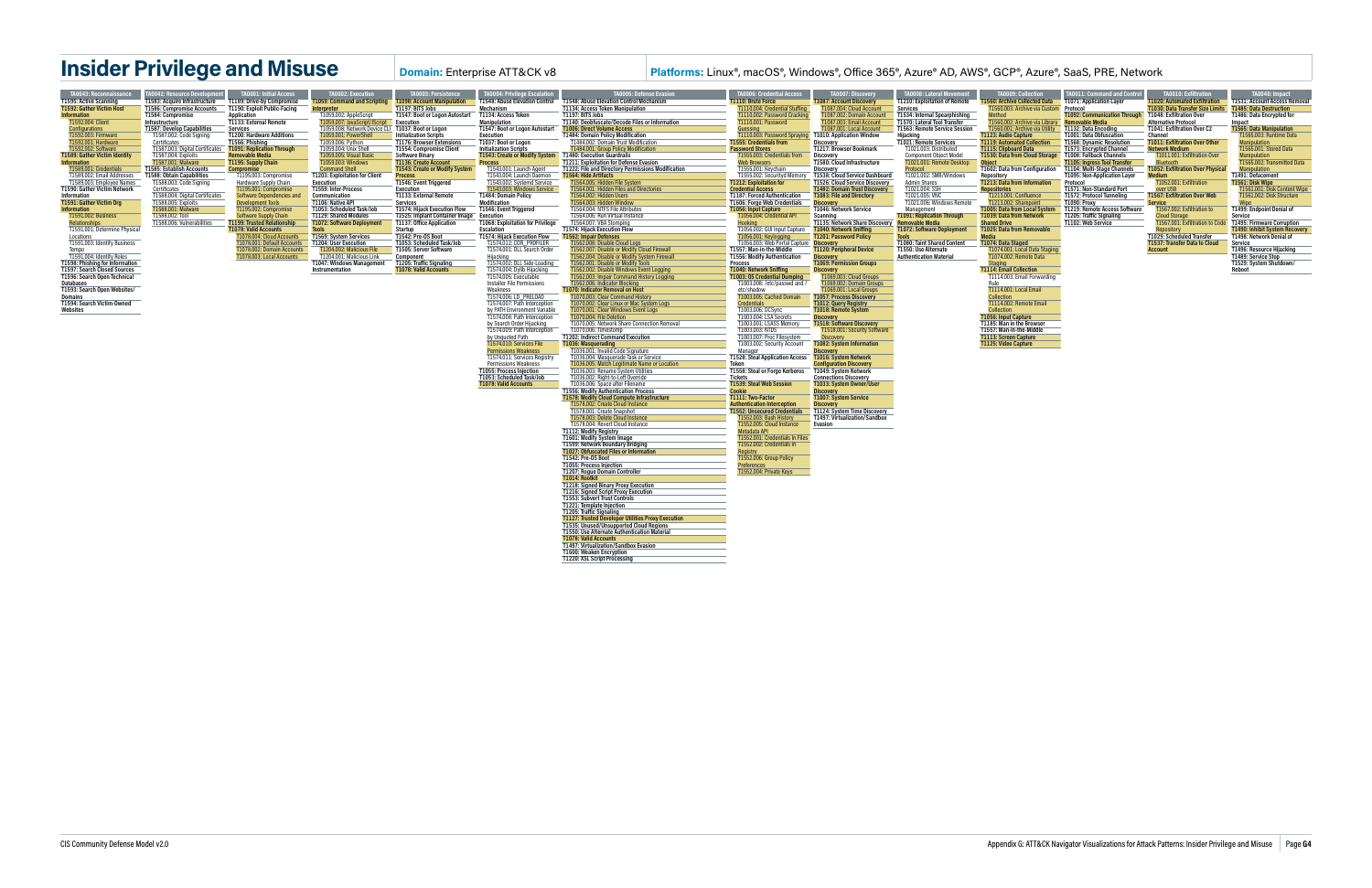# <span id="page-45-0"></span>**Targeted Intrusions Domain:** Enterprise ATT&CK v8 **Platforms:** Linux®, macOS®, Windows®, Office 365®, Azure® AD, IaaS, SaaS, PRE, Network

| TA0043: Reconnaissance                                          | A0042: Resource Develo                                         | 01: Initial Access                                       | <b>TA0002: Execution</b>                                     | <b>TA0003: Persistence</b>                                        | 004: Privilege Escalatio                                        | <b>TA0005: Defense Evasion</b>                                                               | A0006: Credential Access                                           | <b>TA0007: Discovery</b>                                                     | <b>TA0008: Lateral Moveme</b>                          | <b>TA0009: Collection</b>                               | <b>A0011: Command and Contro</b>                             | <b>TA0010: Exfiltration</b>                                         | TA0040: Impact                                             |
|-----------------------------------------------------------------|----------------------------------------------------------------|----------------------------------------------------------|--------------------------------------------------------------|-------------------------------------------------------------------|-----------------------------------------------------------------|----------------------------------------------------------------------------------------------|--------------------------------------------------------------------|------------------------------------------------------------------------------|--------------------------------------------------------|---------------------------------------------------------|--------------------------------------------------------------|---------------------------------------------------------------------|------------------------------------------------------------|
| T1595: Active Scanning                                          | [1583: Acquire Infrastructure                                  | T1189: Drive-by Compromise                               | 1059: Command and Scripting                                  | <b>T1098: Account Manipulation</b>                                | <b>T1548: Abuse Elevation Control</b><br>echanism               | <b>T1548: Abuse Elevation Control Mechanisn</b>                                              | T1110: Brute Force                                                 | T1087: Account Discovery                                                     | <b>T1210: Exploitation of Remote</b>                   | <b>T1560: Archive Collected Data</b>                    | <b>T1071: Application Laver</b>                              | Г1020: Automated Exfiltration                                       | T1531: Account Access Removal                              |
| T1592: Gather Victim Host                                       | T1586: Compromise Accounts<br>T1584: Compromise                | T1190: Exploit Public-Facing<br>pplication               | [1059.002: AppleScript                                       | Г1098.003: Add Office 365<br>Global Administrator Role            | T1134: Access Token                                             | 1548.002: Bypass User Account Control<br>1548.004: Elevated Execution with Prompt            | L110.004: Credential Stuffing<br>1110.002: Password Cracking       | L087.004: Cloud Account<br>1087.002: Domain Account                          | Services<br>T1534: Internal Spearphishing              | T1560.003: Archive via Custom Protocol<br>Method        | 1071.004: DNS                                                | l1030: Data Transfer Size Limits<br><b>M1048: Exfiltration Over</b> | T1485: Data Destruction<br>T1486: Data Encrypted for       |
| T1589: Gather Victim Identity                                   | Infrastructure                                                 | T1133: External Remote                                   | 1059.007: JavaScript/JScript                                 | [1098.001: Additional Cloud                                       |                                                                 | 1548.001: Setuid and Setgio                                                                  | T1110.001: Password                                                | 1087.003: Email Account                                                      | <b>T1570: Lateral Tool Transfer</b>                    | 1560.002: Archive via Library                           | .071.002: File Transfer                                      | <b>Alternative Protocol</b>                                         |                                                            |
| Information<br>T1590: Gather Victim Network                     | 1587: Develop Capabilities<br>T1587.002: Code Signing          | Services<br>T1200: Hardware Additions                    | L059.008: Network Device Cl<br>059.001: PowerShell           | 1098.002: Exchange Email                                          | T1134.002: Create Process<br>with Token                         | T1548.003: Sudo and Sudo Caching<br><b>[1134: Access Token Manipulation</b>                  | uessino<br>T1110.003: Password Spraying  T1010: Application Window | 1087.001: Local Account                                                      | T1563: Remote Service Session                          | 1560.001: Archive via Utility<br>T1123: Audio Capture   | 071.003: Mail Protocols                                      | T1041: Exfiltration Over C2<br>Channel                              | T1565: Data Manipulation<br>T1565.003: Runtime Data        |
| Information                                                     | Certificates                                                   |                                                          | 1059.006: Python                                             | elegate Permissions                                               | T1134.003: Make and                                             | T1197: BITS Jobs                                                                             | T1555: Credentials from                                            | Discoverv                                                                    | T1021: Remote Services                                 | <b>T1119: Automated Collection</b>                      | 171.001: Web Protocols                                       | T1011: Exfiltration Over Other                                      | Manipulation                                               |
| T1591: Gather Victim Org<br>Information                         | [1587.003: Digital Certificates<br><b>T1587.004: Exploits</b>  | T1566.001: Spearphishing                                 | 1059.004: Unix Shell<br>L059.005: Visual Basic               | T1098.004: SSH Authorized                                         | mpersonate Token<br>1134.004: Parent PID                        | T1140: Deobfuscate/Decode Files or Information<br>T1006: Direct Volume Access                | Password Stores<br>1555.003: Credentials from                      | T1217: Browser Bookmark<br><b>Discovery</b>                                  | T1021.003: Distributed<br>omponent Object Model        | T1115: Clipboard Data<br>T1602: Data from Configuration | T1092: Communication Through<br>Removable Media              | Network Medium<br>T1052: Exfiltration Over Physical                 | 1565.001: Stored Data<br>ninulation                        |
| T1591.002: Business                                             | T1587.001: Malware                                             | 1566.002: Spearphishing Link                             | [1059.003: Windows                                           | T1197: BITS Jobs                                                  |                                                                 | T1484: Domain Policy Modificatior                                                            | Veb Browsers                                                       | T1538: Cloud Service Dashboard                                               | 1021.001: Remote Desktop                               | Repository                                              | <b>T1132: Data Encoding</b>                                  | Medium                                                              | 1565.002: Transmitted Data                                 |
| <b>Relationships</b><br>T1591.001: Determine Physical           | [1585: Establish Accounts<br><b>T1588: Obtain Capabilities</b> | T1566.003: Spearphishing<br>via Service                  | <b>Command Shell</b><br>T1203: Exploitation for Client       | T1547: Boot or Logon Autostart                                    | [1134.005: SID-History                                          | <b>T1480: Execution Guardrails</b><br>T1211: Exploitation for Defense Evasion                | 1555.001: Keychair<br><b>[1555.002: Securityd Memory</b>           | <b>1526: Cloud Service Discovery</b><br><b>T1482: Domain Trust Discovery</b> | 1021.002: SMB/Windows                                  | T1213: Data from Information<br>Repositories            | T1132.002: Non-Standard<br>ncodini                           | T1567: Exfiltration Over Web<br>Service                             | Manipulation<br>Г1491: Defacement                          |
| Locations                                                       | T1588.003: Code Signing                                        | T1091: Replication Through                               | Execution                                                    | T1037: Boot or Logon                                              | T1134.001: Token                                                | T1222: File and Directory Permissions Modification                                           | T1212: Exploitation for                                            | T1083: File and Directory                                                    | \dmin Shares                                           | T1005: Data from Local System                           | T1132.001: Standard Encoding T1029: Scheduled Transfer       |                                                                     | T1561: Disk Wipe                                           |
| T1591.003: Identify Business                                    | Certificates<br>1588.004: Digital Certificates                 | Removable Media<br>T1195: Supply Chain                   | T1559: Inter-Process<br>Communication                        | <b>Initialization Scripts</b><br><b>T1176: Browser Extensions</b> | Impersonation/Theft<br>T1547: Boot or Logon Autostart           | T1222.002: Linux and Mac File and Directory Permissions<br>Modification                      | <b>Credential Access</b><br>[1187: Forced Authentication           | T1046: Network Service                                                       | LO21.004: SSH<br>1021.005: VNC                         | T1039: Data from Network<br>Shared Drive                | T1001: Data Obfuscation<br>T1001.001: Junk Data              |                                                                     | l1499: Endpoint Denial of<br>Service                       |
| T1591.004: Identify Roles                                       | 1588.005: Exploits                                             |                                                          | T1106: Native API                                            | T1554: Compromise Client                                          | Execution                                                       | T1222.001: Windows File and Directory Permissions Modification                               | T1606: Forge Web Credentials                                       | Scanning                                                                     | 1021.006: Windows Remote                               | T1025: Data from Removable                              | T1001.003: Protocol                                          |                                                                     | <b>T1495: Firmware Corruption</b>                          |
| T1598: Phishing for Information<br>T1597: Search Closed Sources | 1588.001: Malware<br>1588.002: Tool                            | T1195.003: Compromise<br>Hardware Supply Chain           | T1053: Scheduled Task/Job<br><b>T1129: Shared Modules</b>    | Software Binary<br>T1136: Create Account                          | T1547.002: Authentication<br>Package                            | T1564: Hide Artifacts<br>1564.005: Hidden File Syster                                        | L606.002: SAML Tokens<br>1606.001: Web Cookies                     | T1135: Network Share Discovery<br>T1040: Network Sniffing                    | T1091: Replication Through                             | T1074: Data Staged                                      | npersonation<br>1001.002: Steganography                      |                                                                     | T1490: Inhibit System Recovery<br>T1498: Network Denial of |
| T1596: Search Open Technical                                    | T1588.006: Vulnerabilities                                     | T1195.001: Compromise                                    | T1072: Software Deployment                                   | T1136.003: Cloud Account                                          | T1547.006: Kernel Modules                                       | 1564.001: Hidden Files and Directories                                                       | T1056: Input Capture                                               | T1201: Password Policy                                                       | Removable Media                                        | [1074.001: Local Data Staging                           | <b>T1568: Dynamic Resolution</b>                             |                                                                     | Service                                                    |
| Databases<br>T1593: Search Open Websites/                       |                                                                | Software Dependencies and<br>Development Tools           | Tools<br>T1569: System Services                              | [1136.002: Domain Account<br>T1136.001: Local Account             | and Extensions<br>[1547.008: LSASS Driver                       | 1564.002: Hidden Users<br>.564.003: Hidden Windov                                            | T1056.004: Credential API<br>Hookina                               | Discovery<br>T1120: Peripheral Device                                        | T1072: Software Deployment                             | T1074.002: Remote Data                                  | .568.003: DNS Calculation<br>568.002: Domain Generation      |                                                                     | T1496: Resource Hiiacking<br>T1489: Service Stop           |
| Domains                                                         |                                                                | T1195.002: Compromise                                    | T1569.001: Launchctl                                         | T1543: Create or Modify System                                    | [1547.011: Plist Modification<br>1547.010: Port Monitors        | 1564.004: NTFS File Attribute:                                                               | 1056.002: GUI Input Capture                                        | Discovery                                                                    | T1080: Taint Shared Content                            | <b>T1114: Email Collection</b>                          |                                                              |                                                                     | T1529: System Shutdown/                                    |
| T1594: Search Victim-Owned<br>Websites                          |                                                                | Software Supply Chain<br>T1199: Trusted Relationship     | T1569.002: Service Execution<br><b>T1204: User Execution</b> | Process<br>T1546: Event Triggered                                 | T1547.012: Print Processors                                     | 1564.006: Run Virtual Instance<br>1564.007: VBA Stomping                                     | L056.001: Keylogging<br>[1056.003: Web Portal Capture   Discovery  | <b>T1069: Permission Groups</b>                                              | T1550: Use Alternate<br><b>Authentication Material</b> | T1114.003: Email Forwarding                             | [1568.001: Fast Flux DNS<br><b>[1573: Encrypted Channel</b>  |                                                                     |                                                            |
|                                                                 |                                                                | T1078: Valid Accounts                                    | T1204.002: Malicious File                                    |                                                                   | T1547.007: Re-opened                                            | <b>T1574: Hijack Execution Flow</b>                                                          | T1557: Man-in-the-Middle                                           | 1069.003: Cloud Groups                                                       |                                                        | T1114.001: Local Email<br>:ollection                    | T1573.002: Asymmetric                                        |                                                                     |                                                            |
|                                                                 |                                                                | 1078.004: Cloud Accounts<br>T1078.001: Default Accounts  | 1204.001: Malicious Link<br><b>T1047: Windows Management</b> | T1546.004: .bash_profile and                                      | Applications<br>[1547.001: Registry Run Keys                    | .574.012: COR PROFILER<br>1574.001: DLL Search Order Hijacking                               | T1556: Modify Authentication<br>Process                            | 1069.002: Domain Groups<br>T1069.001: Local Groups                           |                                                        | T1114.002: Remote Email                                 | Cryptography<br>T1573.001: Symmetric                         |                                                                     |                                                            |
|                                                                 |                                                                | [1078.002: Domain Accounts]<br>T1078.003: Local Accounts | Instrumentation                                              | T1546.008: Accessibility                                          | ' Startup Folder                                                | 1574.002: DLL Side-Loading                                                                   | T1040: Network Sniffing<br>T1003: OS Credential Dumping            | <b>T1057: Process Discovery</b>                                              |                                                        |                                                         | Crvotograph<br><b>[1008: Fallback Channels</b>               |                                                                     |                                                            |
|                                                                 |                                                                |                                                          |                                                              | -eatures<br>[1546.009: AppCert DLLs                               | T1547.005: Security Support                                     | 1574.004: Dylib Hijacking<br>1574.005: Executable Installer File Permissions Weakness        | T1003.008: /etc/passwd and                                         | T1012: Query Registry<br>T1018: Remote System                                |                                                        | T1056: Input Capture<br>T1185: Man in the Browser       | T1105: Ingress Tool Transfer                                 |                                                                     |                                                            |
|                                                                 |                                                                |                                                          |                                                              | Г1546.010: AppInit DLLs<br>T1546.011: Application                 | T1547.009: Shortcut<br>Modification                             | [1574.006: LD PRELOAD<br>1574.007: Path Interception by PATH Environment Variable            | Г1003.005: Cached Domain                                           | <b>T1518: Software Discovery</b>                                             |                                                        | T1557: Man-in-the-Middle<br>T1113: Screen Capture       | T1104: Multi-Stage Channels<br>T1095: Non-Application Layer  |                                                                     |                                                            |
|                                                                 |                                                                |                                                          |                                                              | Shimmina                                                          | T1547.003: Time Providers                                       | 1574.008: Path Interception by Search Order Hijacking                                        | Credentials                                                        | T1518.001: Security Software                                                 |                                                        | T1125: Video Capture                                    | Protocol                                                     |                                                                     |                                                            |
|                                                                 |                                                                |                                                          |                                                              | T1546.001: Change Default<br>File Association                     | T1547.004: Winlogon<br>Helper DLL                               | 1574.009: Path Interception by Unquoted Path<br>1574.010: Services File Permissions Weakness | 1003.006: DCSync<br>L003.004: LSA Secrets                          | T1082: System Information                                                    |                                                        |                                                         | <b>T1571: Non-Standard Port</b><br>T1572: Protocol Tunneling |                                                                     |                                                            |
|                                                                 |                                                                |                                                          |                                                              |                                                                   |                                                                 | T1574.011: Services Registry Permissions Weakness                                            | 003.001: LSASS Memory                                              | <b>Discovery</b>                                                             |                                                        |                                                         | <b>T1090: Proxy</b>                                          |                                                                     |                                                            |
|                                                                 |                                                                |                                                          |                                                              | Model Hijacking<br>1546.014: Emond                                | <b>Initialization Scripts</b><br>T1543: Create or Modify System | Г1562: Impair Defenses<br>T1562.004: Disable or Modify System Firewall                       | L003.003: NTDS<br>1003.007: Proc Filesystem                        | T1016: System Network<br><b>Configuration Discovery</b>                      |                                                        |                                                         | T1090.004: Domain Fronting<br>1090.002: External Proxy       |                                                                     |                                                            |
|                                                                 |                                                                |                                                          |                                                              | 1546.012: Image File                                              | <b>Process</b>                                                  | 1562.001: Disable or Modify Tools                                                            | 1003.002: Security Account                                         | T1049: System Network                                                        |                                                        |                                                         | 1090.001: Internal Proxy                                     |                                                                     |                                                            |
|                                                                 |                                                                |                                                          |                                                              | Execution Options Injection<br>T1546.006: LC_LOAD_DYLIB           | T1543.001: Launch Agent<br>T1543.004: Launch Daemon             | 1562.002: Disable Windows Event Logging<br>T1562.003: Impair Command History Logging         | T1528: Steal Application Access                                    | Connections Discovery<br>T1033: System Owner/User                            |                                                        |                                                         | T1090.003: Multi-hop Proxy<br>T1219: Remote Access Software  |                                                                     |                                                            |
|                                                                 |                                                                |                                                          |                                                              | Addition                                                          | 1543.002: Systemd Service                                       | T1562.006: Indicator Blocking                                                                |                                                                    |                                                                              |                                                        |                                                         | <b>T1205: Traffic Signaling</b>                              |                                                                     |                                                            |
|                                                                 |                                                                |                                                          |                                                              | T1546.007: Netsh Helper DLL<br>1546.013: PowerShell Profile       | T1543.003: Windows Service<br><b>T1484: Domain Policy</b>       | 070: Indicator Removal on Host<br>1070.003: Clear Command History                            | T1558: Steal or Forge Kerberos                                     | T1007: System Service                                                        |                                                        |                                                         | T1102: Web Service                                           |                                                                     |                                                            |
|                                                                 |                                                                |                                                          |                                                              | 1546.002: Screensaver                                             | Modification                                                    | .070.002: Clear Linux or Mac System Logs                                                     | [1558.004: AS-REP Roasting                                         | T1124: System Time Discovery                                                 |                                                        |                                                         |                                                              |                                                                     |                                                            |
|                                                                 |                                                                |                                                          |                                                              | Г1546.005: Trap<br>T1546.003: Windows                             | T1484.002: Domain Trust<br>Modification                         | 1070.001: Clear Windows Event Logs<br>1070.004: File Deletion                                | 1558.001: Golden Ticket<br>1558.003: Kerberoasting                 | T1497: Virtualization/Sandbox<br>Evasion                                     |                                                        |                                                         |                                                              |                                                                     |                                                            |
|                                                                 |                                                                |                                                          |                                                              | Management Instrumentation                                        | T1484.001: Group Policy                                         | 1070.005: Network Share Connection Removal                                                   | [1558.002: Silver Ticket                                           |                                                                              |                                                        |                                                         |                                                              |                                                                     |                                                            |
|                                                                 |                                                                |                                                          |                                                              | <b>Event Subscription</b><br>T1133: External Remote               | Modification<br>T1546: Event Triggered                          | T1070.006: Timestomp<br>T1202: Indirect Command Execution                                    | T1539: Steal Web Session<br>Cookie                                 |                                                                              |                                                        |                                                         |                                                              |                                                                     |                                                            |
|                                                                 |                                                                |                                                          |                                                              | Services                                                          | xecution                                                        | T1036: Masquerading                                                                          | T1111: Two-Factor                                                  |                                                                              |                                                        |                                                         |                                                              |                                                                     |                                                            |
|                                                                 |                                                                |                                                          |                                                              | <b>T1574: Hijack Execution Flow</b><br>T1137: Office Application  | <b>T1068: Exploitation for Privilege</b><br><b>Escalation</b>   | .036.001: Invalid Code Signature<br>036.004: Masquerade Task or Service                      | <b>Authentication Interception</b><br>T1552: Unsecured Credentials |                                                                              |                                                        |                                                         |                                                              |                                                                     |                                                            |
|                                                                 |                                                                |                                                          |                                                              | Startup                                                           | <b>[1574: Hijack Execution Flow</b>                             | .036.005: Match Legitimate Name or Location                                                  | T1552.003: Bash History                                            |                                                                              |                                                        |                                                         |                                                              |                                                                     |                                                            |
|                                                                 |                                                                |                                                          |                                                              | T1542: Pre-OS Boot<br>T1053: Scheduled Task/Job                   | [1055: Process Injection<br>T1055.004: Asynchronous             | 1036.003: Rename System Utilities<br>1036.002: Right-to-Left Override                        | 1552.001: Credentials In File<br>1552.002: Credentials in          |                                                                              |                                                        |                                                         |                                                              |                                                                     |                                                            |
|                                                                 |                                                                |                                                          |                                                              | T1505: Server Software                                            | Procedure Call                                                  | 1036.006: Space after Filename                                                               | eaistrv                                                            |                                                                              |                                                        |                                                         |                                                              |                                                                     |                                                            |
|                                                                 |                                                                |                                                          |                                                              | Component<br>T1505.001: SQL Stored                                | T1055.001: Dynamic-link<br>Library Injection                    | <b>T1556: Modify Authentication Process</b><br>T1112: Modify Registry                        | 1552.006: Group Policy<br>reterences                               |                                                                              |                                                        |                                                         |                                                              |                                                                     |                                                            |
|                                                                 |                                                                |                                                          |                                                              | Procedures                                                        | T1055.011: Extra Window<br>Memory Injection                     | T1601: Modify System Image<br><b>1599: Network Boundary Bridging</b>                         | T1552.004: Private Keys                                            |                                                                              |                                                        |                                                         |                                                              |                                                                     |                                                            |
|                                                                 |                                                                |                                                          |                                                              | [1505.002: Transport Agent<br>T1505.003: Web Shell                | 1055.002: Portable                                              | T1027: Obfuscated Files or Information                                                       |                                                                    |                                                                              |                                                        |                                                         |                                                              |                                                                     |                                                            |
|                                                                 |                                                                |                                                          |                                                              | T1205: Traffic Signaling<br><b>T1078: Valid Accounts</b>          | Executable Injection<br>1055.009: Proc Memory                   | T1027.001: Binary Padding<br>1027.004: Compile After Delivery                                |                                                                    |                                                                              |                                                        |                                                         |                                                              |                                                                     |                                                            |
|                                                                 |                                                                |                                                          |                                                              |                                                                   | Г1055.013: Process                                              | 1027.005: Indicator Removal from Tools                                                       |                                                                    |                                                                              |                                                        |                                                         |                                                              |                                                                     |                                                            |
|                                                                 |                                                                |                                                          |                                                              |                                                                   | T1055.012: Process Hollowing                                    | 1027.002: Software Packing<br>1027.003: Steganography                                        |                                                                    |                                                                              |                                                        |                                                         |                                                              |                                                                     |                                                            |
|                                                                 |                                                                |                                                          |                                                              |                                                                   | T1055.008: Ptrace System                                        | Г1542: Pre-OS Boot                                                                           |                                                                    |                                                                              |                                                        |                                                         |                                                              |                                                                     |                                                            |
|                                                                 |                                                                |                                                          |                                                              |                                                                   | T1055.003: Thread Execution                                     | L055: Process Injection<br><b>T1207: Rogue Domain Controller</b>                             |                                                                    |                                                                              |                                                        |                                                         |                                                              |                                                                     |                                                            |
|                                                                 |                                                                |                                                          |                                                              |                                                                   | Hijacking                                                       | T1014: Rootkit                                                                               |                                                                    |                                                                              |                                                        |                                                         |                                                              |                                                                     |                                                            |
|                                                                 |                                                                |                                                          |                                                              |                                                                   | T1055.005: Thread Local<br>Storage                              | <b>T1218: Signed Binary Proxy Execution</b><br>1218.003: CMSTP                               |                                                                    |                                                                              |                                                        |                                                         |                                                              |                                                                     |                                                            |
|                                                                 |                                                                |                                                          |                                                              |                                                                   | T1055.014: VDSO Hijacking<br>T1053: Scheduled Task/Job          | 1218.001: Compiled HTML File<br>1218.002: Control Panel                                      |                                                                    |                                                                              |                                                        |                                                         |                                                              |                                                                     |                                                            |
|                                                                 |                                                                |                                                          |                                                              |                                                                   | T1053.001: At (Linux)                                           | 1218.004: InstallUtil                                                                        |                                                                    |                                                                              |                                                        |                                                         |                                                              |                                                                     |                                                            |
|                                                                 |                                                                |                                                          |                                                              |                                                                   | T1053.002: At (Windows)<br>T1053.003: Cron                      | 1218.005: Mshta<br>T1218.007: Msiexec                                                        |                                                                    |                                                                              |                                                        |                                                         |                                                              |                                                                     |                                                            |
|                                                                 |                                                                |                                                          |                                                              |                                                                   | T1053.004: Launchd                                              | 1218.008: Odbcconf                                                                           |                                                                    |                                                                              |                                                        |                                                         |                                                              |                                                                     |                                                            |
|                                                                 |                                                                |                                                          |                                                              |                                                                   | T1053.005: Scheduled Task<br>T1053.006: Systemd Timers          | 1218.009: Regsvcs/Regasm<br>T1218.010: Regsvr32                                              |                                                                    |                                                                              |                                                        |                                                         |                                                              |                                                                     |                                                            |
|                                                                 |                                                                |                                                          |                                                              |                                                                   | <b>T1078: Valid Accounts</b>                                    | T1218.011: Rundll32                                                                          |                                                                    |                                                                              |                                                        |                                                         |                                                              |                                                                     |                                                            |
|                                                                 |                                                                |                                                          |                                                              |                                                                   |                                                                 | T1218.012: Verclsid<br>T1216: Signed Script Proxy Execution                                  |                                                                    |                                                                              |                                                        |                                                         |                                                              |                                                                     |                                                            |
|                                                                 |                                                                |                                                          |                                                              |                                                                   |                                                                 | T1553: Subvert Trust Controls                                                                |                                                                    |                                                                              |                                                        |                                                         |                                                              |                                                                     |                                                            |
|                                                                 |                                                                |                                                          |                                                              |                                                                   |                                                                 | T1553.002: Code Signing<br>T1553.001: Gatekeeper Bypass                                      |                                                                    |                                                                              |                                                        |                                                         |                                                              |                                                                     |                                                            |
|                                                                 |                                                                |                                                          |                                                              |                                                                   |                                                                 | T1553.004: Install Root Certificate                                                          |                                                                    |                                                                              |                                                        |                                                         |                                                              |                                                                     |                                                            |
|                                                                 |                                                                |                                                          |                                                              |                                                                   |                                                                 | T1553.003: SIP and Trust Provider Hijacking<br>T1221: Template Injection                     |                                                                    |                                                                              |                                                        |                                                         |                                                              |                                                                     |                                                            |
|                                                                 |                                                                |                                                          |                                                              |                                                                   |                                                                 | T1205: Traffic Signaling<br>T1127: Trusted Developer Utilities Proxy Execution               |                                                                    |                                                                              |                                                        |                                                         |                                                              |                                                                     |                                                            |
|                                                                 |                                                                |                                                          |                                                              |                                                                   |                                                                 | T1550: Use Alternate Authentication Material                                                 |                                                                    |                                                                              |                                                        |                                                         |                                                              |                                                                     |                                                            |
|                                                                 |                                                                |                                                          |                                                              |                                                                   |                                                                 | T1550.001: Application Access Token                                                          |                                                                    |                                                                              |                                                        |                                                         |                                                              |                                                                     |                                                            |
|                                                                 |                                                                |                                                          |                                                              |                                                                   |                                                                 | T1550.002: Pass the Hash<br>T1550.003: Pass the Ticket                                       |                                                                    |                                                                              |                                                        |                                                         |                                                              |                                                                     |                                                            |
|                                                                 |                                                                |                                                          |                                                              |                                                                   |                                                                 | T1550.004: Web Session Cookie                                                                |                                                                    |                                                                              |                                                        |                                                         |                                                              |                                                                     |                                                            |
|                                                                 |                                                                |                                                          |                                                              |                                                                   |                                                                 | T1078: Valid Accounts<br>T1497: Virtualization/Sandbox Evasion                               |                                                                    |                                                                              |                                                        |                                                         |                                                              |                                                                     |                                                            |
|                                                                 |                                                                |                                                          |                                                              |                                                                   |                                                                 | T1497.001: System Checks                                                                     |                                                                    |                                                                              |                                                        |                                                         |                                                              |                                                                     |                                                            |
|                                                                 |                                                                |                                                          |                                                              |                                                                   |                                                                 | T1497.003: Time Based Evasion<br>T1497.002: User Activity Based Checks                       |                                                                    |                                                                              |                                                        |                                                         |                                                              |                                                                     |                                                            |
|                                                                 |                                                                |                                                          |                                                              |                                                                   |                                                                 | T1600: Weaken Encryption<br>T1220: XSL Script Processing                                     |                                                                    |                                                                              |                                                        |                                                         |                                                              |                                                                     |                                                            |
|                                                                 |                                                                |                                                          |                                                              |                                                                   |                                                                 |                                                                                              |                                                                    |                                                                              |                                                        |                                                         |                                                              |                                                                     |                                                            |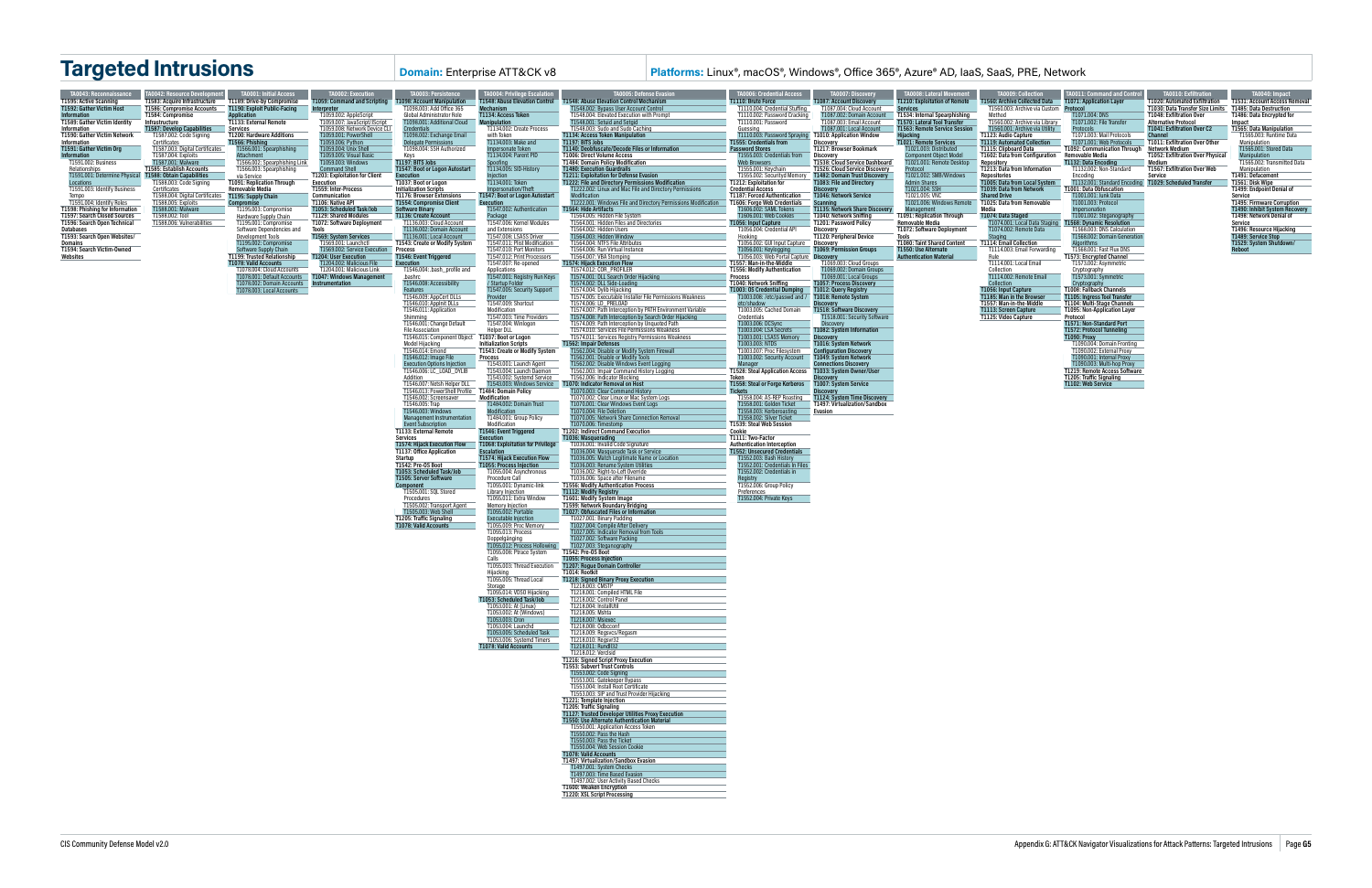### <span id="page-46-1"></span><span id="page-46-0"></span>**APPENDIX H**

# Unmapped ATT&CK (Sub-)Techniques to CIS Safeguards Within an Attack Pattern

The following are ATT&CK (sub-)techniques that were used within an attack pattern, and assigned to an ATT&CK mitigation, but could not be defended against by a CIS Safeguard in the master mapping.

| <b>Attack Type</b> | ATT&CK (Sub-)<br><b>Technique ID</b> | ATT&CK (Sub-)Technique Name           | <b>Attack Type</b>         | ATT&CK (Sub-)<br><b>Technique ID</b> | ATT&CK (Sub-)Technique Name               |
|--------------------|--------------------------------------|---------------------------------------|----------------------------|--------------------------------------|-------------------------------------------|
| Malware            | T1583                                | Acquire Infrastructure                | Ransomware                 | T1592                                | <b>Gather Victim Host Information</b>     |
| Malware            | T1583,005                            | <b>Botnet</b>                         | Ransomware                 | T1592.004                            | <b>Client Configurations</b>              |
| Malware            | T1584                                | Compromise Infrastructure             | Web App Hacking            | T1583,006                            | <b>Web Services</b>                       |
| Malware            | T1584.001                            | Domains                               | Web App Hacking            | T1584.006                            | <b>Web Services</b>                       |
| Malware            | T1586,002                            | <b>Email Accounts</b>                 | Web App Hacking            | T1596.005                            | <b>Scan Databases</b>                     |
| Malware            | T1587                                | <b>Develop Capabilities</b>           | Insider Privilege          | T1587.001                            | Malware                                   |
| Malware            | T1587.003                            | Digital Certificates                  | Insider Privilege          | T1588,001                            | Malware                                   |
| Malware            | T1588,004                            | Digital Certificates                  | Insider Privilege          | T1589                                | <b>Gather Victim Identity Information</b> |
| Malware            | T1592                                | <b>Gather Victim Host Information</b> | <b>Insider Privilege</b>   | T1589.001                            | Credentials                               |
| Malware            | T1592.002                            | Software                              | Insider Privilege          | T1591                                | Gather Victim Org Information             |
| Ransomware         | T1480                                | <b>Execution Guardrails</b>           | Insider Privilege          | T1591.002                            | <b>Business Relationships</b>             |
| Ransomware         | T1583                                | Acquire Infrastructure                | Insider Privilege          | T1592                                | <b>Gather Victim Host Information</b>     |
| Ransomware         | T1583.005                            | <b>Botnet</b>                         | Insider Privilege          | T1592.001                            | Hardware                                  |
| Ransomware         | T1584                                | Compromise Infrastructure             | Insider Privilege          | T1592,002                            | Software                                  |
| Ransomware         | T1585                                | <b>Establish Accounts</b>             | Insider Privilege          | T1592,003                            | Firmware                                  |
| Ransomware         | T1587.001                            | Malware                               | Insider Privilege          | T1592.004                            | <b>Client Configurations</b>              |
| Ransomware         | T1587.002                            | <b>Code Signing Certificates</b>      | <b>Targeted Intrusions</b> | T1480                                | <b>Execution Guardrails</b>               |
| Ransomware         | T1588,001                            | Malware                               | <b>Targeted Intrusions</b> | T1587                                | <b>Develop Capabilities</b>               |
| Ransomware         | T1588.002                            | Tool                                  | <b>Targeted Intrusions</b> | T1587.001                            | Malware                                   |
| Ransomware         | T1588,003                            | <b>Code Signing Certificates</b>      | <b>Targeted Intrusions</b> | T1588                                | <b>Obtain Capabilities</b>                |
| Ransomware         | T1588,004                            | Digital Certificates                  | <b>Targeted Intrusions</b> | T1588,001                            | Malware                                   |
| Ransomware         | T1588.005                            | Exploits                              | <b>Targeted Intrusions</b> | T1591                                | Gather Victim Org Information             |
| Ransomware         | T1589.001                            | Credentials                           | <b>Targeted Intrusions</b> | T1591.001                            | <b>Determine Physical Locations</b>       |
| Ransomware         | T1589,003                            | <b>Employee Names</b>                 | Targeted Intrusions        | T1592                                | <b>Gather Victim Host Information</b>     |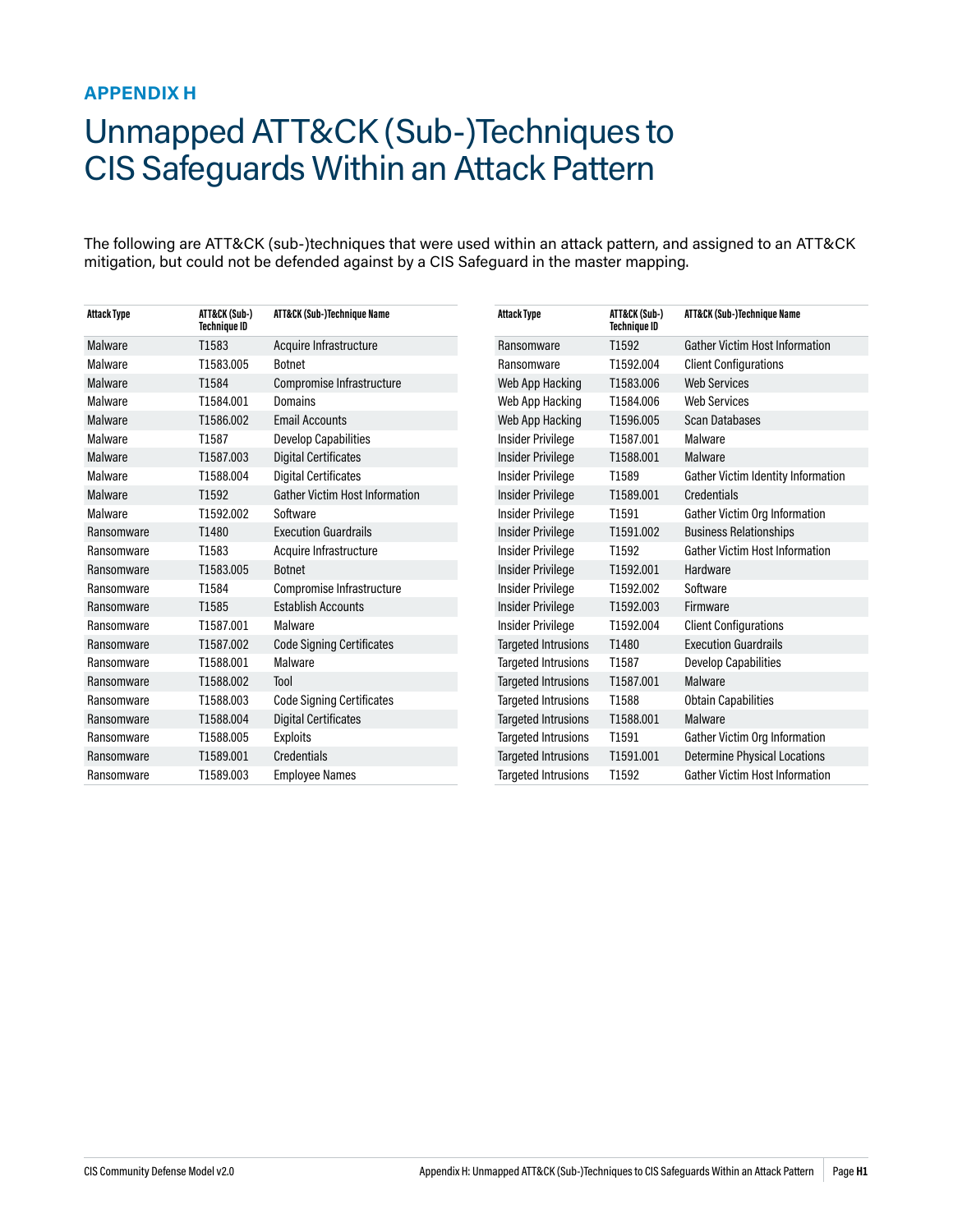### <span id="page-47-1"></span><span id="page-47-0"></span>**APPENDIX I**

# ATT&CK (Sub-)Techniques With No ATT&CK Mitigation Mapped Within an Attack Pattern

The following are ATT&CK (sub-)techniques that had no assignment to an ATT&CK mitigation (and therefore, were not mapped to a CIS Safeguard); however, they were used within an attack pattern.

| <b>Attack Type</b> | ATT&CK (Sub-)<br>technique ID | ATT&CK (Sub-)Technique<br>Name                | <b>Attack Type</b> | ATT&CK (Sub-)<br>technique ID | ATT&CK (Sub-)Technique<br>Name              |
|--------------------|-------------------------------|-----------------------------------------------|--------------------|-------------------------------|---------------------------------------------|
| Malware            | T1005                         | Data from Local System                        | Malware            | T1564                         | Hide Artifacts                              |
| Malware            | T1007                         | <b>System Service Discovery</b>               | Malware            | T1564.001                     | <b>Hidden Files and Directories</b>         |
| Malware            | T1012                         | <b>Query Registry</b>                         | Malware            | T1568.001                     | <b>Fast Flux DNS</b>                        |
| Malware            | T1016                         | <b>System Network Configuration Discovery</b> | Ransomware         | T1005                         | Data from Local System                      |
| Malware            | T1018                         | Remote System Discovery                       | Ransomware         | T1007                         | <b>System Service Discovery</b>             |
| Malware            | T1027.001                     | <b>Binary Padding</b>                         | Ransomware         | T1012                         | Query Registry                              |
| Malware            | T1027.003                     | Steganography                                 | Ransomware         | T1016                         | System Network Configuration Discovery      |
| Malware            | T1027.004                     | <b>Compile After Delivery</b>                 | Ransomware         | T1018                         | Remote System Discovery                     |
| Malware            | T1027.005                     | <b>Indicator Removal from Tools</b>           | Ransomware         | T1020                         | <b>Automated Exfiltration</b>               |
| Malware            | T1033                         | System Owner/User Discovery                   | Ransomware         | T1027.001                     | <b>Binary Padding</b>                       |
| Malware            | T1036.004                     | Masquerade Task or Service                    | Ransomware         | T1027.003                     | Steganography                               |
| Malware            | T1039                         | Data from Network Shared Drive                | Ransomware         | T1027.004                     | <b>Compile After Delivery</b>               |
| Malware            | T1049                         | <b>System Network Connections Discovery</b>   | Ransomware         | T1027.005                     | <b>Indicator Removal from Tools</b>         |
| Malware            | T1056                         | Input Capture                                 | Ransomware         | T1036.002                     | Right-to-Left Override                      |
| Malware            | T1056.001                     | Keylogging                                    | Ransomware         | T1036.004                     | Masquerade Task or Service                  |
| Malware            | T1056.004                     | <b>Credential API Hooking</b>                 | Ransomware         | T1039                         | Data from Network Shared Drive              |
| Malware            | T1057                         | <b>Process Discovery</b>                      | Ransomware         | T1049                         | <b>System Network Connections Discovery</b> |
| Malware            | T1069                         | Permission Groups Discovery                   | Ransomware         | T1056                         | Input Capture                               |
| Malware            | T1069.001                     | Local Groups                                  | Ransomware         | T1056.001                     | Keylogging                                  |
| Malware            | T1069.002                     | Domain Groups                                 | Ransomware         | T1057                         | Process Discovery                           |
| Malware            | T1070.004                     | <b>File Deletion</b>                          | Ransomware         | T1069.002                     | Domain Groups                               |
| Malware            | T1070.005                     | <b>Network Share Connection Removal</b>       | Ransomware         | T1070.004                     | <b>File Deletion</b>                        |
| Malware            | T1074                         | Data Staged                                   | Ransomware         | T1082                         | <b>System Information Discovery</b>         |
| Malware            | T1074.001                     | Local Data Staging                            | Ransomware         | T1083                         | File and Directory Discovery                |
| Malware            | T1082                         | <b>System Information Discovery</b>           | Ransomware         | T1113                         | <b>Screen Capture</b>                       |
| Malware            | T1083                         | File and Directory Discovery                  | Ransomware         | T1120                         | Peripheral Device Discovery                 |
| Malware            | T1087.003                     | <b>Email Account</b>                          | Ransomware         | T1123                         | <b>Audio Capture</b>                        |
| Malware            | T1113                         | <b>Screen Capture</b>                         | Ransomware         | T1124                         | <b>System Time Discovery</b>                |
| Malware            | T1115                         | <b>Clipboard Data</b>                         | Ransomware         | T1134.004                     | Parent PID Spoofing                         |
| Malware            | T1124                         | <b>System Time Discovery</b>                  | Ransomware         | T1140                         | Deobfuscate /Decode Files or Information    |
| Malware            | T1125                         | Video Capture                                 | Ransomware         | T1202                         | <b>Indirect Command Execution</b>           |
| Malware            | T1140                         | Deobfuscate/Decode Files or Information       | Ransomware         | T1497                         | Virtualization/Sandbox Evasion              |
| Malware            | T1202                         | <b>Indirect Command Execution</b>             | Ransomware         | T1497.001                     | <b>System Checks</b>                        |
| Malware            | T1496                         | Resource Hijacking                            | Ransomware         | T1497.002                     | <b>User Activity Based Checks</b>           |
| Malware            | T1497                         | Virtualization/Sandbox Evasion                | Ransomware         | T1497.003                     | <b>Time Based Evasion</b>                   |
| Malware            | T1505.003                     | Web Shell                                     | Ransomware         | T1518                         | Software Discovery                          |
| Malware            | T1518                         | Software Discovery                            | Ransomware         | T1518.001                     | <b>Security Software Discovery</b>          |
| Malware            | T1518.001                     | Security Software Discovery                   | Ransomware         | T1529                         | System Shutdown/Reboot                      |
| Malware            | T1529                         | System Shutdown/Reboot                        | Ransomware         | T1534                         | Internal Spearphishing                      |
| Malware            | T1531                         | <b>Account Access Removal</b>                 | Ransomware         | T1546.015                     | Component Object Model Hijacking            |
| Malware            | T1546                         | <b>Event Triggered Execution</b>              | Ransomware         | T1547                         | Boot or Logon Autostart Execution           |
| Malware            | T1547                         | Boot or Logon Autostart Execution             | Ransomware         | T1547.001                     | Registry Run Keys / Startup Folder          |
| Malware            | T1547.001                     | Registry Run Keys / Startup Folder            | Ransomware         | T1553.002                     | Code Signing                                |
| Malware            | T1553.002                     | Code Signing                                  | Ransomware         | T1555.002                     | Securityd Memory                            |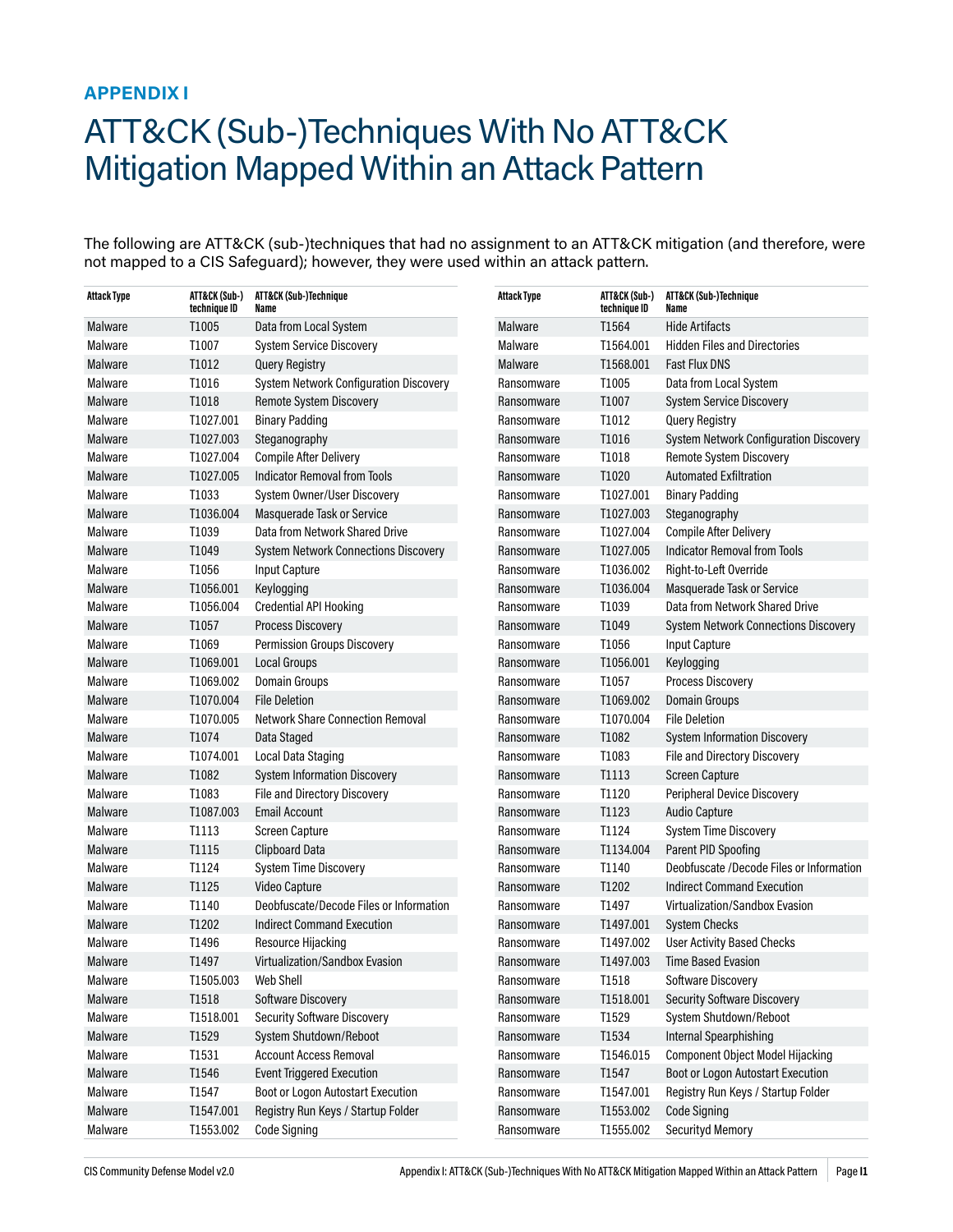| Attack Type              | ATT&CK (Sub-)<br>technique ID | ATT&CK (Sub-)Technique<br>Name          | <b>Attack Type</b>            | ATT&CK (Sub-)<br>technique ID | ATT&CK (Sub-)Technique<br>Name              |
|--------------------------|-------------------------------|-----------------------------------------|-------------------------------|-------------------------------|---------------------------------------------|
| Ransomware               | T1560.002                     | Archive via Library                     | Insider Privilege             | T1115                         | <b>Clipboard Data</b>                       |
| Ransomware               | T1560.003                     | Archive via Custom Method               | <b>Insider Privilege</b>      | T1120                         | Peripheral Device Discovery                 |
| Ransomware               | T1564.001                     | <b>Hidden Files and Directories</b>     | Insider Privilege             | T1123                         | <b>Audio Capture</b>                        |
| Ransomware               | T1600                         | <b>Weaken Encryption</b>                | Insider Privilege             | T1125                         | Video Capture                               |
| Ransomware               | T1600.002                     | Disable Crypto Hardware                 | Insider Privilege             | T1518                         | Software Discovery                          |
| Web App Hacking          | T1007                         | <b>System Service Discovery</b>         | Insider Privilege             | T1518.001                     | Security Software Discovery                 |
| Web App Hacking          | T1016                         | System Network Configuration Discovery  | Insider Privilege             | T1560.002                     | Archive via Library                         |
| Web App Hacking          | T1018                         | Remote System Discovery                 | Insider Privilege             | T1560.003                     | Archive via Custom Method                   |
| Web App Hacking          | T1033                         | System Owner/User Discovery             | Insider Privilege             | T1564                         | <b>Hide Artifacts</b>                       |
| Web App Hacking          | T1036.006                     | Space after Filename                    | Insider Privilege             | T1564.001                     | <b>Hidden Files and Directories</b>         |
| Web App Hacking          | T1056                         | <b>Input Capture</b>                    | Insider Privilege             | T1564.005                     | Hidden File System                          |
| Web App Hacking          | T1056.004                     | Credential API Hooking                  | <b>Targeted Intrusions</b>    | T1005                         | Data from Local System                      |
| Web App Hacking          | T1057                         | Process Discovery                       | <b>Targeted Intrusions</b>    | T1007                         | System Service Discovery                    |
| Web App Hacking          | T1069                         | Permission Groups Discovery             | Targeted Intrusions           | T1012                         | <b>Query Registry</b>                       |
| Web App Hacking          | T1082                         | <b>System Information Discovery</b>     | <b>Targeted Intrusions</b>    | T1016                         | System Network Configuration Discovery      |
| Web App Hacking          | T1083                         | File and Directory Discovery            | <b>Targeted Intrusions</b>    | T1018                         | Remote System Discovery                     |
| Web App Hacking          | T1120                         | Peripheral Device Discovery             | Targeted Intrusions T1027.003 |                               | Steganography                               |
| Web App Hacking          | T1124                         | <b>System Time Discovery</b>            | Targeted Intrusions T1027.004 |                               | <b>Compile After Delivery</b>               |
| Web App Hacking          | T1134.004                     | Parent PID Spoofing                     | Targeted Intrusions T1027.005 |                               | <b>Indicator Removal from Tools</b>         |
| Web App Hacking          | T1202                         | <b>Indirect Command Execution</b>       | Targeted Intrusions T1033     |                               | System Owner/User Discovery                 |
| Web App Hacking          | T1497                         | Virtualization/Sandbox Evasion          | Targeted Intrusions T1036.004 |                               | Masquerade Task or Service                  |
| Web App Hacking          | T1505.003                     | Web Shell                               | Targeted Intrusions T1039     |                               | Data from Network Shared Drive              |
| Web App Hacking          | T1542.002                     | <b>Component Firmware</b>               | <b>Targeted Intrusions</b>    | T1049                         | <b>System Network Connections Discovery</b> |
| Web App Hacking          | T1546.005                     | Trap                                    | Targeted Intrusions T1056     |                               | Input Capture                               |
| Web App Hacking          | T1546.012                     | Image File Execution Options Injection  | Targeted Intrusions T1056.001 |                               | Keylogging                                  |
| Web App Hacking          | T1546.015                     | <b>Component Object Model Hijacking</b> | Targeted Intrusions T1057     |                               | Process Discovery                           |
| Web App Hacking          | T1547.010                     | <b>Port Monitors</b>                    | <b>Targeted Intrusions</b>    | T1069                         | <b>Permission Groups Discovery</b>          |
| Web App Hacking          | T1564.001                     | <b>Hidden Files and Directories</b>     | Targeted Intrusions T1069.001 |                               | Local Groups                                |
| <b>Insider Privilege</b> | T1005                         | Data from Local System                  | Targeted Intrusions T1069.002 |                               | Domain Groups                               |
| Insider Privilege        | T1007                         | <b>System Service Discovery</b>         | Targeted Intrusions T1070.004 |                               | <b>File Deletion</b>                        |
| <b>Insider Privilege</b> | T1012                         | <b>Query Registry</b>                   | Targeted Intrusions T1070.005 |                               | <b>Network Share Connection Removal</b>     |
| Insider Privilege        | T1014                         | Rootkit                                 | <b>Targeted Intrusions</b>    | T1070.006                     | Timestomp                                   |
| Insider Privilege        | T1016                         | System Network Configuration Discovery  | <b>Targeted Intrusions</b>    | T1074                         | Data Staged                                 |
| Insider Privilege        | T1018                         | Remote System Discovery                 | Targeted Intrusions T1074.001 |                               | Local Data Staging                          |
| <b>Insider Privilege</b> | T1020                         | <b>Automated Exfiltration</b>           | Targeted Intrusions T1074.002 |                               | Remote Data Staging                         |
| Insider Privilege        | T1025                         | Data from Removable Media               | Targeted Intrusions T1082     |                               | <b>System Information Discovery</b>         |
| Insider Privilege        | T1033                         | System Owner/User Discovery             | Targeted Intrusions T1083     |                               | File and Directory Discovery                |
| Insider Privilege        | T1039                         | Data from Network Shared Drive          | <b>Targeted Intrusions</b>    | T1113                         | Screen Capture                              |
| Insider Privilege        | T1056                         | <b>Input Capture</b>                    | Targeted Intrusions T1124     |                               | System Time Discovery                       |
| Insider Privilege        | T1056.001                     | Keylogging                              | Targeted Intrusions T1134.004 |                               | Parent PID Spoofing                         |
| Insider Privilege        | T1056.004                     | Credential API Hooking                  | Targeted Intrusions T1140     |                               | Deobfuscate/Decode Files or Information     |
| Insider Privilege        | T1057                         | Process Discovery                       | Targeted Intrusions T1207     |                               | <b>Rogue Domain Controller</b>              |
| Insider Privilege        | T1069                         | Permission Groups Discovery             | Targeted Intrusions T1497.001 |                               | System Checks                               |
| Insider Privilege        | T1069.001                     | Local Groups                            | Targeted Intrusions T1497.003 |                               | <b>Time Based Evasion</b>                   |
| Insider Privilege        | T1069.002                     | Domain Groups                           | Targeted Intrusions T1505.003 |                               | Web Shell                                   |
| Insider Privilege        | T1069.003                     | <b>Cloud Groups</b>                     | Targeted Intrusions T1518     |                               | Software Discovery                          |
| Insider Privilege        | T1070.004                     | <b>File Deletion</b>                    | <b>Targeted Intrusions</b>    | T1518.001                     | <b>Security Software Discovery</b>          |
| Insider Privilege        | T1074                         | Data Staged                             | <b>Targeted Intrusions</b>    | T1529                         | System Shutdown/Reboot                      |
| Insider Privilege        | T1074.001                     | Local Data Staging                      | Targeted Intrusions T1546     |                               | <b>Event Triggered Execution</b>            |
| Insider Privilege        | T1074.002                     | Remote Data Staging                     | <b>Targeted Intrusions</b>    | T1546.012                     | Image File Execution Options Injection      |
| Insider Privilege        | T1082                         | <b>System Information Discovery</b>     | Targeted Intrusions T1547     |                               | Boot or Logon Autostart Execution           |
| Insider Privilege        | T1083                         | File and Directory Discovery            | Targeted Intrusions T1547.001 |                               | Registry Run Keys / Startup Folder          |
| Insider Privilege        | T1087.003                     | <b>Email Account</b>                    | <b>Targeted Intrusions</b>    | T1553.002                     | Code Signing                                |
| Insider Privilege        | T1113                         | Screen Capture                          | Targeted Intrusions T1564     |                               | <b>Hide Artifacts</b>                       |